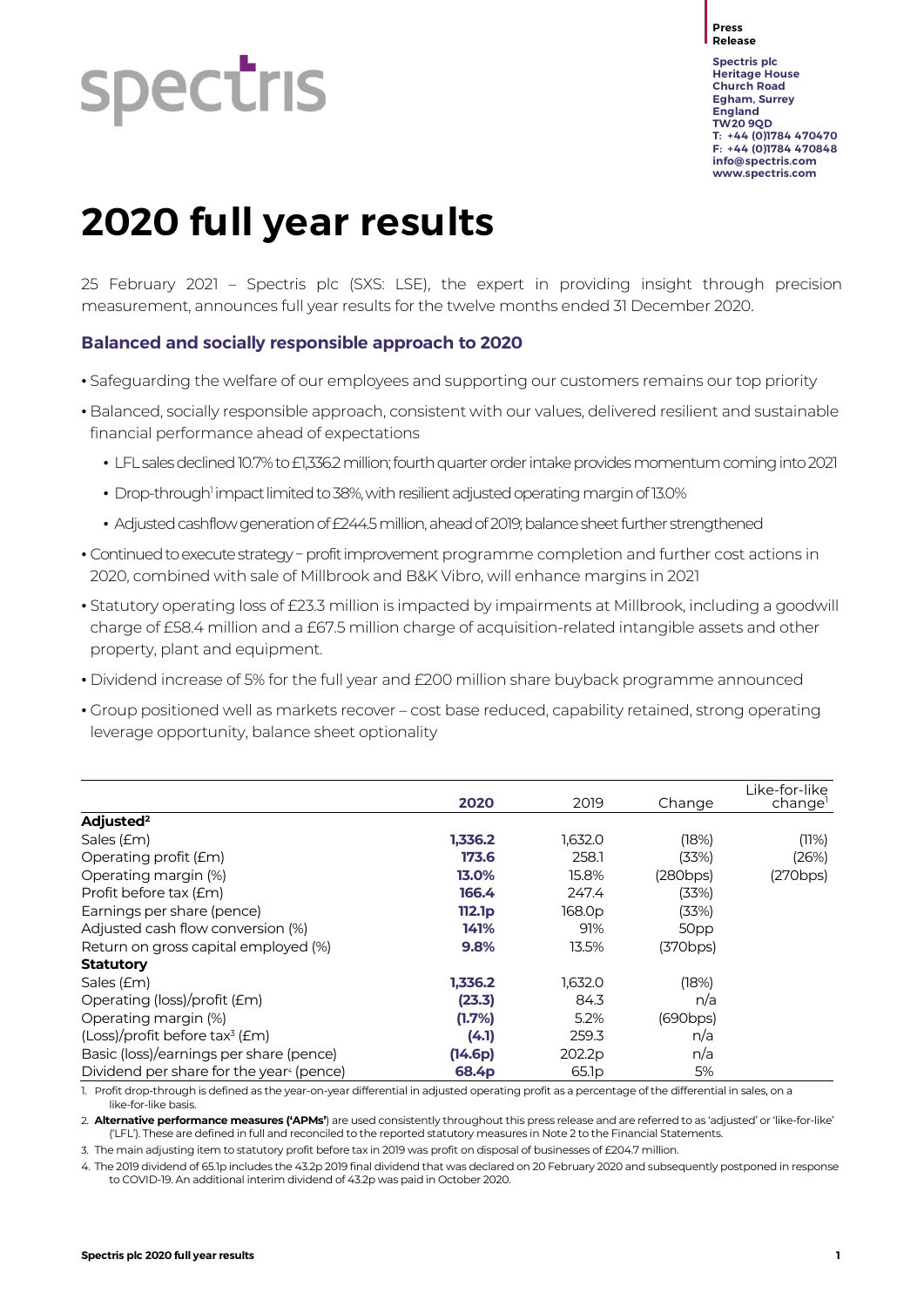**Commenting on the results, Andrew Heath, Chief Executive, said**: "2020 delivered challenges on many fronts as a result of COVID-19. I would again like to acknowledge and thank all our people for their outstanding commitment and for their patience, understanding and self-sacrifice as we pulled together, supported one another and delivered for our customers. I would also like to thank our shareholders for their support during this time.

Throughout 2020, we consciously and purposefully took a balanced, socially responsible approach to managing our business, consistent with our culture and values, ensuring we addressed the needs of all our stakeholders. I believe we have been successful on that front and as a result, the Group delivered a highly resilient performance, reflecting both the quality of our businesses and our people. Although sales were down notably, I am pleased with our underlying margin performance in the circumstances, which was helped by the swift actions taken and the continued execution of our profit improvement programme. At the same time, we were able to protect jobs and the core capabilities of our businesses, while also continuing to execute our strategy, with the divestment of Brüel & Kjær Vibro and Millbrook being notable achievements.

Cash generation was extremely strong and the balance sheet was further strengthened. This enabled us to reverse the temporary cost measures, returning staff to full pay, reinstating full-time working for the majority of employees and repaying the salary sacrifice. It also meant we were able to increase the final dividend and today announce a £200 million share buyback programme.

The stronger order intake in the last three months of 2020 provides momentum for the first quarter of 2021 although, clearly, much uncertainty remains and we expect the immediate economic backdrop to remain challenging. However, the actions taken last year position the Group well for any market recovery in 2021. The cost base has been reduced and capability retained, creating a strong operating leverage opportunity and balance sheet optionality. We will maintain our approach, acting with purpose, and being values-led, to deliver long-term, sustainable financial health."

# **Contacts:**

**Spectris plc Siobhán Andrews** Head of Corporate Affairs +44 1784 485325

### **FTI Consulting Richard Mountain/Susanne Yule** +44 203 727 1340

A webcast and conference call for analysts and investors will be hosted by Andrew Heath, Chief Executive, and Derek Harding, Chief Financial Officer, at 08.30 today to discuss this statement. This will be available as a live webcast on the company's website at www.spectris.com and a recording will be posted on the website after the meeting. To access the call to ask questions, please dial 0800 640 6441 (UK) or +44 (0) 20 3936 2999 and use pin code: 747571#. Questions will also be taken via the webcast at www.spectris.com.

Copies of this press release are available to the public from the registered office at Heritage House, Church Road, Egham, Surrey TW20 9QD and on the Company's website at www.spectris.com.

# **About Spectris**

Spectris' global group of businesses are focused on delivering value beyond measure for all our stakeholders. We target global, attractive and sustainable markets, where growth and high returns are supported by long-term drivers. Precision is at the heart of what we do. We provide customers with expert insight through our advanced instruments and test equipment, augmented by the power of our software and services. This equips customers with the ability to reduce time to market, improve processes, quality and yield. In this way, Spectris know-how creates value for our wider society, as our customers design, develop, test and manufacture their products to make the world a cleaner, healthier and more productive place. Headquartered in Egham, Surrey, United Kingdom, the Company employs approximately 7,850 people located in more than 30 countries. For more information, visit www.spectris.com.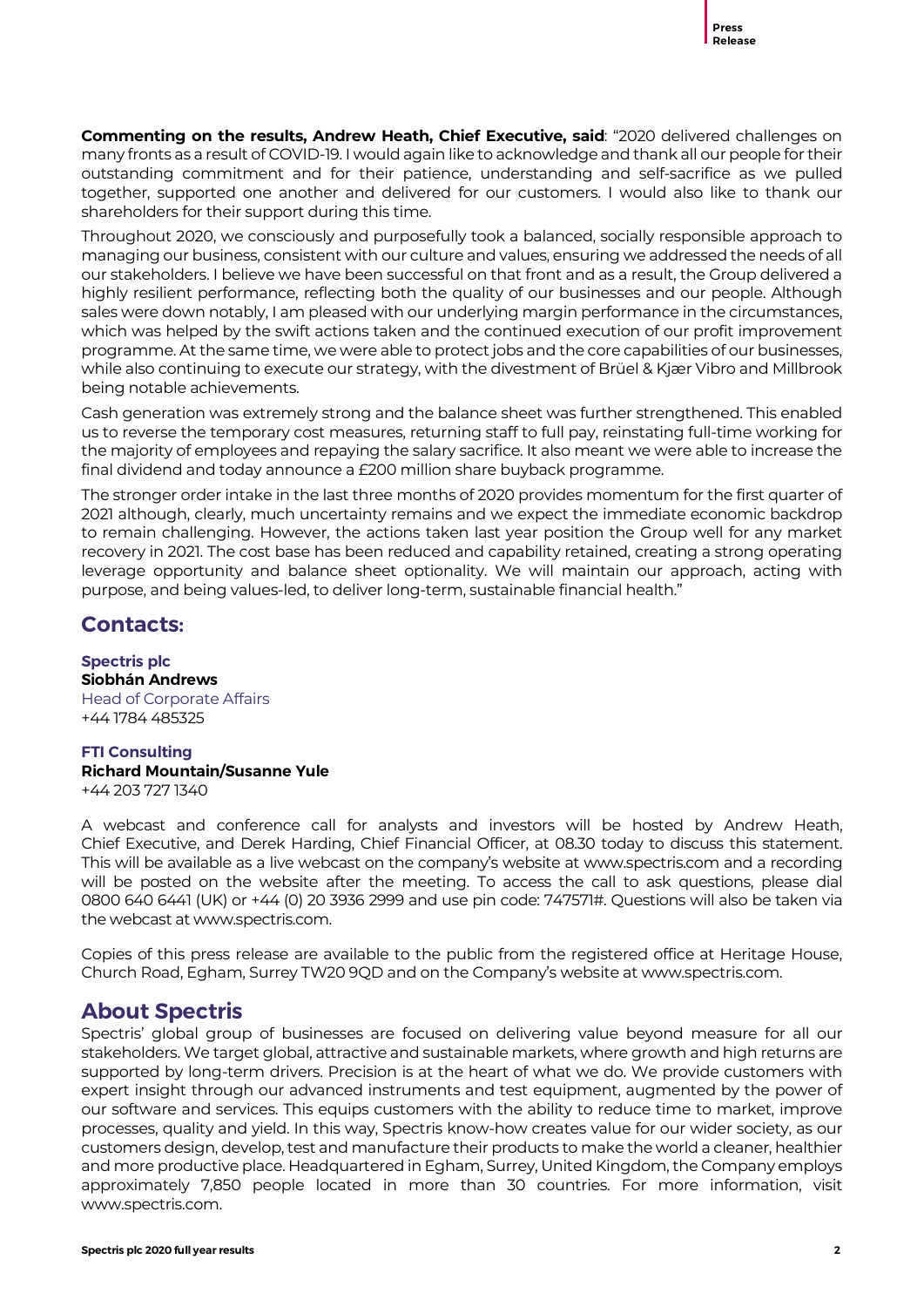# **Chief Executive's review**

# **Balanced and socially responsible approach to 2020**

With the onset of the COVID-19 pandemic, we consciously and purposefully took a balanced, socially responsible approach to managing our business, relying on the strengths of our culture and values, to ensure that we emerged from the crisis a stronger and even more resilient business. The approach is working. We delivered a resilient and sustainable financial performance in 2020, despite the drop in market demand. We were able to protect jobs and the core capabilities of our businesses, as we continued to execute our strategy.

Whilst we worked to deliver as strong a financial performance as possible, we also acted to address the needs of all our stakeholders; safeguarding and supporting our people, working more closely and in new ways with customers and suppliers, whilst helping the communities in which we operate, as the way to deliver long-term sustainable value to our shareholders. One example of this is the establishment of the Spectris Foundation, a benevolent fund that will be used for community and charitable projects such as the promotion of STEM education. By taking these steps, we have built stronger relationships with our employees, customers and suppliers, better positioning us to respond positively to the new business environment that has emerged.

Against a challenging market backdrop, we delivered highly resilient results, ahead of our revised expectations, reflecting the quality of our businesses, and the tremendous support and engagement of our employees. Although sales were down notably, I am pleased with our underlying margin performance in the circumstances, which was helped by the swift actions taken and the continued execution of our profit improvement programme. We acted quickly to conserve cash and contain costs, by implementing a number of temporary mitigating actions, including salary cuts and part-time working. This enabled us to protect jobs and core capabilities while continuing to maintain investment in R&D, key capex projects and deploying the Spectris Business System ('SBS'). Cash generation was extremely strong, exceeding 2019, and the balance sheet was further strengthened. This meant we were able to reverse the temporary cost measures, returning staff to full pay and reinstating full-time working for the majority of employees in the third quarter. Additionally, we were able to repay the salary sacrifice in December. This also enabled us to increase the dividend, and today announce a £200 million share buyback programme.

Although uncertainty remains as we enter 2021, the sales decline slowed in the fourth quarter and strong order intake in the last three months of 2020 provides momentum coming into the new year. The actions taken last year position the Group well for the expected market recovery in 2021. The cost base has been reduced and capability retained, creating a strong operating leverage opportunity and balance sheet optionality. We will maintain our approach, acting with purpose, being values led, to deliver long-term, sustainable financial health.

# **Trading performance**

On an organic, constant currency (like-for-like, 'LFL') basis, sales decreased 11%. There was an 8% impact from disposals, primarily related to BTG, and a limited impact from foreign currency exchange movements, resulting in reported sales decreasing by 18% to £1,336.2 million (2019: £1,632.0 million). Order intake was impacted to a lesser degree, with a 7% LFL decline in the year, and slight growth in the fourth quarter providing momentum as we entered 2021.

|                             | Q1    | Q <sub>2</sub> | Q3    | Q4    | FY        |
|-----------------------------|-------|----------------|-------|-------|-----------|
| Malvern Panalytical         | (21%) | (21%)          | (4%)  | (9%)  | (13%)     |
| <b>HBK</b>                  | (2%)  | (14%)          | (13%) | (7%)  | (9%)      |
| Omega                       | (5%)  | (21%)          | (16%) | (10%) | (13%)     |
| <b>Industrial Solutions</b> | (7%)  | (18%)          | (9%)  | (4%)  | (9%)      |
| <b>Total sales</b>          | (9%)  | (18%)          | (9%)  | (7%)  | (11%)     |
| <b>Total orders</b>         | (4%)  | (17%)          | (8%)  | 0.2%  | (7%)      |
| LFL sales by geography      |       |                |       |       |           |
|                             | Q1    | Q <sub>2</sub> | Q3    | Q4    | <b>FY</b> |
| North America               | 0.4%  | (21%)          | (6%)  | (4%)  | (8%)      |
| Europe                      | (11%) | (18%)          | (13%) | (9%)  | (13%)     |
| Asia                        | (20%) | (13%)          | (9%)  | (5%)  | (11%)     |
| Rest of the World           | 10%   | 30%)           | (14%) | (20%) | (15%)     |
| Total                       | (9%)  | (18%)          | (9%)  | (7%)  | (11%)     |

# **LFL sales and orders by business**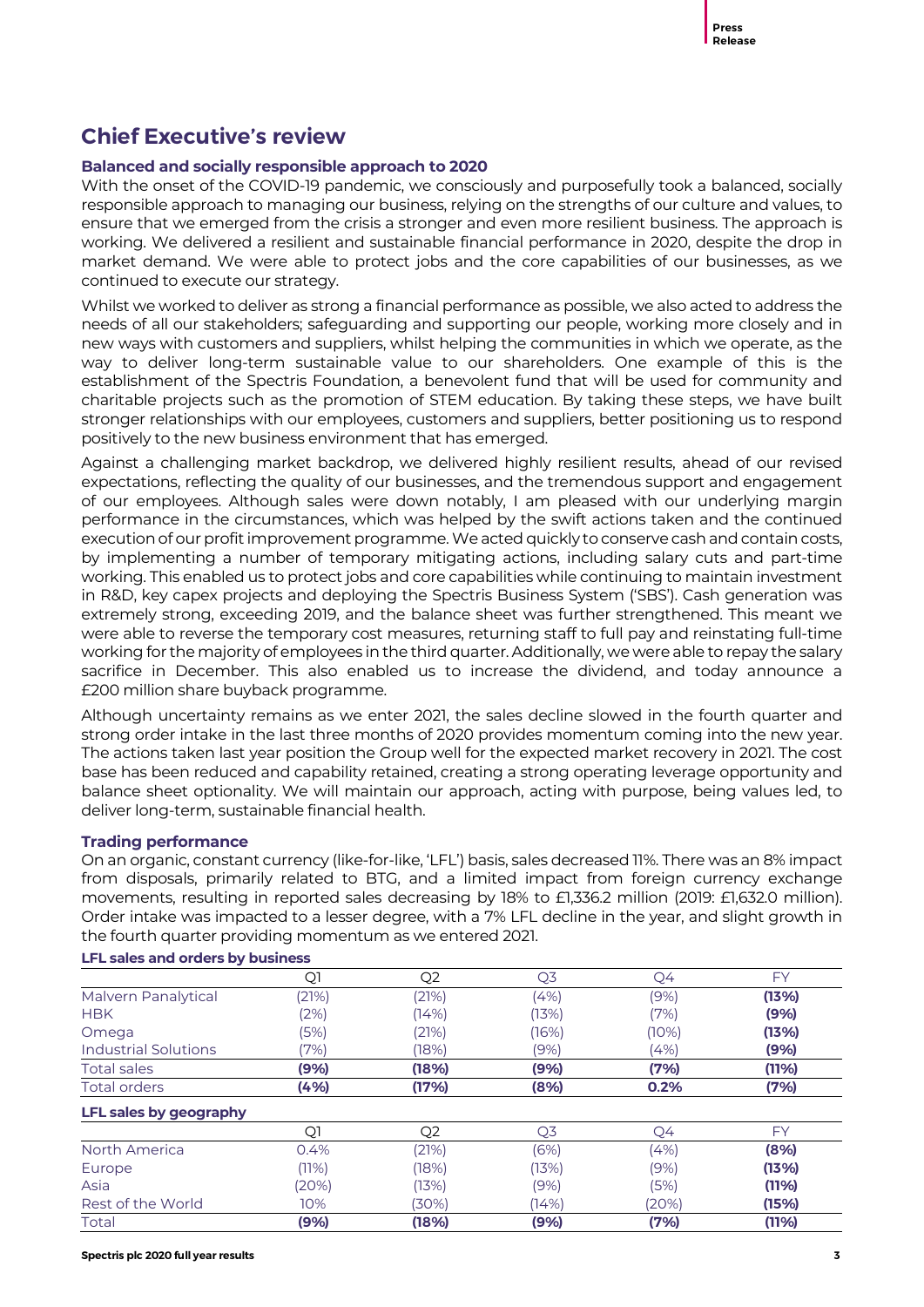LFL sales declined across all businesses, albeit with different profiles, with recovery starting progressively from the third quarter.

Malvern Panalytical was experiencing weakness in a number of its end markets coming into 2020 and was subsequently further impacted by a reduction in demand, in particular from metals, minerals and mining and from universities and research institutes being closed during the first lockdown. However, they were able to deliver a much-improved performance in the second half, with a strong recovery in pharmaceuticals, in particular.

Being later cycle, the market impact to HBK was delayed and, consequently, has been more muted, with the decline easing in the fourth quarter. A buoyant machine manufacturing sector saw strong growth in the second half, along with strong sales in North America.

Omega saw a similar performance in both halves of the year, impacted by lower US industrial production. However, sales started to recover in the fourth quarter.

The Industrial Solutions division ('ISD') posted 9% lower LFL sales, with a stronger second half performance, particularly in the pharmaceutical and electronics markets.

LFL sales decreased in all regions, with North America down less markedly, and all territories improved in the second half. By end market, the fall in LFL sales was highest in academic research, automotive, energy and utilities. In contrast, the pharmaceutical and machine manufacturing sectors both posted LFL sales growth for the year.

# **Financial performance**

In reaction to the sales decline, we took immediate and decisive action on costs, alongside the activities already underway through the profit improvement programme. Consequently, LFL overheads declined 8%, resulting in a highly resilient operating margin of 13.0% (2019: 15.8%), 270bps lower on a LFL basis. This limited the full year drop-through to only 38% on a LFL basis, ahead of the guidance of 40-50%. Group adjusted operating profit decreased by 33% to £173.6 million (2019: £258.1 million). On a LFL basis, the decrease was 26%, after adjusting for the impact of disposals of 9% and a 0.4% positive foreign currency impact.

The Group incurred restructuring costs of £19.5 million (2019: £52.2 million), and £19.4 million of transaction-related costs in relation to the divestments and the pursuit of acquisition opportunities. £58.4 million was recognised as an impairment of goodwill (2019: £35.1 million) and £98.9 million was recognised as impairments and amortisation of acquisition-related intangible assets and property, plant and equipment (2019: £84.6 million), with impairments primarily in relation to Millbrook. As a result, the Group booked a statutory operating loss of £23.3 million (2019 £84.3 million profit).

The Group recorded a return on gross capital employed of 9.8% (2019: 13.5%), primarily reflecting the decrease in adjusted operating profit.

# **Cash flow and capital allocation**

Our adjusted cashflow generation of £244.5 million was very strong, and ahead of 2019 (£234.2 million). Adjusted cash flow conversion was 141% (2019: 91%).

We have continued to invest to support our core businesses, spending £92.0 million (6.9% of sales) in R&D (2019: £100.9 million, 6.2% of sales) and £42.9 million in capex, net of grants (2019: £81.6 million). In line with the strategy, we reduced capex at Millbrook to a total of £11.2 million in the year (2019: £37.1 million).

Our balance sheet has been strengthened further. The Group ended the year with net cash of £106.1 million (2019: £33.5 million). During the year, there was a net cash inflow from proceeds of disposals of £20.6 million and a further £223 million is expected from the divestments of Millbrook and B&K Vibro in the first quarter of 2021. Our leverage is outside the target range of our long-term policy. Reflecting this, and in order to make the balance sheet more efficient, the Board has approved a share buyback programme of £200 million to take place during 2021 and this will commence as soon as possible. This is in alignment with our capital allocation policy. The Group still has considerable financial flexibility and will continue to target acquisitions in support of its strategy.

The Board is proposing to pay a final dividend of 46.5 pence per share. This would represent a 7.6% increase on the declared 2019 final dividend, which was postponed. The Group paid an additional interim dividend of 43.2 pence in October and the 2020 interim dividend of 21.9 pence in November.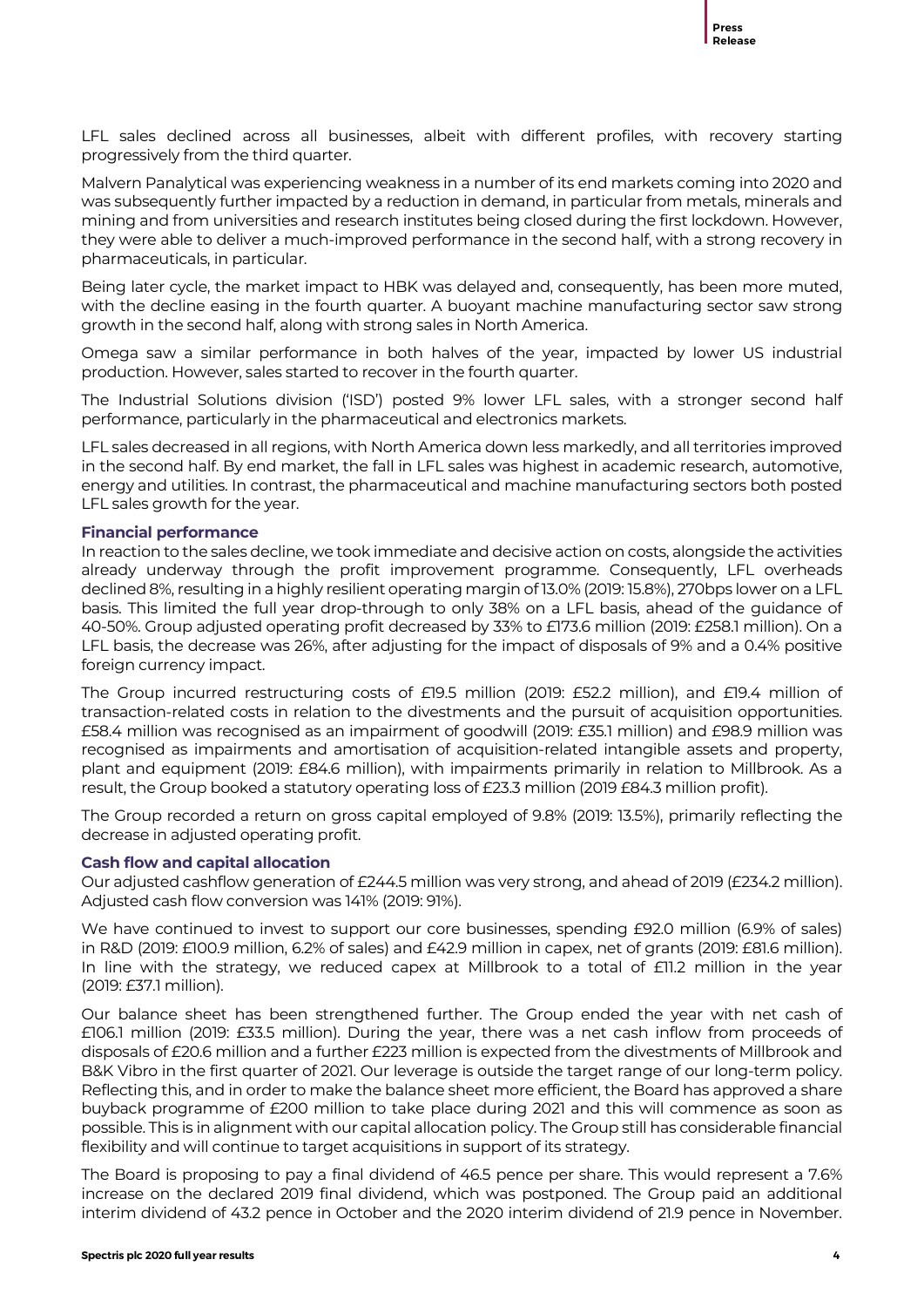Although the Group took a short-term decision to defer the 2019 final dividend in response to the uncertainty caused by COVID-19, there is no change to our underlying policy of making progressive dividend payments based upon affordability and sustainability. The dividend will be paid on 30 June to shareholders on the register at the close of business on 14 May. The ex-dividend date is 13 May.

# **Taking a balanced approach to managing the business**

2020 delivered challenges on many fronts as a result of COVID-19. However, the Group delivered a highly resilient performance. I would again like to acknowledge and thank all our people for their outstanding commitment and for their patience, understanding and personal sacrifice as we pulled together, supported one another and delivered for our customers. I would also like to thank our shareholders for their support during this time.

Throughout, we have endeavoured to address the needs of all our stakeholders. I believe we have been successful on that front and as a result, the Company is well positioned for the recovery in 2021, and beyond.

In response to COVID-19, we managed the crisis in three phases: React; Respond; Reset.

# **React – supporting employees, customers and suppliers**

The health, safety and wellbeing of our people has been and remains our key priority. We moved quickly to enable working from home arrangements where possible, and implemented revised working practices and heightened safety standards in our facilities to ensure they remained safe and operational. We worked more closely with our suppliers to mitigate any potential supply chain impacts and innovated how we engaged with customers to help keep them operational. As a result, disruption to our manufacturing activities and supply chains has been very limited, enabling us to support our customers, with customer satisfaction scores improving through the year.

# **Respond – reducing costs and preserving cash to protect the business**

As the extent of the impact of COVID-19 started to become apparent, we enacted our business continuity plans and took swift action to protect the Company, while retaining capabilities and protecting jobs for as long as possible.

We prioritised short-term costs savings over structural long-term cost reduction; for example reducing discretionary spend, withdrawing the annual pay award and asking employees to take a salary reduction or working reduced hours, to support our financial performance and mitigate the impact on our capability. These were difficult but necessary actions to protect the Company, and as many jobs as possible, in the face of an unprecedented, emerging crisis.

We also withdrew the special dividend and deferred the 2019 final dividend, in order to conserve cash.

The reduction in discretionary expenditure undertaken through 2020 helped underpin our profit generation and the strong cash flow performance, further strengthening our already robust balance sheet and liquidity position. This also supported continued investment in the business with R&D expenditure similar to prior year levels and capex on key projects upheld.

# **Reset – preparing for the recovery**

As we progressed through the year, it became evident that we were facing an extended recovery. While we continue to believe in the long-term growth prospects for our end markets, it was clear that there would be continued disruptions in the short term.

Consequently, in anticipation that a recovery would extend through 2021, we took the decision to transition away from temporary measures to implementing sustainable reductions in our cost base. In the third quarter, we extended our restructuring programme to further reduce our cost base such that we entered 2021 sized for an extended recovery and able to deliver strong operating leverage. As a result, the permanent cost benefits achieved in 2020 were ahead of expectations at £30 million.

Many of the cost actions being taken revolve around lessons learned from the new ways of working under COVID-19. For example, our people wish to work more flexibly and consequently, a number of physical facilities will be closed or reduced in size. We have also expanded the use of virtual engagement with our customers and this will continue, reducing the need to physically meet and therefore we do not expect to fully reinstate our travel and entertainment spend in 2021. In addition, we have been implementing a targeted headcount reduction programme by business. Headcount reduced by 4% of which the majority was through natural attrition and voluntary means. Of the £20 million of temporary costs saves achieved in 2020, £10 million will be sustained by these actions.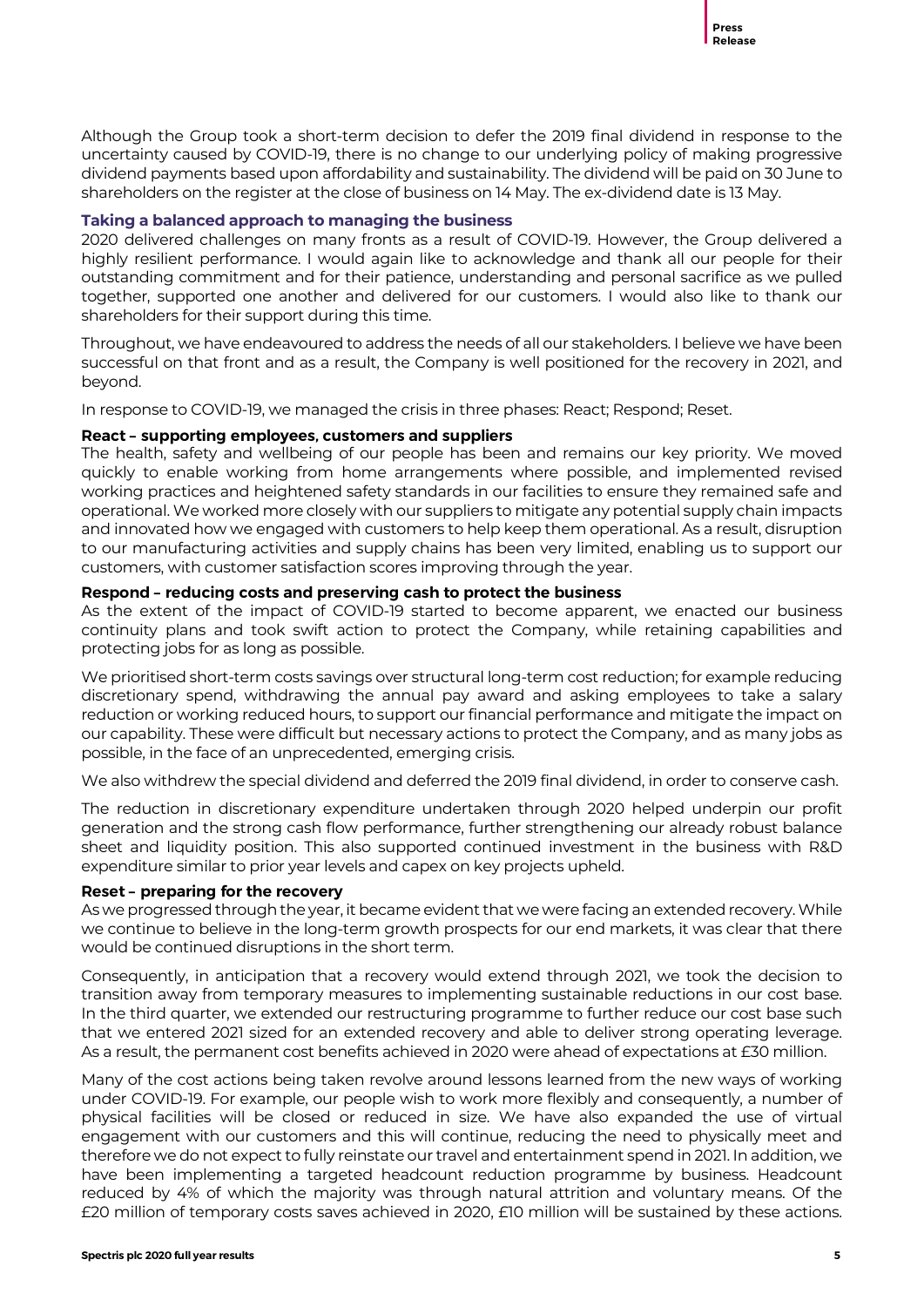We no longer expect additional material restructuring costs to achieve this, given the achievements in 2020.

I am delighted that, due to our financial performance and cash generation, we were able to reverse most of the temporary measures. During the third quarter, we reinstated dividend payments, returned employees to full salary and, wherever possible, full-time working. Executive Director salaries and Board fees were only reinstated in October, after this was completed. And in the December payroll, it was equally pleasing that we were able to recompense our people for the salary sacrifice they had foregone earlier in the year.

### **We continue to execute our Strategy for Profitable Growth**

We have reviewed both our strategy and business model in light of the events of 2020 and are confident that they remain appropriate and highly relevant. Although our financial performance has been impacted by COVID-19 in 2020, we have continued to be successful in executing our strategy since it was launched in 2019. With significant achievements in terms of improving the Group's cost structure, maintaining investment in R&D and carrying out divestments, the Group is now much better positioned in terms of end market focus, operating leverage and portfolio structure.

We made further progress in successfully implementing our portfolio optimisation strategy in 2020. We will continue to optimise our assets and review the portfolio at both the Group and business level. Further businesses are expected to be sold, along with lower profitability business activities; for example, we sold the CLS food testing business early in 2021.

As markets recover, we turn again to a focus on driving growth and further improving our operating leverage to enhance margins and deliver long-term value to our shareholders. Although we have participated in several buy-side M&A processes last year, we did not consummate any acquisitions, while remaining disciplined to our capital allocation framework. Compounding growth through M&A remains a core part of the strategy.

### **Delivering value beyond measure for our customers, to drive growth**

Driving organic growth remains a key priority. Being close to our customers in 2020 was often difficult to achieve physically. Consequently, we quickly innovated our sales and marketing approach to meet our customers 'where they are', virtually. Order intake held up well in the circumstances, being only 7% down on a LFL basis, underlining the strength of the online support we were able to offer, and the importance and relevance of our products and services.

Our purpose is to harness the power of precision measurement to equip our customers to make the world cleaner, healthier and more productive. In a number of our end markets, the significance of our purpose was heightened in 2020; not more so than in pharmaceuticals and life sciences. Last year, our Servomex business rose to the challenge of supporting the rapid rise in ventilator demand to treat COVID-19 with a significant increase in the production of its Paracube oxygen sensors, supporting six of the world's ten largest ventilator manufacturers. Malvern Panalytical's systems and applications expertise also helped with the rapid development and production of the COVID-19 antigen test and the vital research and development of vaccines.

We maintained our level of spend on R&D in 2020 to ensure we are developing the next generation of products and services that our customers demand and in order to drive growth. As technologies and customers' needs evolve, we are innovating and extending our offering to continue to meet their requirements and provide the valuable insights they need to develop and manufacture their own products and services.

For example, Malvern Panalytical launched OmniTrust and Amplify Analytics, which in combination provide a powerful partnership of instrumentation and analytics know-how, enabling pharmaceutical customers to accelerate successful drug development.

In automotive, to support the proliferation of electric propulsion and simulation, HBK extended its eDrive offering to provide more complete e-powertrain testing and optimisation, including eGrid testing; launched the DiM®400, the first of its new line of high-performance, scalable, cable-driven simulators and expanded its capability with the acquisition of IMTEC Engineering, which provides vehicle driving simulators and machine automation systems.

Omega launched 94 new product lines during 2020, including broadening its temperature offering in response to greater COVID-19-related demand in this segment. And PMS released the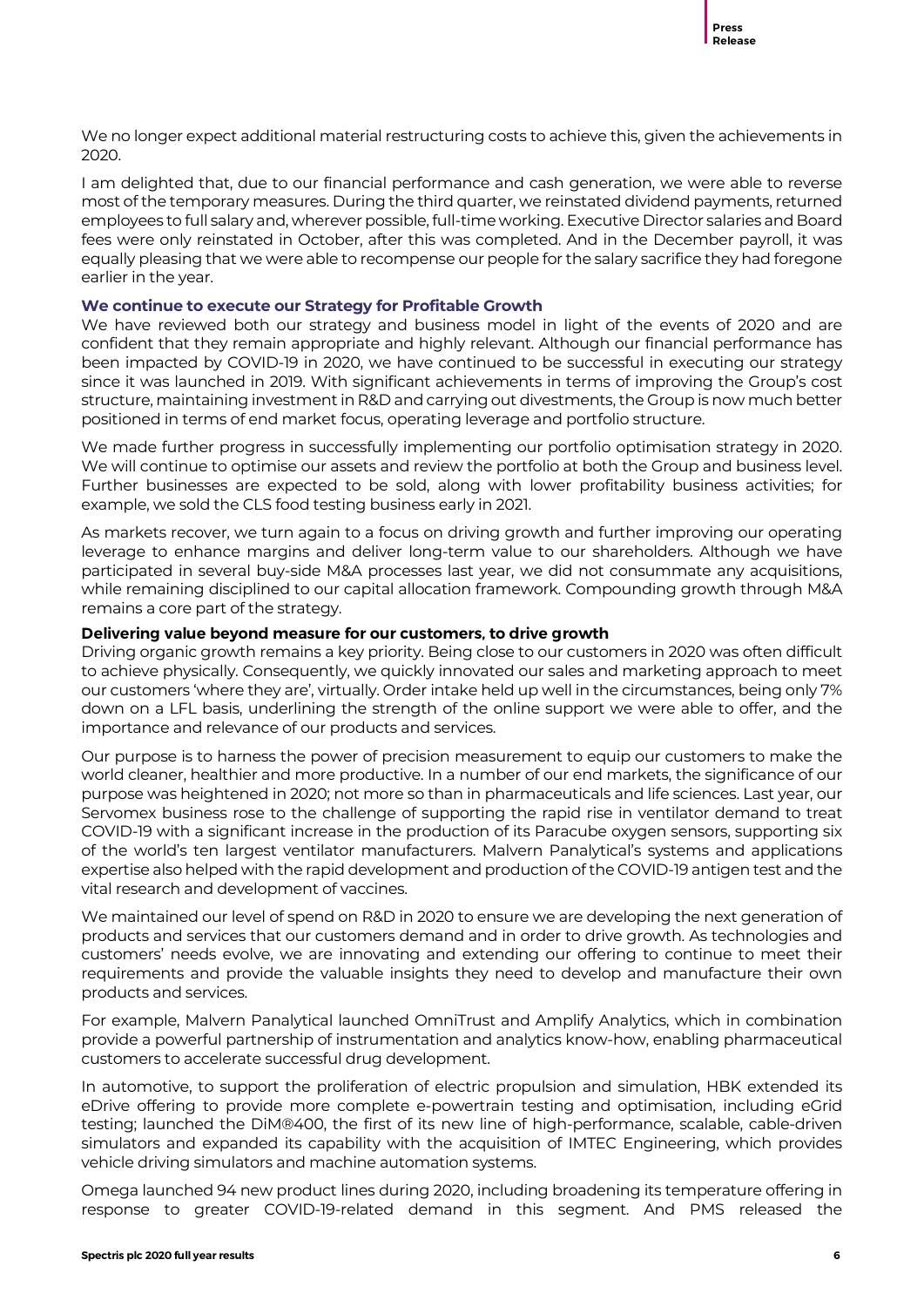IsoAir® Pro-E Remote Particle Counter, the next generation remote particle counter used to streamline cleanroom monitoring while meeting global manufacturing practice regulations.

These are examples, from a wide range of initiatives, designed to enhance our product proposition for customers, ensuring they get the insights and analysis they need to meet their own challenges. Being positioned in attractive end markets and with products our customers highly value means we are better placed to drive future growth and profitability for our shareholders.

# **Driving operating leverage with restructuring and deploying the Spectris Business System**

Improving operating leverage also remains a key focus, with the aim of returning our margin to at least previous highs. The performance on this front at HBK, resulting from the merger, has been particularly pleasing. Although overheads benefited from £20 million of short-term cost measures in 2020, we remain focused on turning £10 million of these savings into sustainable benefits in 2021 through footprint rationalisation, a reduction in discretionary costs, including more productive ways of working digitally, as well as the headcount reduction in 2020.

In addition, we continued to invest in strengthening and deploying our SBS. While it was more challenging to deliver improvements with remote working and social distancing in our facilities, good progress continued to be made last year. Cross functional teams delivered virtual or socially distanced kaizens, training and improvements in health and safety. As ever, improvements addressed a broadrange of activities, including enhancing productivity, working capital efficiency, sales forecasting, order accuracy, inventory and production planning, lead time reductions and removal of waste. For example, notable improvements were made in inventory management at Malvern Panalytical and on-time delivery at HBK. We further deepened our focus on use of the Hoshin Kanri strategic planning system for effective strategy deployment entering 2021 with clear alignment to our business strategy and competitive process capability.

# **Portfolio optimisation**

In December, in line with our strategy to simplify and focus the portfolio, we announced the divestment of Brüel & Kjær Vibro ('B&K Vibro') and Millbrook for headline values of €180 million (£163 million) and £133 million, respectively. The Millbrook transaction completed in February with B&K Vibro expected to complete in March. Although both are good businesses, they did not have the attributes of a 'Spectris' company and we were pleased to find highly-complementary owners for both businesses. Further portfolio management is planned in 2021.

On the acquisition side, the Group participated in a number of processes during 2020. Of particular note, the Group made an approach to acquire a US publicly-listed company. Following our approach, they conducted a competitive process for the potential sale of the business. Although the Group believes it would have been a value creating opportunity for shareholders, ultimately, we maintained our capital discipline and were unsuccessful in the transaction. If successful, the transaction would have been in line with the Group's strategy to make synergistic acquisitions focused on its existing and potential platforms.

To support the approach and demonstrate our intent, we acquired a minority holding in the company for a total consideration of \$19.8 million. At the year end, our holding was valued at \$52.3 million (£38.3 million), resulting in a mark-to-market gain of \$32.5 million (£23.2 million). It is proposed that £15 million of this gain is used to establish the Spectris Foundation, a benevolent fund that will be used for community and charitable projects.

Our balance sheet gives us good optionality, and during 2021, we will continue to review and renew our opportunity pipeline in order to seek suitable acquisition targets. Delivering long-term, sustainable value creation for shareholders, in a capitally-disciplined manner, will remain the priority.

### **Our Values and Code of Business Ethics underpin how we behave**

Each of our businesses has unique traits and company cultures, yet certain characteristics connect all of us that work at Spectris. How we conduct our business matters to all of us and to our many stakeholders. During 2020, we refreshed the Group's Values and Code of Business Ethics.

Our Values – Be true, Own it, Aim high – underpin our behaviour. They represent Spectris at its best and reflect what we want to see every day: integrity, accountability and ambition.

Our Code of Business Ethics was also revised, in line with our new Values, and rolled out to help us perform and do business the right way. Doing this during the pandemic was seen by employees as a testament to our commitment in conducting business ethically.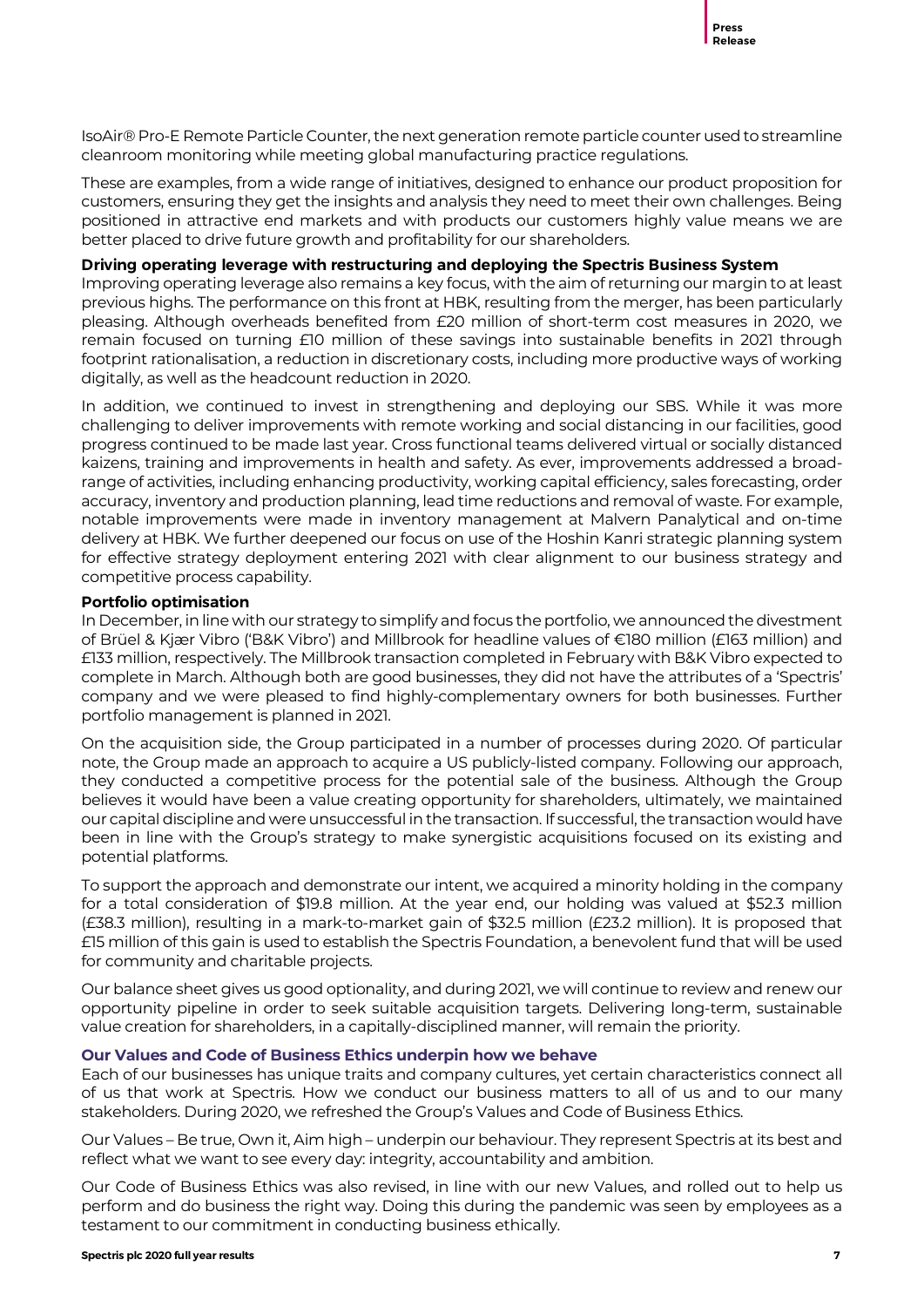

# **New sustainability strategy being implemented**

In October, the Board approved a Group-wide sustainability strategy to ensure that we remain a sustainable employer, partner, supplier and investment proposition. The strategy emanates from the Group's business model and builds on our wider purpose - supporting our customers to make the world cleaner, healthier and more productive. The strategy focuses on further embedding sustainable thinking in our operations and business aims. It also works on mitigating the risks arising from changing regulation and evolving stakeholder expectations, while also capturing opportunities from an increasing focus on sustainability across many of our customers, suppliers, communities and our employees.

Following a detailed and externally facilitated materiality assessment process, we identified three areas of focus which form the basis of our strategy over the next two years: environment, people and operations. In line with these focus areas, three UN Sustainability Development Goals (Goal 7 − Affordable and clean energy; Goal 8 − Decent work and economic growth and Goal 9 − Industry, innovation and infrastructure) were identified to inform our strategy, enable prioritisation and planning. During the year, initiatives to support these goals were undertaken. These included: work on diversity and inclusion and the provision of wellbeing and resilience support for our people; the development of Group-wide health and safety reporting in line with OSHA standards; the approval of a five-point plan to accelerate the Group's management of the environmental impact of our operations, including the setting of our Group Net Zero target; and compliance with the Task Force on Climate-related Financial Disclosures recommendations during 2021. On our environmental performance, we were pleased to see an improved CDP B rating during the year.

Our sustainability strategy is deliberately set over the short term to agree a base position. During 2021, we will set stretching and meaningful targets that are relevant to our business for the long term. It will provide a clear line of sight to the key commitments around our people, the environment and our operations to ensure that we are true to our purpose.

We are also committed to creating a positive legacy in the communities in which we live and work and we aim to be industry leading in our approach to social responsibility. To add focus and momentum to our aims, we are launching the Spectris Foundation. The Foundation will receive a one-off investment of £15 million from Spectris and the ongoing costs of the Foundation will be met by Spectris. The Foundation will adopt a general charitable purpose, which means that it is able to donate to a wide variety of charities within the UK and overseas. The intention is to focus on making donations that promote STEM education. The Foundation will enhance and improve our charitable giving at a global level and will also support our operating companies and individual employees in their fundraising efforts. We recognise that the economic impact of COVID-19 may lead to barriers being raised for some young people to enter the field of science. To tackle this challenge, a key aim of the Foundation will be to improve access to a quality STEM education, to enable a cleaner, healthier and more productive world.

# **Executive Committee changes**

There were a number of changes during the year that have further strengthened both the calibre and the diversity of the Executive leadership team. Mark Fleiner, Business Group Director, ISD, was appointed to succeed Paolo Carmassi as President of Malvern Panalytical. Andy Cowan took over as interim Business Group Director, ISD. Rebecca Dunn was appointed to the new role of Head of Sustainability to promote our commitment to environmental, social and governance matters. Judith Wettach joined Spectris as Group Head of Corporate Development and Amit Agarwal joined Omega in October as its President following the departure of Greg Wright. In February 2021, Mary Beth Siddons joined Spectris as the Business Group Director, ISD, replacing Andy Cowan who returned to his role as Finance Director, ISD.

# **Summary and outlook**

2020 delivered challenges on many fronts as a result of COVID-19. I would again like to acknowledge and thank all our people for their outstanding commitment and for their patience, understanding and self-sacrifice as we pulled together, supported one another and delivered for our customers. I would also like to thank our shareholders for their support during this time.

Throughout 2020, we consciously and purposefully took a balanced, socially responsible approach to managing our business, consistent with our culture and values, ensuring we addressed the needs of all our stakeholders. I believe we have been successful on that front and as a result, the Group delivered a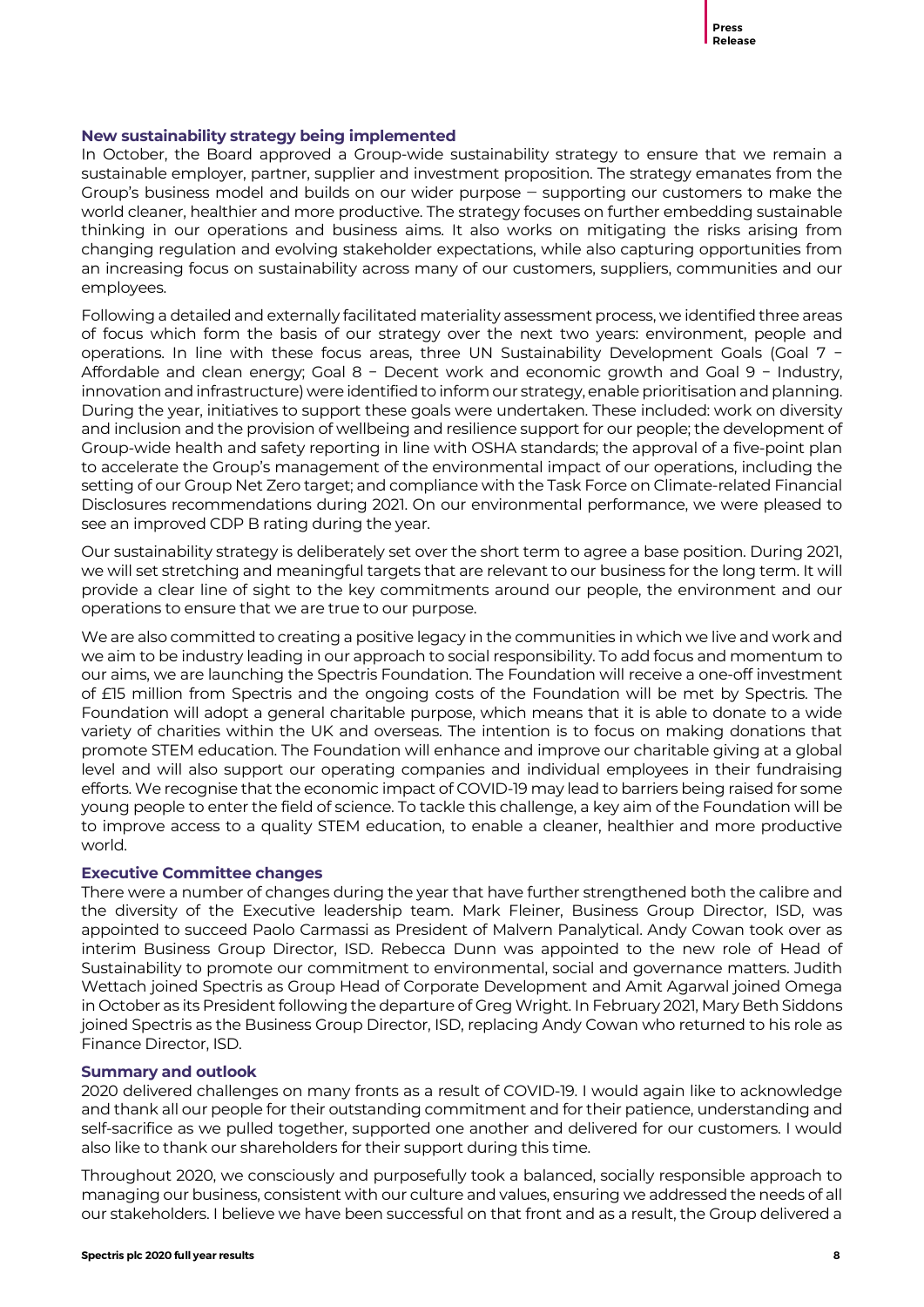highly resilient performance, reflecting both the quality of our businesses and our people. Although sales were down notably, I am pleased with our underlying margin performance in the circumstances, which was helped by the swift actions taken and the continued execution of our profit improvement programme. At the same time, we were able to protect jobs and the core capabilities of our businesses, while also continuing to execute our strategy, with the divestment of Brüel & Kjær Vibro and Millbrook being notable achievements.

Cash generation was extremely strong and the balance sheet was further strengthened. This enabled us to reverse the temporary cost measures, returning staff to full pay, reinstating full-time working for the majority of employees and repaying the salary sacrifice. It also meant we were able to increase the final dividend and today announce a £200 million share buyback programme.

The stronger order intake in the last three months of 2020 provides momentum for the first quarter of 2021 although, clearly, much uncertainty remains and we expect the immediate economic backdrop to remain challenging. However, the actions taken last year position the Group well for any market recovery in 2021. The cost base has been reduced and capability retained, creating a strong operating leverage opportunity and balance sheet optionality. We will maintain our approach, acting with purpose, and being values-led, to deliver long-term, sustainable financial health.

**Andrew Heath** Chief Executive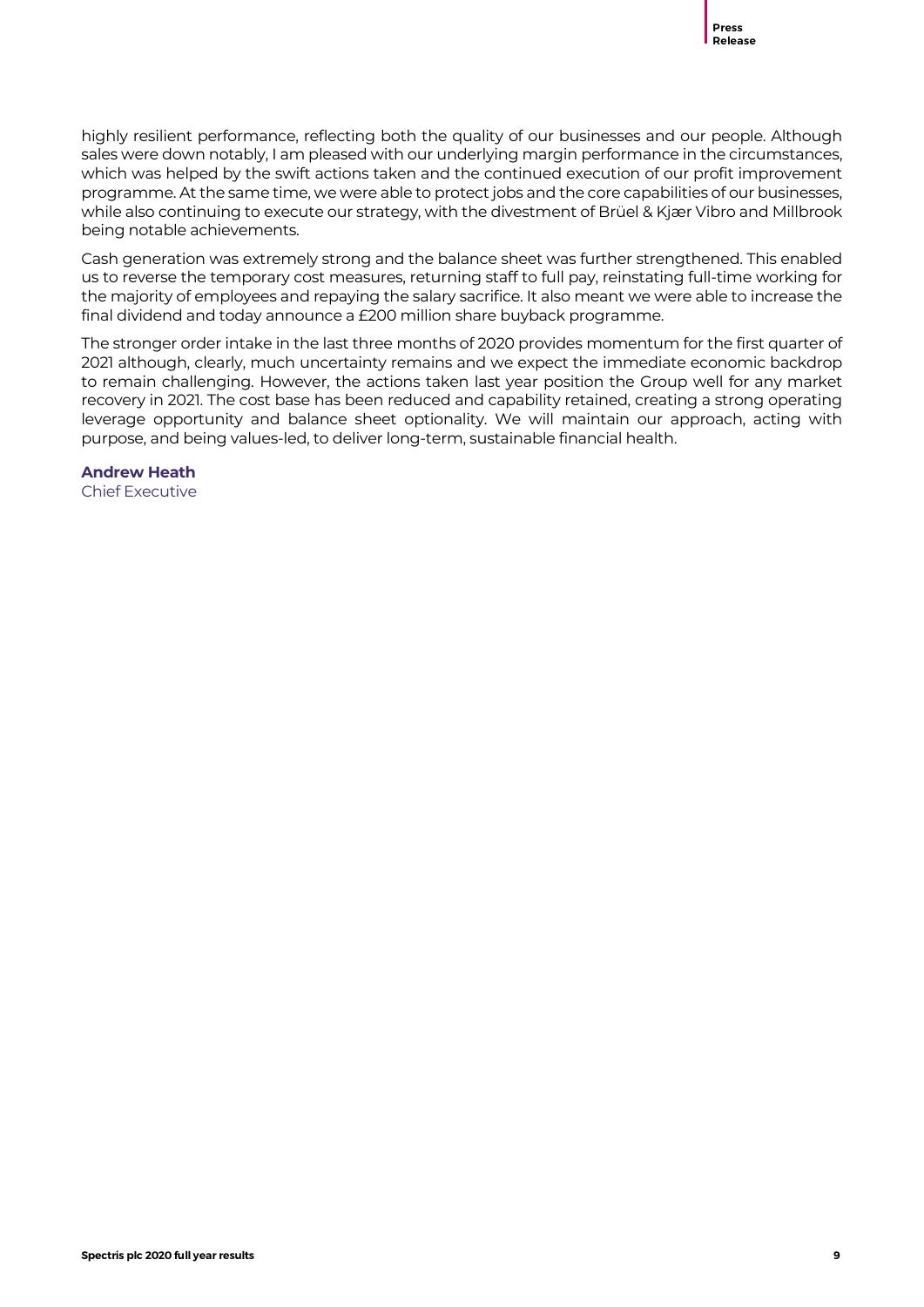# **Financial review**

# **Financial performance**

Sales decreased by 18% or £295.8 million to £1,336.2 million on a reported basis (2019: £1,632.0 million). LFL sales decreased by £159.2 million (-11%) and the impact of disposals, net of acquisitions, reduced sales by £136.5 million (-8%), whilst favourable foreign exchange movements contributed £0.1 million.

Adjusted operating profit decreased by 33% or £84.5 million to £173.6 million on a reported basis (2019: £258.1 million). LFL adjusted operating profit decreased by £61.0 million (-26%) and the impact of disposals, net of acquisitions was £24.3 million (-9%), whilst favourable foreign exchange movements contributed £0.8 million.

Adjusted operating margins reduced by 280bps, with LFL adjusted operating margins down 270bps compared to 2019. The reduction in the LFL operating margin was due to a 160bps decrease in LFL gross margin to 55.0% (2019: 56.6%), reflecting the high drop-through on the adverse sales volume partially offset by favourable pricing, procurement and production overhead cost savings. This was partially offset by an 8% reduction in LFL overheads. Savings were generated from the cost reduction initiatives put in place across the Group, including hiring freezes, furloughs, part-time working, lower incentive-related accruals and restructuring. These initiatives, as well as significantly lower travel costs, more than offset overhead cost inflation and an increase in depreciation and bad debt provisions.

Investment in our R&D programmes amounted to £92.0 million or 6.9% of sales (including £7.3 million of capitalised development costs) (2019: £100.9 million or 6.2% of sales, including £7.3 million of capitalised cost). R&D investment costs decreased by 1.1% on a like-for-like basis in the year to 31 December 2020.

|                                                                                                                               | 2020   | 2019   |
|-------------------------------------------------------------------------------------------------------------------------------|--------|--------|
|                                                                                                                               | £m     | £m     |
| Adjusted operating profit                                                                                                     | 173.6  | 258.1  |
| Restructuring costs                                                                                                           | (19.5) | (52.2) |
| Net transaction-related costs and fair value adjustments                                                                      | (19.4) | (6.1)  |
| Depreciation of acquisition-related fair value adjustments to property, plant<br>and equipment                                | (0.7)  | (1.0)  |
| Profit on disposal of property                                                                                                |        | 5.2    |
| Impairment of goodwill                                                                                                        | (58.4) | (35.1) |
| Amortisation and impairment of acquisition-related intangible assets and<br>impairment of other property, plant and equipment | (98.9) | (84.6) |
| Statutory operating (loss)/profit                                                                                             | (23.3) | 84.3   |

The statutory operating loss was £23.3 million, a decrease in profit of £107.6 million compared to the 2019 statutory operating profit of £84.3 million. This decrease results from a £177.8 million volumedriven gross profit reduction, offset by a £70.2 million reduction in SG&A expenses. Restructuring costs in the period were £19.5 million. Net transaction costs of £19.4 million were incurred relating to the disposals of Millbrook and B&K Vibro and a number of potential acquisition opportunities, including the costs associated with the pursuit of a US-listed business, which resulted in the £23.2 million investment gain discussed below. Impairment of goodwill in 2020 relates entirely to the Millbrook business, as does £67.5 million of the amortisation and impairment of intangible assets and other property, plant and equipment, with the remaining £31.4 million mainly due to the amortisation and impairment of ongoing activities. Statutory operating margins of -1.7% were 690bps lower than 2019 (5.2%).

Statutory loss before tax of £4.1 million (2019: £259.3 million profit before tax) is calculated after charging net finance costs of £8.4 million (2019: £3.5 million), lower predominantly as a result of foreign exchange gains in 2019, and benefits from a £23.2 million gain on fair value on equity investments, and £4.4 million predominantly in relation to a net profit on disposal from the sale of the Malvern Panalytical rheology range and the EMS B&K joint venture. Adjusted profit before tax decreased by 33% to £166.4 million (2019: £247.4 million).

The effective tax rate on adjusted profit before tax was 21.8% (2019: 21.4%), an increase of 40bps. On a statutory basis, there is a tax charge on the loss before tax (effective tax rate: -314.6%, 2019: 9.7%), primarily resulting from impairment charges which do not give rise to tax relief. In 2021, the Group expects its effective tax rate on adjusted profit before tax to be broadly in line with the rate in 2020.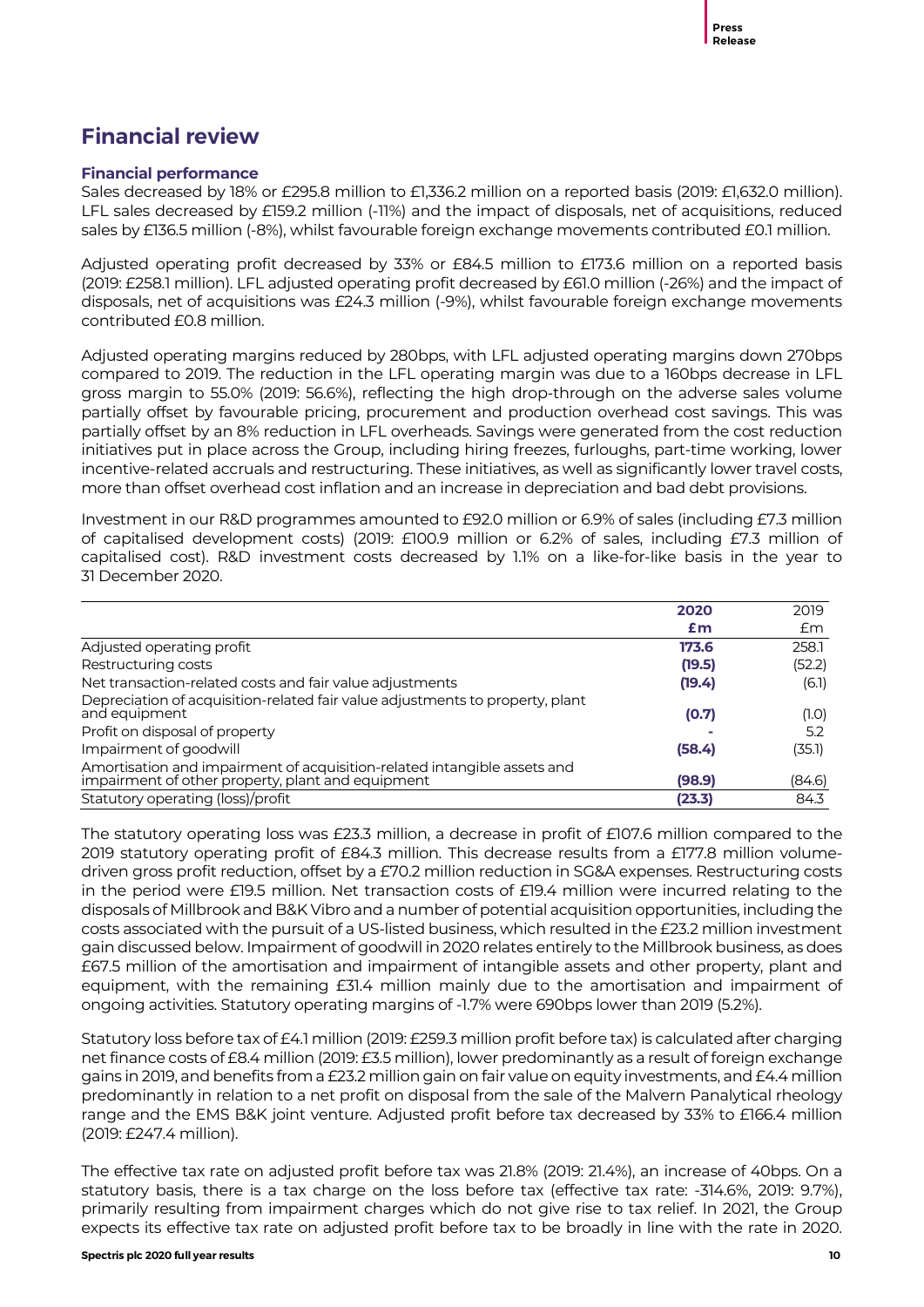The Group's approach to tax matters is set out in its tax strategy which, in compliance with the Finance Act 2017, has been made available on our website at www.spectris.com/sustainability/tax-strategy.

### **Restructuring costs**

The Group has incurred costs of £19.5 million relating to restructuring in 2020 (2019: £52.2 million). These restructuring costs include £8.2 million related to impairments and disposal of owned and right of use property, plant and equipment, £7.8 million of staff-related costs including redundancy and related costs and £3.5 million of other costs.

### **Acquisitions, disposals and other investments**

The Group completed one acquisition during the year with a net cash cost of £2.6 million. £8.3 million was paid in respect of prior year acquisitions, making the net cash outflow in the year £10.9 million. Furthermore, the Group incurred a £19.4 million expense on transaction-related costs, of which £13.6 million was a cash outflow during the year, which makes the total transaction-related cash outflow for the year £24.5 million.

In support of a potential acquisition opportunity, the Group acquired a minority holding in a US-listed entity for a total consideration of £15.2 million. At the year end, our holding was valued at £38.3 million, resulting in a mark-to-market gain of £23.2 million.

On 31 January 2020, the Group sold its interest in the Malvern Panalytical rheology product range to Netzsch Group for consideration of £8.8 million in cash, generating a profit on disposal of £5.9 million. The net assets disposed were £2.1 million, and transaction costs were £0.8 million. The Consolidated Statement of Cash Flows includes £6.9 million of net proceeds from this disposal, which consists of £8.8 million of sales proceeds offset by £1.1 million of tax payments on the disposal and £0.8 million of transaction cost-related payments.

On 28 February 2020, the Group sold its interest in the EMS B&K joint venture for total consideration of £17.7 million, consisting of £16.8 million in cash received in 2020 and £0.9 million in shares in Envirosuite Limited. The net assets disposed were £18.1 million and transaction costs incurred in 2020 were £0.1 million, resulting in a loss on disposal of £0.5 million. The Consolidated Statement of Cash Flows includes £14.0 million of net proceeds related to the EMS B&K joint venture, consisting of £16.8 million in cash proceeds from the sale of the interest offset by £2.6 million payment of deferred consideration relating to the 2018 disposal and £0.2 million of transaction cost related payments.

Also included in profit on disposal of business, is £1.0 million of transactions costs on the sale of BTG. The Consolidated Statement of Cash Flows includes £0.3 million of net payments from the sale of BTG. This consists of £1.2 million of tax payments on the disposals and £0.9 million of transaction fees, offset by £1.8 million of deferred consideration received in cash.

On 10 December 2020, the Group announced that agreement had been reached for the sale of the Group's B&K Vibro and Millbrook businesses, which form part of the Industrial Solutions division. The transactions were subject to customary completion conditions and regulatory approvals. The Millbrook sale completed on 1 February 2021. Completion of the sale of B&K Vibro is expected to take place on 1 March 2021.

During 2020, the Group entered into preliminary discussions for the disposal of Concept Life Sciences' legacy food testing business based in Cambridge, and the sale was completed on 5 January 2021 for sales proceeds of approximately £6 million. This business forms part of the Malvern Panalytical Platform operating segment.

The above operations have been classified as disposal groups held for sale and presented separately in the Consolidated Statement of Financial Position.

The proceeds from the B&K Vibro and the Concept Life Sciences' food testing businesses are expected to exceed the book value of the related net assets and accordingly no impairment losses have been recognised on the classification of these operations as held for sale.

Details of the impairment recognised on classification of the Millbrook business as held for sale are provided below.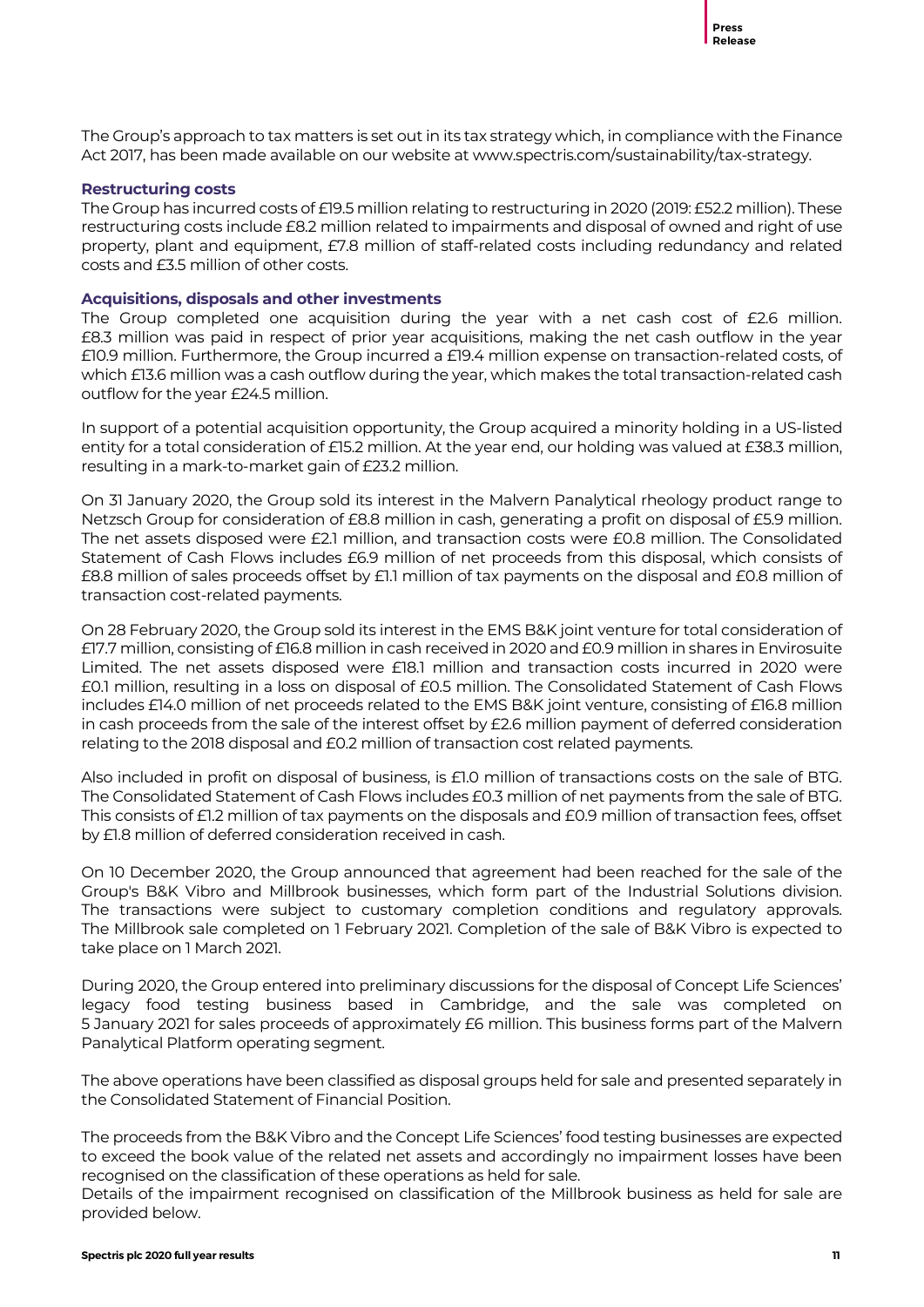# **Impairment of goodwill, acquisition-related intangible assets and other property, plant and equipment**

During the year, £58.4 million was recognised as an impairment of goodwill (2019: £35.1 million) and £70.9 million impairment recognised in the amortisation and impairment of acquisition-related intangible assets and other property, plant and equipment line of the Consolidated Income Statement (2019: £47.1 million).

An impairment of the whole of Millbrook's goodwill balance of £58.4 million, £11.0 million of other intangibles and £6.4 million of other property, plant and equipment was charged to the Consolidated Income Statement during the first half of 2020, reflecting the recoverable amount at that time.

During the second half of 2020, a comprehensive sale process relating to Millbrook was concluded resulting in the announcement on 10 December 2020, that agreement had been reached for the sale of the Millbrook business. The structure of the transaction provided an immediate cash inflow plus the chance to participate in the future performance of the combined group, which will now be able to provide a more extensive and comprehensive range of services to its clients. The commercial valuation achieved resulted in a further impairment of £44.8 million of property, plant and equipment and £5.3 million of other intangible assets.

# **Cash flow**

|                                                                   | 2020   | 2019   |
|-------------------------------------------------------------------|--------|--------|
| <b>Adjusted cash flow</b>                                         | £m     | £m     |
| Adjusted operating profit                                         | 173.6  | 258.1  |
| Adjusted depreciation and software amortisation <sup>1</sup>      | 60.7   | 58.3   |
| Working capital and other non-cash movements                      | 53.1   | (0.6)  |
| Capital expenditure, net of grants related to capital expenditure | (42.9) | (81.6) |
| Adjusted cash flow <sup>2</sup>                                   | 244.5  | 234.2  |
| Adjusted cash flow conversion                                     | 141%   | 91%    |

1. Adjusted depreciation and software amortisation represent depreciation of property, plant and equipment, software and internal development amortisation, adjusted for depreciation of acquisition-related fair value adjustments to property, plant and equipment.

Adjusted cash flow improved by £10.3 million to £244.5 million during the year, resulting in an adjusted cash flow conversion rate of 141% (2019: 91%). The improvement was driven by proactive working capital management resulting in a reduction in inventories and trade receivables. Capital expenditure was lower throughout the Group as a result of prudency in spending commitments earlier in the year. Given the momentum in the fourth quarter, we expect capital expenditure to be higher in 2021 at circa £50 million.

Capital expenditure (net of grants related to capital expenditure) on property, plant and equipment and intangible assets during the year of £42.9 million (2019: £81.6 million) equated to 3.2% of sales (2019: 5.0%) and was 71% of adjusted depreciation and software amortisation (2019: 140%).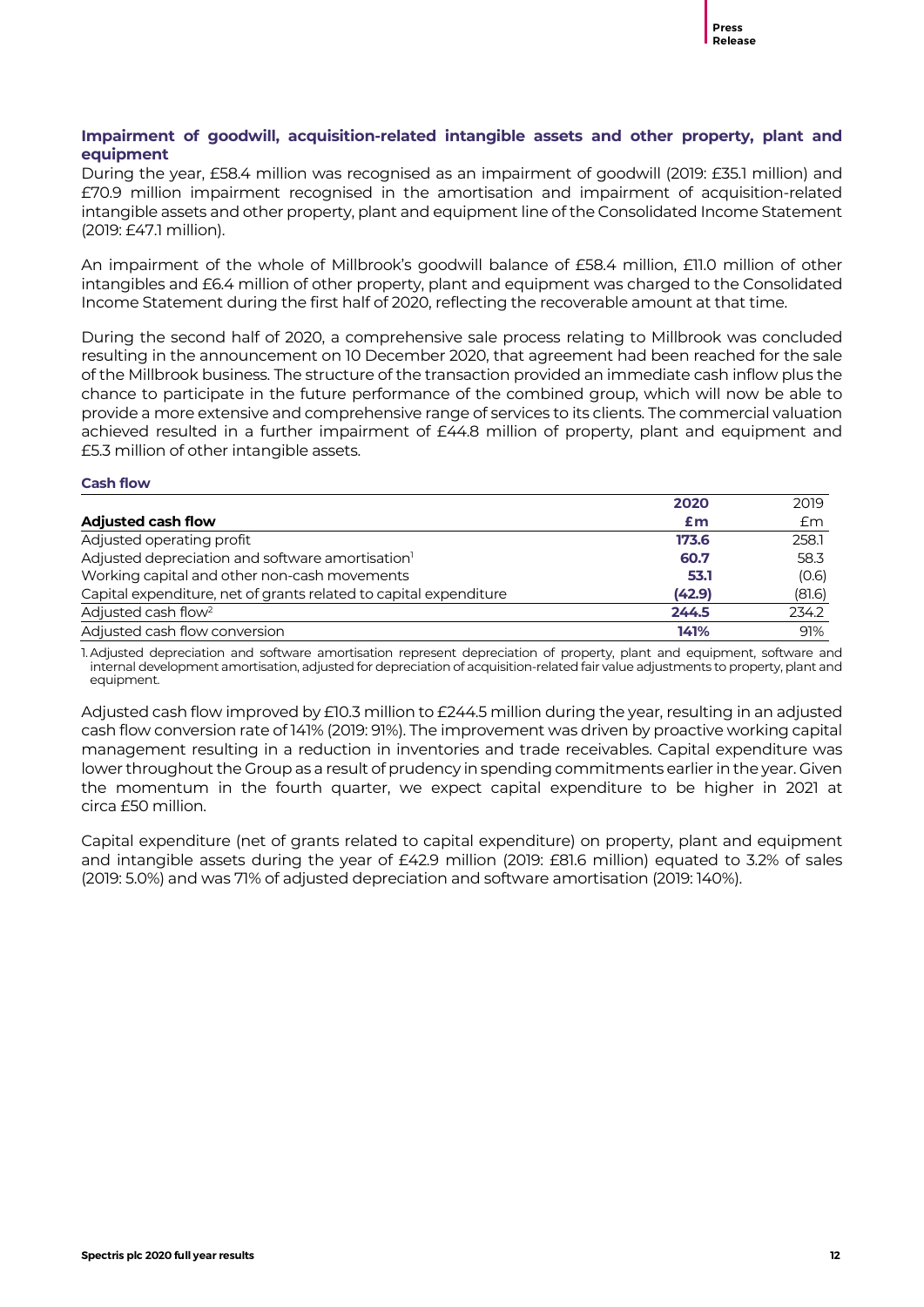|                                                                                                 | 2020    | 2019   |
|-------------------------------------------------------------------------------------------------|---------|--------|
| <b>Other cash flows</b>                                                                         | Em      | £m     |
| Tax paid                                                                                        | (28.6)  | (37.0) |
| Net interest paid                                                                               | (4.5)   | (6.3)  |
| Dividends paid                                                                                  | (75.7)  | (72.3) |
| Acquisition of businesses, net of cash acquired                                                 | (10.9)  | (9.7)  |
| Transaction-related costs paid                                                                  | (13.6)  | (1.6)  |
| Purchase of equity investments                                                                  | (15.2)  |        |
| Proceeds from disposal of businesses, net of tax paid of £2.3 million (2019:<br>$E1.9$ million) | 20.6    | 260.1  |
| Loan repaid by/(made to) joint venture                                                          | 3.0     | (2.2)  |
| Lease payments and associated interest                                                          | (21.6)  | (20.5) |
| Adjusting proceeds from disposal of property                                                    |         | 9.1    |
| Restructuring costs paid                                                                        | (15.1)  | (34.3) |
| Net proceeds from exercise of share options                                                     | 0.3     | 1.0    |
| Foreign exchange                                                                                | (10.6)  | 10.1   |
| Total other cash flows and foreign exchange                                                     | (171.9) | 96.4   |
| Adjusted cash flow                                                                              | 244.5   | 234.2  |
| Increase in net cash                                                                            | 72.6    | 330.6  |

# **Financing, treasury and going concern**

The Group finances its operations from both retained earnings and third-party borrowings. The 31 December 2020 gross debt balance consists of fixed rate borrowings of £104.5 million plus bank overdrafts of £15.3 million.

In determining the basis of preparation for the Consolidated Financial Statements, the Directors have considered the Group's available resources, current business activities and factors likely to impact on its future development and performance, including the impact of COVID-19 on the Group, which are described in the Chief Executive's Review, Financial Review and Operating Review.

As at 31 December 2020, the Group had £690.5 million of committed facilities denominated in different currencies, consisting of an \$800.0 million (£586.0 million) revolving credit facility maturing in July 2025 and a seven-year €116.2 million (£104.5 million) term loan maturing in September 2022. From these facilities, the Group had total gross borrowings of £104.5 million at 31 December 2020. The revolving credit facility ('RCF') was undrawn at 31 December 2020. During the year, the Group requested a further one-year extension of its \$800 million RCF, as permitted under the agreement. The extension was approved by all ten banks in the syndicate, ensuring the Group continues to have access to the full amount under the facility until July 2025.

These facilities have a leverage (net debt/EBITDA) covenant of up to 3x for the term loan and up to 3.5x for the RCF. The Group regularly monitors its financial position to ensure that it remains within the terms of its banking covenants. At 31 December 2020, interest cover (defined as adjusted earnings before interest, tax and amortisation divided by net finance charges) was more than 40 times, against a minimum requirement of 3.75 times, and leverage (defined as adjusted earnings before interest, tax, depreciation and amortisation divided by net cash/(debt)) was less than zero due to the Group's net cash position, against a maximum permitted leverage of 3 times.

In addition to the above, after adjusting for £3.7 million of cash and cash equivalents reported under Assets held for sale, at 31 December 2020, the Group had a cash and cash equivalents balance of £225.9 million and various uncommitted facilities and bank overdraft facilities available, resulting in a net cash position of £106.1 million, an increase of £72.6 million from £33.5 million at 31 December 2019.

In April 2020, Spectris successfully applied for access to the Bank of England's Covid Corporate Financing Facility ('CCFF'), resulting in the ability to raise up to £600 million of additional short-term funding, if required, before 23 March 2021 by issuing commercial paper for purchase by the Bank under the programme. The Group is under no obligation to utilise the facility and, in view of the Group's other undrawn facilities and current financial position, we do not anticipate accessing the programme before its expiry.

The Group has prepared and reviewed cash flow forecasts, which reflect forecasted changes in revenue across its business as set out and compared these to a reverse stress test of the forecasts to determine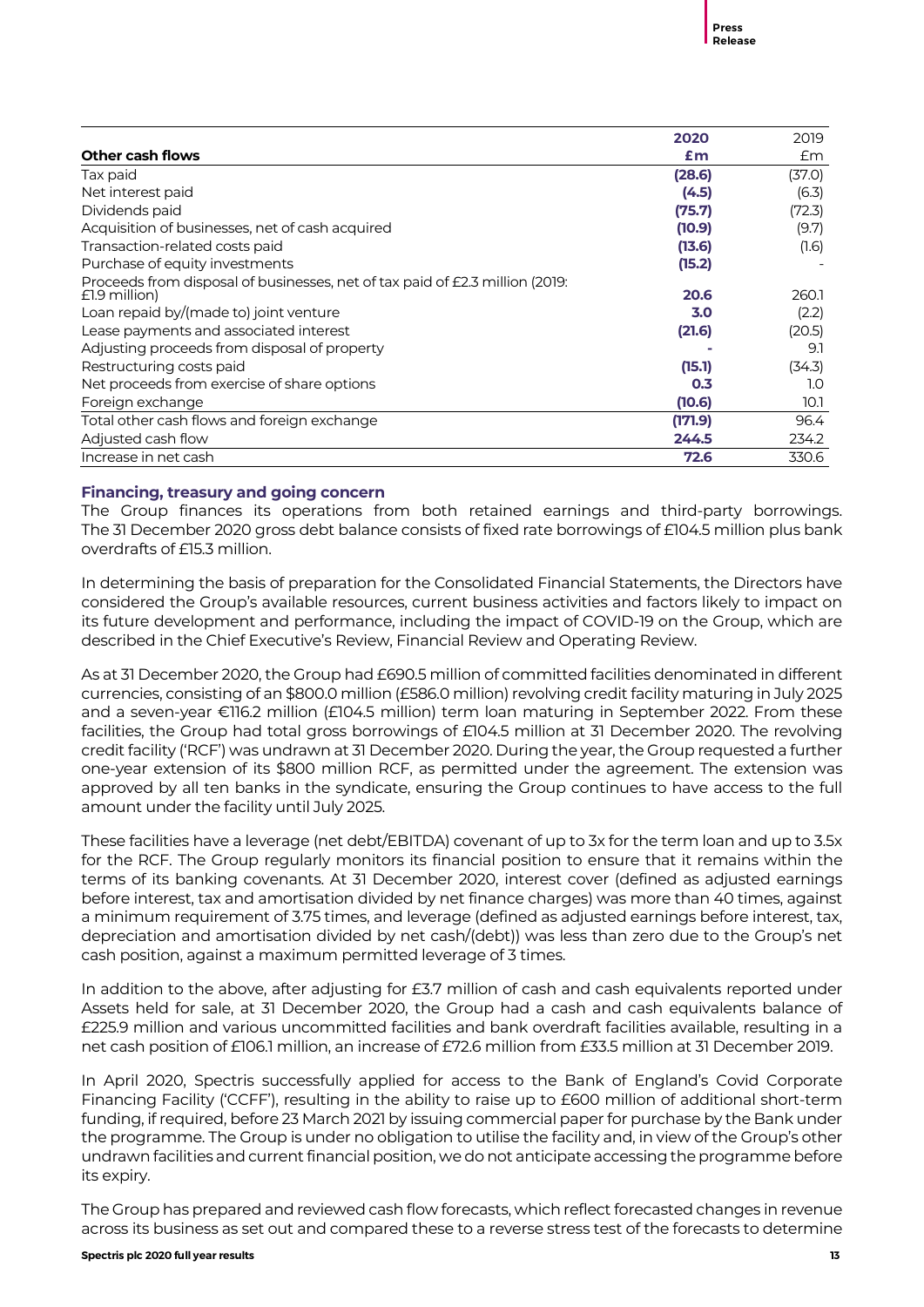the extent of downturn which would result in a breach of covenants. Assuming similar levels of cash conversion as experienced in recent months since the outbreak of COVID-19 occurred, a monthly decline of revenue well in excess of that experienced in any month during 2020 would need to persist throughout the entire going concern period for a covenant breach to occur, which is considered very unlikely. In addition, the reverse stress test does not take in account any mitigating actions which the Group would implement in the event of a severe and extended revenue decline, which would increase the headroom further. This assessment indicates that the Group can operate within the level of its current facilities, as set out above, without the need to obtain any new facilities for a period of not less than 12 months from the date of this report.

Following this assessment, the Board of Directors are satisfied that the Group has sufficient resources to continue in operation for the foreseeable future, a period of not less than 12 months from the date of this report. Accordingly, they continue to adopt the going concern basis in relation to this conclusion and preparing the Consolidated Financial Statements.

Net bank interest costs for the last 12 months were covered by adjusted operating profit 42 times (2019: 35 times).

# **Currency**

The Group has both translational and transactional currency exposures. Translational exposures arise on the consolidation of overseas company results into Sterling. Transactional exposures arise where the currency of sale or purchase invoices differs from the functional currency in which each company prepares its local accounts. The transactional exposures include situations where foreign currency denominated trade receivables, trade payables and cash balances are held.

After matching the currency of revenue with the currency of costs wherever practical, forward exchange contracts are used to hedge a proportion of the remaining forecast net transaction flows where there is reasonable certainty of an exposure. At 31 December 2020, approximately 66% of the estimated transactional exposures for 2021 were hedged using forward exchange contracts, mainly against Sterling, the Euro, the US Dollar and the Danish Krone.

The largest translational exposures during the period were to the US Dollar, Euro and Chinese Yuan Renminbi. Translational exposures are not hedged. The table below shows the average and closing key exchange rates compared to Sterling.

|                                | 2020<br>(average) | 2019<br>(average) | Change                   | 2020<br>(closing) | 2019<br>(closing) | Change |
|--------------------------------|-------------------|-------------------|--------------------------|-------------------|-------------------|--------|
| US Dollar (USD)                | 1.28              | 1.28              | $\overline{\phantom{a}}$ | 1.37              | 1.32              | 4%     |
| Euro (EUR)                     | 1.12              | 1.14              | (2%)                     | 1.11              | 1.17              | (5%)   |
| Chinese Yuan<br>Renminbi (CNY) | 8.85              | 8.82              | $\overline{\phantom{a}}$ | 8.92              | 9.18              | (3%)   |

During the year, currency translation effects resulted in operating profit being £0.8 million higher (2019: £3.0 million higher) than it would have been if calculated using prior year exchange rates. Transactional foreign exchange losses of £1.1 million (2019: £3.5 million loss) were included in administrative expenses, whilst sales include a gain of £0.2 million (2019: £2.9 million loss) arising on forward exchange contracts taken out to hedge transactional exposures in respect of sales.

# **Brexit**

The Group operates in a range of end markets that remain exposed to Brexit developments. Mitigating actions have been put in place following enhanced analysis, including stress testing to determine severe but plausible potential scenarios, and the Group is continuously monitoring events. As part of this analysis, management have considered the measurement impact on the Group's balance sheet. Now that the UK has officially left the EU, close attention is being paid to potential trade deals and their associated impact, both positive and negative, on the Group. Although the longer term outcome of Brexit remains difficult to quantify, we do not expect the direct consequences of Brexit to have a material impact to the Group.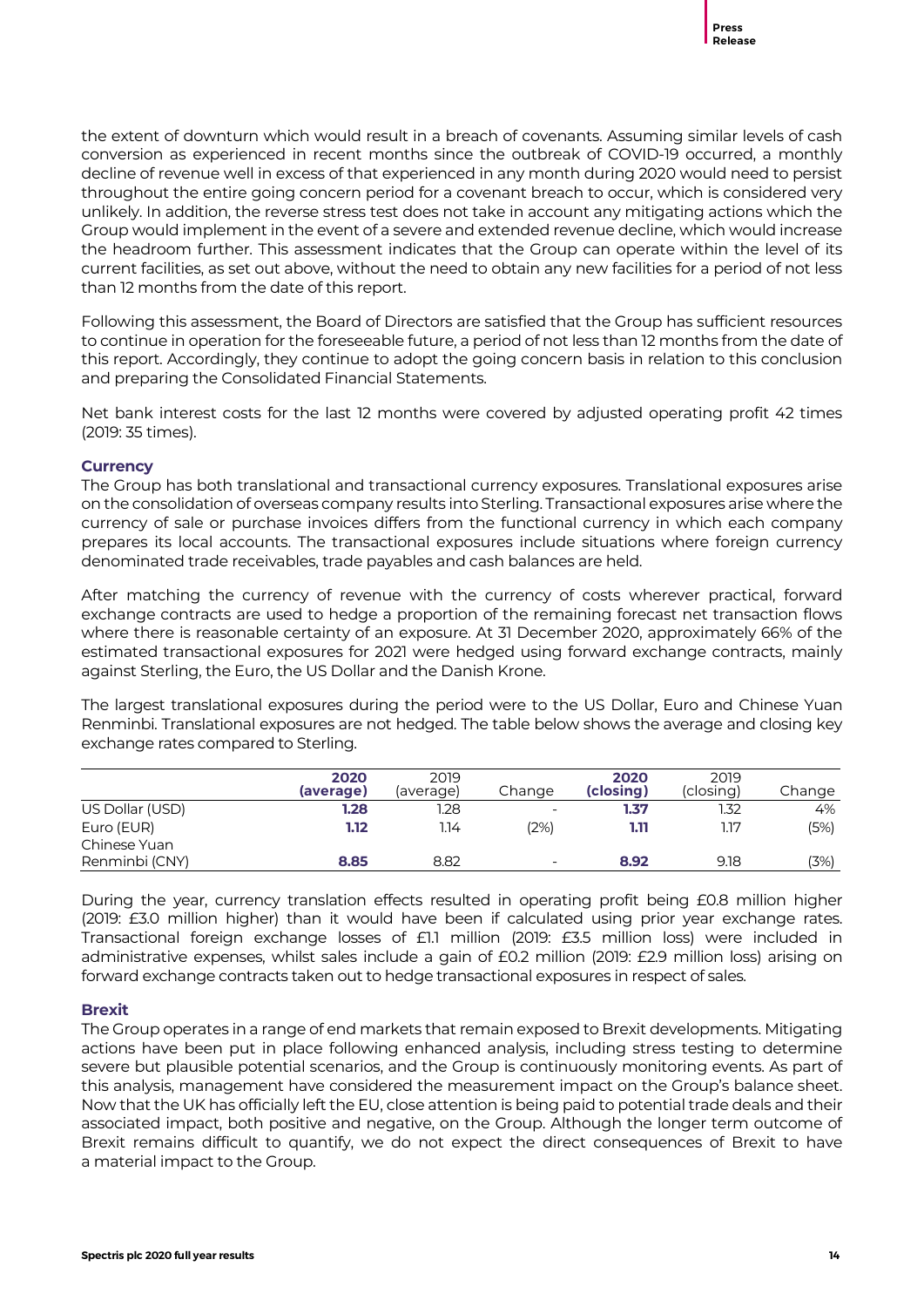# **Dividends and share buyback**

The Board is proposing to pay a final dividend of 46.5 pence per share (2019: 43.2 pence) which, combined with the interim dividend of 21.9 pence per share (2019: 21.9 pence) paid in November, gives a total dividend of 68.4 pence per share for the year (2019: 65.1 pence), an increase of 5%.

The Board has reviewed the balance sheet in light of the better than expected performance at the end of the year and the outlook for 2021. Given the net cash position and highly cash generative nature of the business, it has approved a £200 million share buyback programme. This still allows adequate bandwidth for M&A opportunities whilst maintaining the Group's leverage discipline.

# **Annual Report**

The Annual Report will be made available to shareholders in March 2021, either by post or online, and will be available to the general public on the Company's website at www.spectris.com or on written request to the registered office at Heritage House, Church Road, Egham, Surrey TW20 9QD.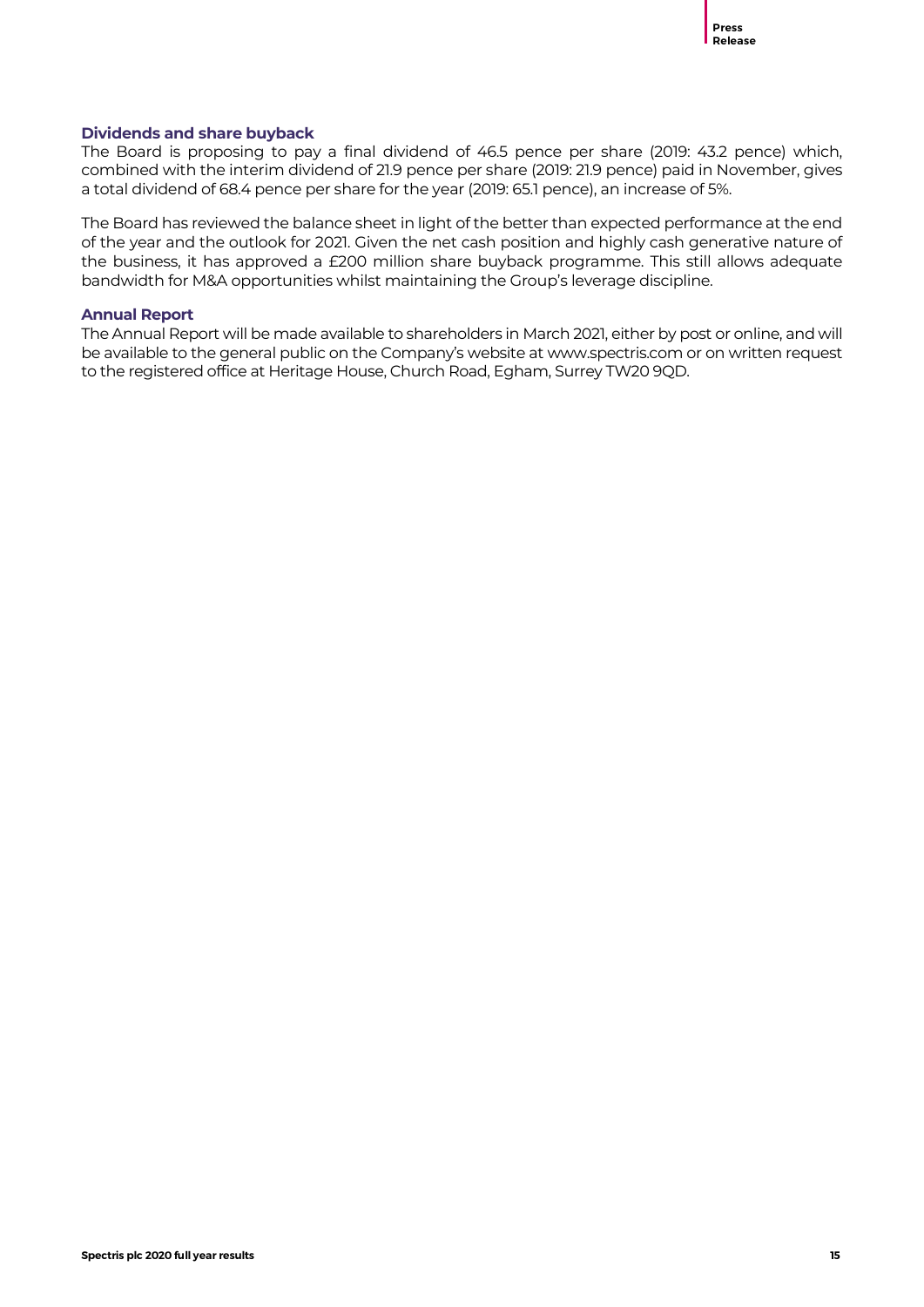# **Operating review**

|                                                    | <b>Malvern Panalytical</b> |            |          | <b>HBK</b>        |          | Omega | <b>Industrial Solutions</b> |       | Total    |         |
|----------------------------------------------------|----------------------------|------------|----------|-------------------|----------|-------|-----------------------------|-------|----------|---------|
|                                                    | 2020                       | 2019       | 2020     | 2019              | 2020     | 2019  | 2020                        | 2019  | 2020     | 2019    |
| Sales (£m)                                         | 372.5                      | 448.2      | 392.6    | 429.0             | 119.2    | 138.3 | 451.9                       | 616.5 | 1,336.2  | 1,632.0 |
| LFL sales growth/(decline) (%)                     | (13%)                      |            | (9%)     |                   | (13%)    |       | (9%)                        |       | (11%)    |         |
| Adjusted operating profit (£m)                     | 54.9                       | 76.2       | 49.1     | 60.4              | 8.7      | 16.9  | 60.9                        | 104.6 | 173.6    | 258.1   |
| LFL adjusted operating profit growth/(decline) (%) | (27%)                      |            | (20%)    |                   | (49%)    |       | (25%)                       |       | (26%)    |         |
| Adjusted operating margin (%)                      | 14.7%                      | 17.0%      | 12.5%    | 14.1%             | 7.3%     | 12.2% | 13.5%                       | 17.0% | 13.0%    | 15.8%   |
| LFL adjusted operating margin change (bps)         | (280bps)                   |            | (170bps) |                   | (500bps) |       | (290bps)                    |       | (270bps) |         |
| Statutory operating profit/(loss) (£m)             | 44.6                       | $(17.7)^1$ | 14.2     | 18.1 <sup>2</sup> | 1.2      | 12.0  | $(83.3)^3$                  | 71.9  | (23.3)   | 84.3    |
| Statutory operating margin (%)                     | 12.0%                      | $(3.9\%)$  | 3.6%     | 4.2%              | 1.0%     | 8.7%  | (18.4%)                     | 11.7% | (1.7%)   | 5.2%    |
|                                                    |                            |            |          |                   |          |       |                             |       |          |         |
| Sales % of Group sales                             | 28%                        | 27%        | 29%      | 26%               | 9%       | 9%    | 34%                         | 38%   | 100%     | 100%    |

1. The statutory operating loss of £17.7 million was largely impacted by the £67.5 million impairment of goodwill and intangible assets in CLS.

2. The statutory operating profit of £18.1 million was largely impacted by the costs of restructuring and impairment of intangible assets as a result of the strategic review.

3. The statutory operating loss of £83.3 million was largely impacted by the £125.9 million impairment of goodwill, other acquisition-related intangible assets and other property, plant and equipment at Millbrook.

Throughout this Operating Review, all commentary refers to the adjusted LFL measures unless otherwise stated. A reconciliation of adjusted measures to statutory measures for all segments can be found in Note 2.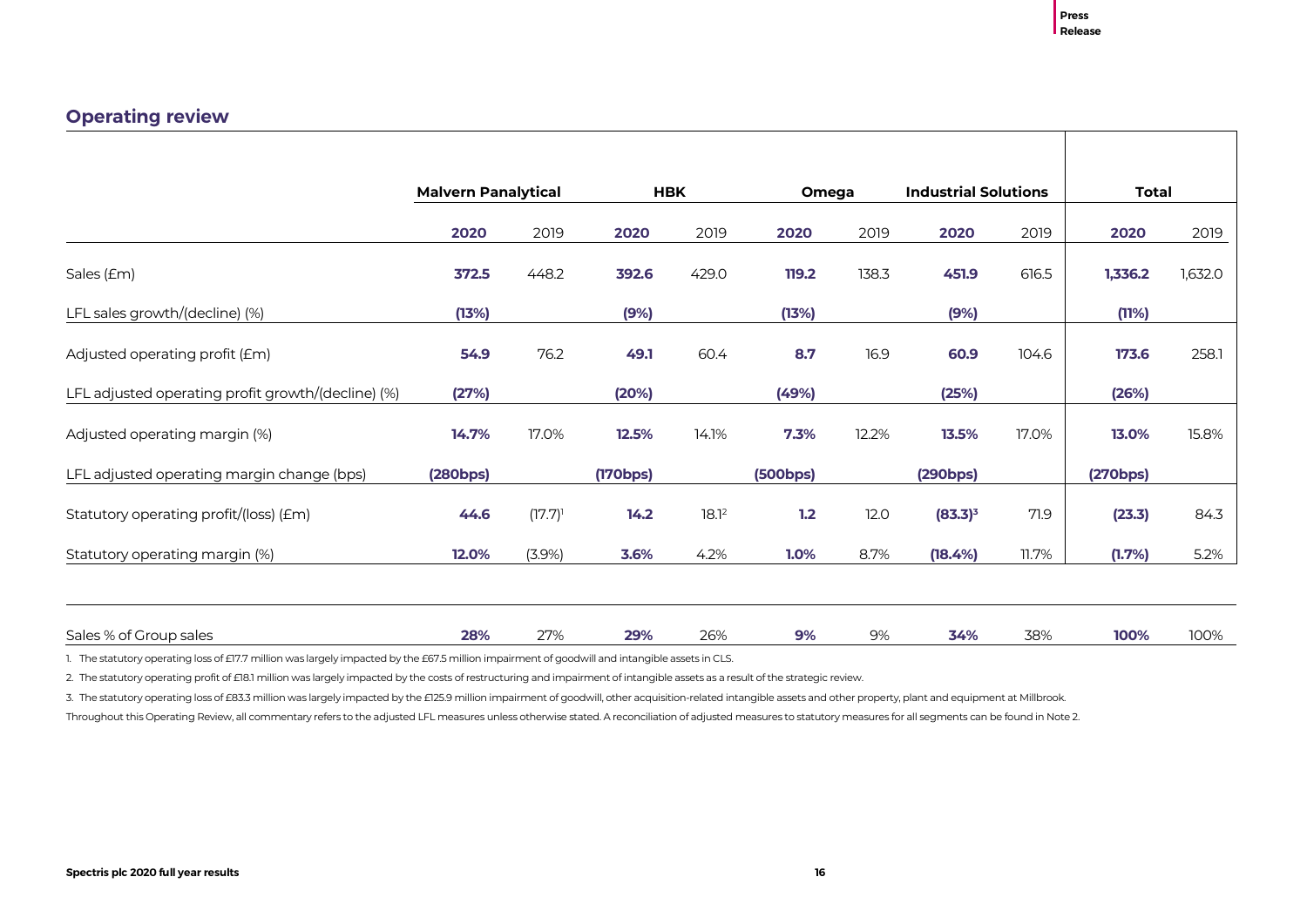# **Malvern Panalytical**

|                                             |       |        |          | LEL.     |
|---------------------------------------------|-------|--------|----------|----------|
|                                             | 2020  | 2019   | Change   | change   |
| Sales (£m)                                  | 372.5 | 448.2  | (17%)    | (13%)    |
| Adjusted operating profit <sup>1</sup> (£m) | 54.9  | 76.2   | (28%)    | (27%)    |
| Adjusted operating margin <sup>1</sup> (%)  | 14.7% | 17.0%  | (230bps) | (280bps) |
| Statutory operating profit/(loss) (£m)      | 44.6  | (17.7) | n/a      |          |
| Statutory operating margin (%)              | 12.0% | (3.9%) | 1590bps  |          |

1. This is an alternative performance measure ('APM'). APMs are defined in full and reconciled to the reported statutory measures in Note 2 to the Financial Statements.

# **Financial performance**

Sales decreased 17% to £372.5 million, reflecting a 13% decrease in LFL sales, a minimal negative impact from foreign currency exchange movements and a 4% impact from disposals (the rheology and environmental consultancy and testing businesses). All regions saw lower LFL sales with North America faring slightly better than Asia and Europe. All geographies saw an improved performance in the second half, with China posting 7% growth in this period. Orders, similarly, had an improved performance in the second half. Our order book is stronger than in prior years and with customers having adapted to COVID-19-related restrictions and our now extended experience in remote working, we have a positive outlook for 2021.

On a LFL basis, adjusted operating profit decreased 27% and adjusted operating margins declined 280bps. Despite an adverse volume and mix impact, gross margin improved. Overheads were lower, reflecting favourable production overheads, receipt of government subsidies, employee costs savings, a reduction in discretionary spend, including travel and entertainment, and lower selling costs.

# **Strategic initiatives and product launches**

During 2020, Malvern Panalytical launched a number of new products to enhance its customer offering, with software, services and analytics being a key focus area. In June, Amplify Analytics was launched, combining Malvern Panalytical's instruments, analytical expertise, and pharmaceutical discovery and development services. Amplify Analytics focuses on accelerating and de-risking drug development by helping customers rapidly identify those drug candidates that meet bio-availability and processability requirements.

OmniTrust was launched in October, offering a new, comprehensive suite of data integrity and compliance software solutions for regulated environments, such as pharmaceutical development and manufacture. In combination, OmniTrust and Amplify Analytics services and software provide a powerful partnership of instruments, analytics know-how and validation support. The combination enables customers to ensure accelerated and successful development, whilst easing the regulatory burden associated with data integrity and compliance.

In July, a new and expanded Zetasizer range was unveiled. The Zetasizer Advance gives greater flexibility for customers, including the ability to upgrade the instrument remotely, to both match and future-proof customer requirements across a wide variety of applications. In August, Malvern Panalytical launched its new 1Der ('Wonder') detector for its Empyrean X-ray diffractometer ('XRD') platform. This new addition has improved processing sensitivity that excludes unwanted fluorescence background from the final data, providing significant increases in XRD system capability and a step-change in data quality.

In January 2021, the legacy Concept Life Sciences' food testing business was sold. It is based in a single site laboratory and serves UK-based food retailers, food processors and manufacturers. The sale was undertaken given the lack of synergy with the food instrumentation business of Malvern Panalytical.

# **Market trends and outlook**

# **Pharmaceutical and food**

LFL sales to the pharmaceutical sector were slightly up in 2020, with a decline in the first half of the year offset by good growth in the second half. LFL sales into Europe were flat, with Asia lower year-on-year, although China recorded good growth. North America saw a notable recovery with a strong second half, leading to good growth for the full year. We see opportunities in both North America and China returning to pre-COVID levels in 2021. This is supported by an increase in onshoring in the traditional small molecule areas in these two markets, prompting investment in pharmaceutical facilities as healthcare providers look to increase the robustness of supply chains. We see good opportunities for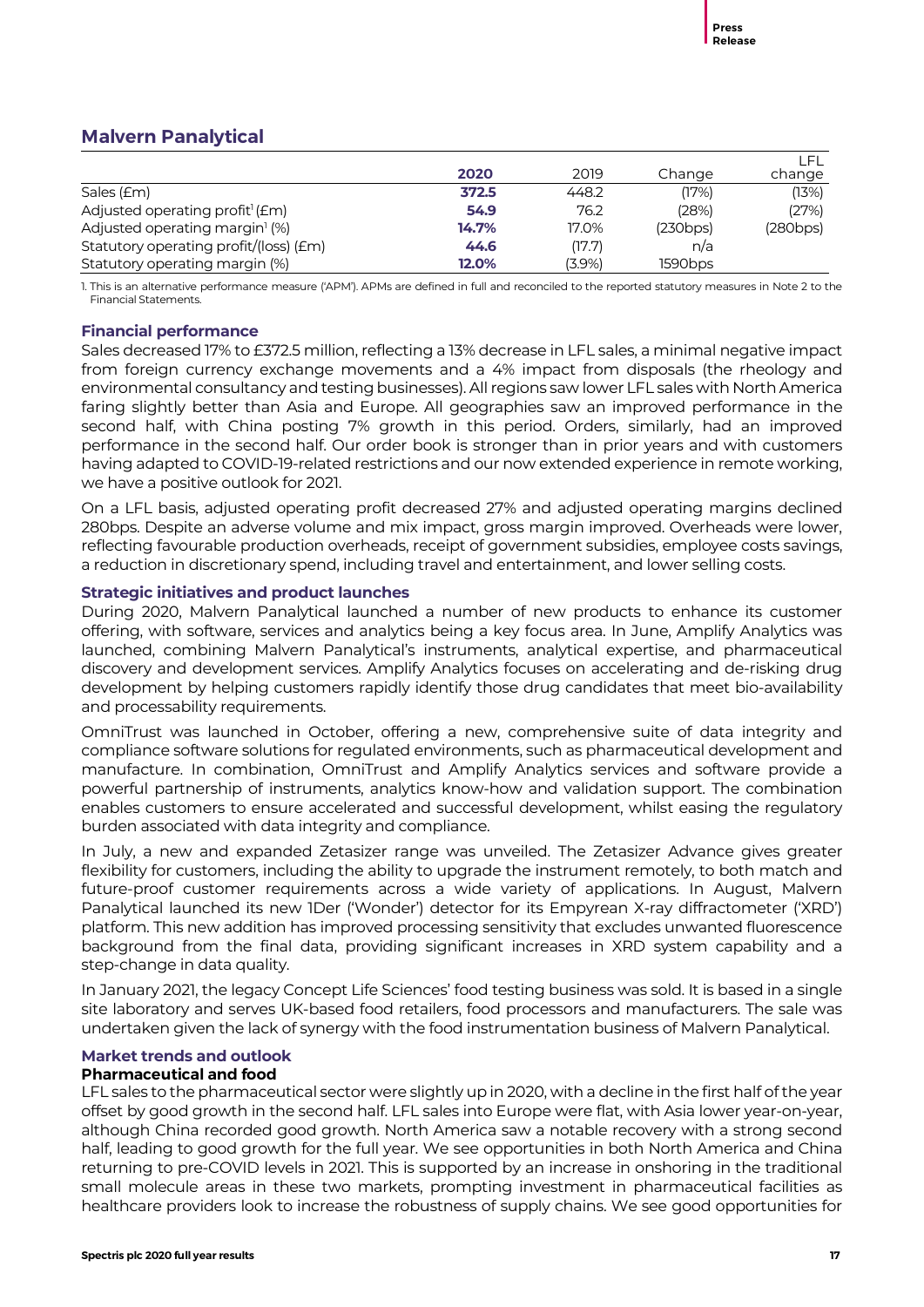our new Amplify Analytics solutions, as customers seek to access additional expertise, to de-risk and accelerate their development pipelines.

Although COVID-19 led to an initial pause in activity in the first half of 2020, due to laboratory closures and social distancing requirements, there has been a significant uplift across the industry in support of vaccine and viral vector manufacturing. The growth rate for the vaccine market is projected to double as a result, with the largest markets being North America, Europe, China and India. Malvern Panalytical has supported the global effort to develop treatments and new vaccines, providing analytical instruments and expert support to vaccine labs around the world. For example, its Zetasizer systems and applications expertise have been used in the development and production of a COVID-19 antigen test as well as supporting rapid development of the manufacturing process for vaccines. We are also seeing accelerated investment in the research, development and manufacture of novel drug delivery systems and biologics-based therapies.

Demand at academic research institutes was also impacted earlier in the year by closures. Although activity levels have risen, new lockdowns, such as those announced in Europe, will continue to have an impact. Revenue in this particular segment is therefore not expected to return to 2019 levels this year. We will continue to look for opportunities within industry, for example from pharmaceutical companies, as this is where government funding is focused in response to COVID-19.

LFL sales to the food sector were lower and although more resilient within manufacturing and quality control, we saw customers dedicating less time to food development projects. However, the continued focus on sustainable sourcing and manufacture, food quality and safety, represent opportunities relevant to our solution portfolio moving forward.

# **Primary materials**

LFL sales were notably lower year-on-year, with all regions impacted by COVID-19 installation delays. Sales into Europe were down more markedly than other regions and have remained slow.

Within mining, social distancing requirements earlier in the year meant some sites were closed or placed on restricted operations, leading to lower demand. An economic recovery will drive demand, which is already increasing in certain countries, with India, south-east Asia and Australia seeing a revival in mining and building materials. A key contract win in this area was with Hyundai Steel to develop the world's first XRD on-line system to monitor the galvannealed coating of steel.

Amongst oil and chemicals customers, we have seen a material decline in requests from petrochemical companies. Recovery is expected to be slow as companies close sites and rationalise their businesses to focus on value over volume.

In the metals market, the second half performance was significantly better, but with many metal suppliers dependent on customers significantly impacted by COVID-19 (e.g. automotive), we expect this market to be uncertain in the near-term, and potentially recovering in the second half of 2021.

Against this backdrop, customers will need to further focus on delivering improved yields, productivity, product quality and lowering cost. This is a helpful trend towards greater automation and digital solutions, as well as a focus on sustainability. Malvern Panalytical is well placed to help customers deliver on these fronts and will look to provide customer specific products, services and specialised solutions to its extensive installed base to generate additional revenues.

# **Advanced materials**

LFL sales to advanced materials customers were also lower year-on-year. With research institutes being closed, demand reduced in the first half of 2020, although we saw a strong return in the second half. Lower demand from the automotive and aerospace sectors has been a negative factor in additive manufacturing. However, we expect this softening to be temporary and for investment to expand. COVID-19 demonstrated with PPE and medical devices how this versatile technology can help with shorter production runs, on-demand solutions and more resilient supply chains.

Demand within the battery segment also declined. However, given the prevalence of emerging battery technologies and growth in electric vehicles and new applications, we expect demand to recover in 2021. This is especially the case in R&D where our instruments help customers control both the quality and function of battery materials, enhancing both performance and cycle life.

We expect growth in this sector overall to recover in the second half of 2021, with Asia being the key driver. Other trends, such as a greater environmental focus and a shift to digital solutions, will support the research, development and manufacturing of these new materials.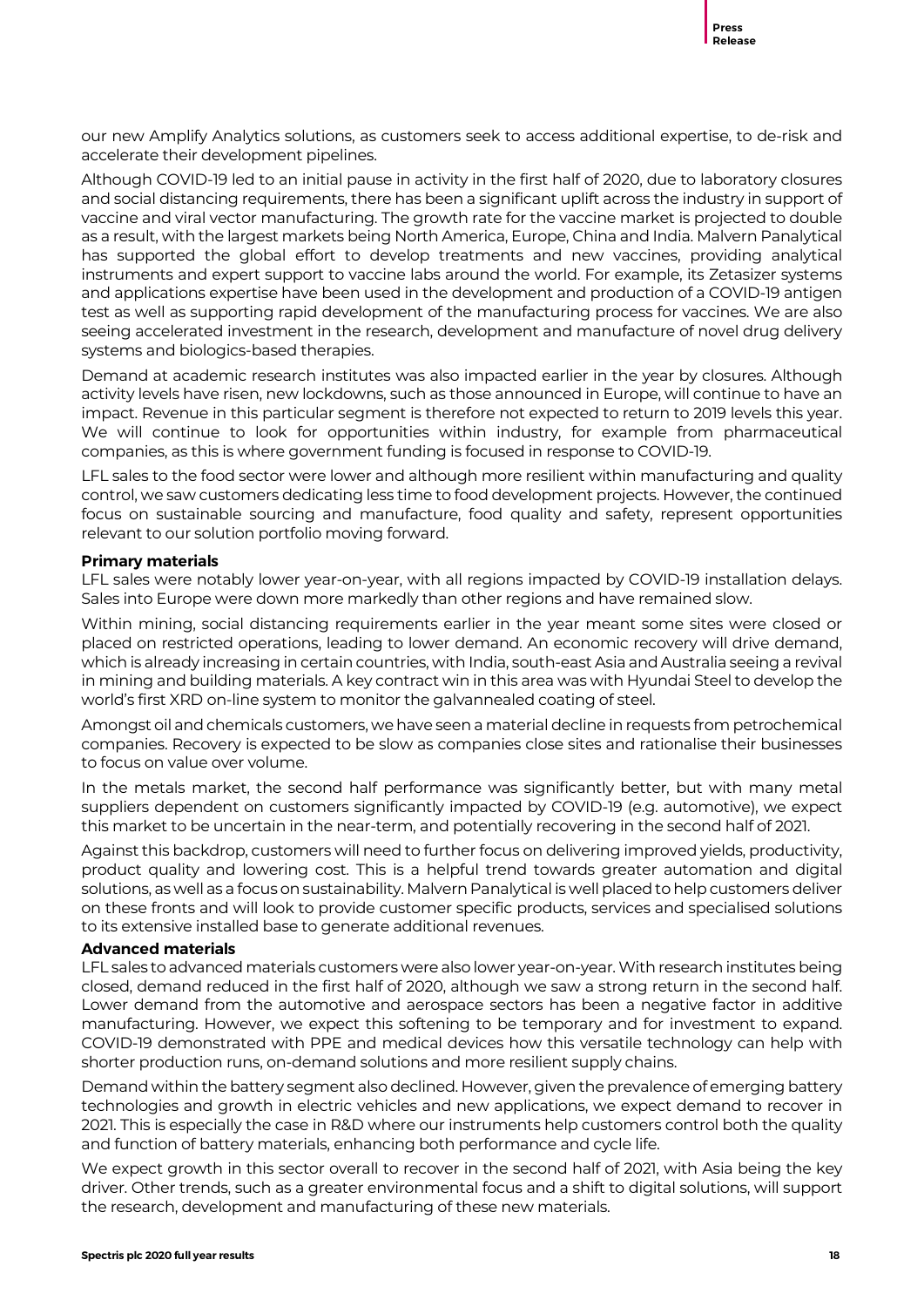# **HBK**

|                                             |       |       |          | LFL      |
|---------------------------------------------|-------|-------|----------|----------|
|                                             | 2020  | 2019  | Change   | change   |
| Sales (£m)                                  | 392.6 | 429.0 | (8%)     | (9% )    |
| Adjusted operating profit <sup>1</sup> (£m) | 49.1  | 60.4  | (19%)    | (20%)    |
| Adjusted operating margin <sup>1</sup> (%)  | 12.5% | 14.1% | (160bps) | (170bps) |
| Statutory operating profit (£m)             | 14.2  | 18.1  | (21.5%)  |          |
| Statutory operating margin (%)              | 3.6%  | 4.2%  | (60bps)  |          |

1. This is an alternative performance measure ('APM'). APMs are defined in full and reconciled to the reported statutory measures in Note 2 to the Financial Statements.

# **Financial performance**

HBK delivered a resilient performance in 2020. For the year, LFL sales only decreased 9%, with a robust machine manufacturing sector, offset by broader weakness in the automotive sector. There was a 1% positive impact from foreign currency exchange movements leading to an overall 8% sales decline.

In North America, growth in aerospace, defence and machine manufacturing offset lower sales to automotive customers, such that LFL sales were flat. Europe and Asia both recorded anotabledecrease in LFL sales, although there was very strong growth to machine manufacturers in Europe.

Adjusted operating profit decreased 20% on a LFL basis, while LFL adjusted operating margin decreased 170bps. The restructuring activities through the merger and other measures taken in 2020 have better positioned HBK. The impact of lower volume and adverse mix was partly mitigated by improved pricing, labour cost reductions and resilient software sales. Net overheads, a key focus area of the merger activities, were also lower, with operational improvements arising from the profit improvement programme and temporary COVID-19-related cost saving measures .

# **Strategic initiatives and product launches**

As part of its ongoing merger initiatives, HBK has been building a global standardised operating model for sales covering organisational structure, processes and tools. In support of this, a new singular customer engagement platform has been selected and will be deployed in 2021. Alongside this, a digital marketing transformation project has been initiated. Both of these programmes will enhance the sales and marketing effort in order to further drive growth and better serve customers.

Following the launch last year of HBK's new eDrive testing system for electrical inverters and machines, new products have been launched to extend the offering to a more complete e-powertrain testing and optimisation offering, as well as expanding into eGrid (energy distribution systems) testing. The new package for eDrive and eGrid consists of measurement hardware, intuitive software packages and accessories, designed to optimise costs.

Simulation in product design and development is becoming more prevalent and more important. To tap into this trend, HBK's existing noise and vibration simulation technology was consolidated into VI-grade in the first half of 2020, with a new suite of simulator and simulation tools made available. The combination provides a unique set of tools to simulate noise, vibration and harshness, driving dynamics and advanced driver assistance systems ('ADAS'). New products included the initial release of WorldSim, a rich and immersive simulation software environment for testing ADAS and autonomous driving scenarios. With the release of the DiM®400 platform, VI-grade also launched a new line of high-performance and highly scalable, cable-driven driver-in-motion simulators. It brings a host of new technologies to advance driving – including a longer exposure to steady state acceleration and better immersion through improved motion. A key customer order for VI-grade's products was from Goodyear in the USA for its DiM®250 simulators.

During the year, VI-grade acquired IMTEC Engineering ('IMTEC'), a provider of larger vehicle driving simulators and machine automation systems. With this new addition, VI-grade augments its offering, blending the software pedigree and expertise of VI-grade with the mechatronic hardware expertise of IMTEC, to help customers reduce time-to-market for new products, while lowering risk and cost. Prior to acquisition, IMTEC was awarded a project by a major automotive OEM to build a full-scale vehicle vibration simulator.

With several new launches in 2020, HBK has further advanced its leadership in force measurement technology. New ultra-miniature transducers, highly robust strain gauge-based force washers and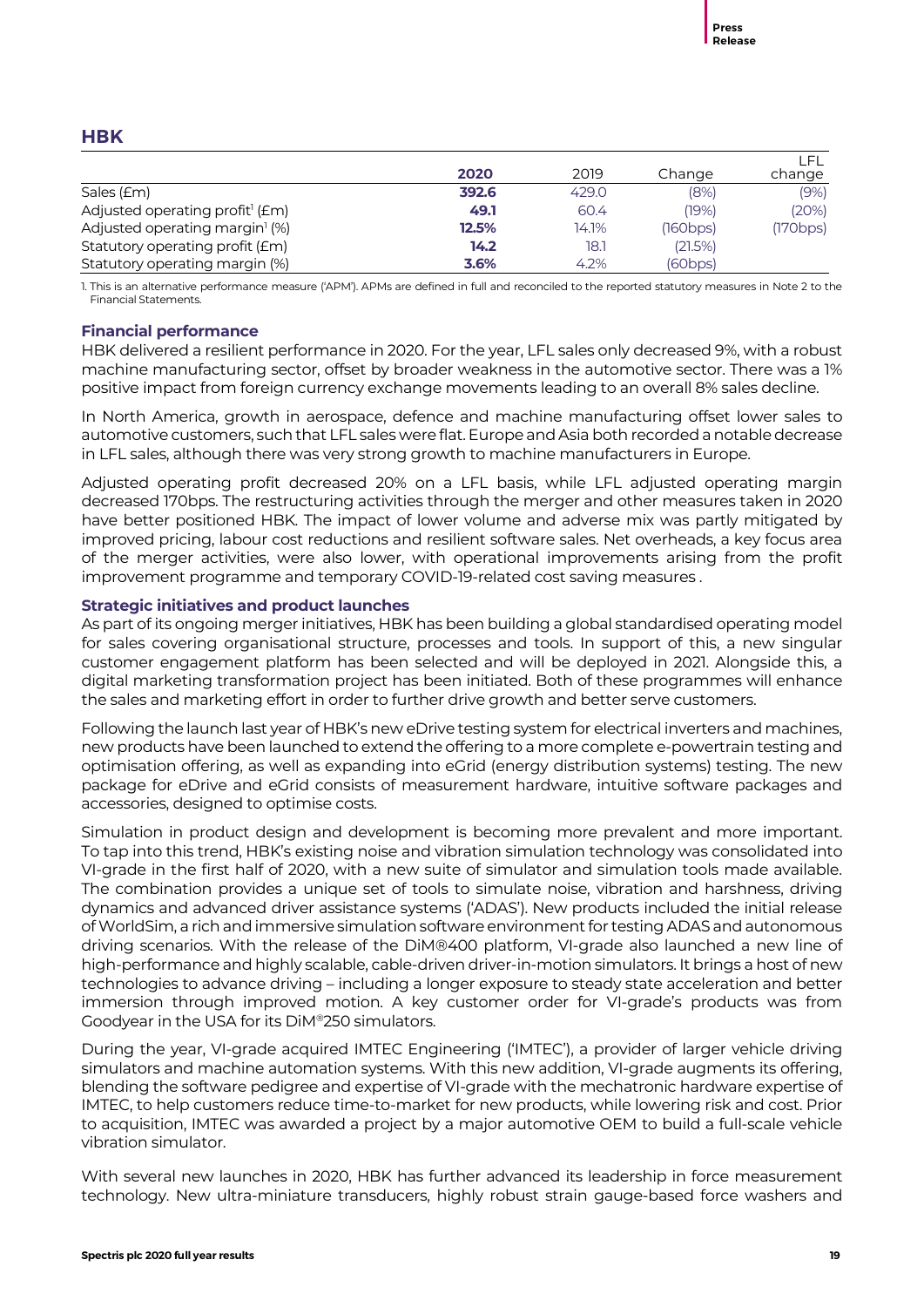miniature force sensors, with in-line amplifiers, have been added to the portfolio. The latest addition is a further step in building a portfolio of smart sensors.

During the year, HBK also launched B&K Tescia, a new software solution targeting high channel count vibration, acoustics testing and monitoring of rotating machinery. The system incorporates unique capabilities and a user-centric workflow to reduce set-up time, safeguard the equipment under test, and improve data quality and test-result validation. The system is structured to address the needs of users for each stage in the testing process.

# **Market trends and outlook**

## **Automotive**

Within automotive, a material reduction in sales reflected the impact of a continued slowdown in the overall sector where the OEMs have faced lower cashflows. LFL sales fell in all regions, with a more marked decline in Europe and after LFL sales growth in the first half of 2020 in North America, sales were down notably in the second half.

The electric vehicle market continues to remain a bright spot as OEMs maintain spend on R&D budgets in this area. Manufacturers are competing to release newer electric and hybrid models to capture market share. HBK secured a large order for its QuantumX and Somat XR data acquisition systems from a major European automotive OEM to be used for powertrain, battery and component part testing.

# **Machine manufacturing**

LFL sales to the machine manufacturing sector rose strongly during the year. Sales into North America were particularly strong due to the exposure to the automotive supply chain, which rebounded quickly, and good onward demand for weighing technologies from the process and medical markets. LFL sales also rose very strongly in Europe reflecting similar trends, but were lower in Asia.

### **Aerospace and defence**

LFL sales to this sector declined sharply, driven by Europe and Asia. In contrast, North America posted very strong growth, with a particularly robust performance in the second half. Although the commercial aerospace sector has been heavily impacted by COVID-19 and disruption is expected to continue in 2021, HBK's exposure to commercial aviation is limited and aerospace firms have kept large investment programmes running. Investment in new carbon-neutral propulsion concepts using hybrid or full electric concepts, as well as hydrogen or synthetic fuels, is expected to support demand going forward. HBK is more exposed to defence and satellite/space markets where there has been less of an impact on spending, and this has underpinned the growth in North America within the software and services area. Key wins in analysis software, vibration testing and data acquisition underpinned continued growth in the sector.

# **Consumer electronics and telecoms**

LFL sales to electronics and telecoms customers were notably lower in the year, with both Europe and Asia much weaker, whilst sales were flat in North America. Underlying demand in the consumer electronics and telecoms markets was impacted by the continued weaker macro-economic backdrop and the resulting lower levels of customer spending. We would expect demand to improve as we go through 2021. A notable order received in the year was from a virtual reality equipment manufacturer for HBK's high-frequency head and torso simulators ('HATS') to assess acoustical performance during development. Building on the success of HATS since its launch in 2017, a new tabletop version was launched in 2020 to support customers looking to test headphones on their desk or in small anechoic chambers.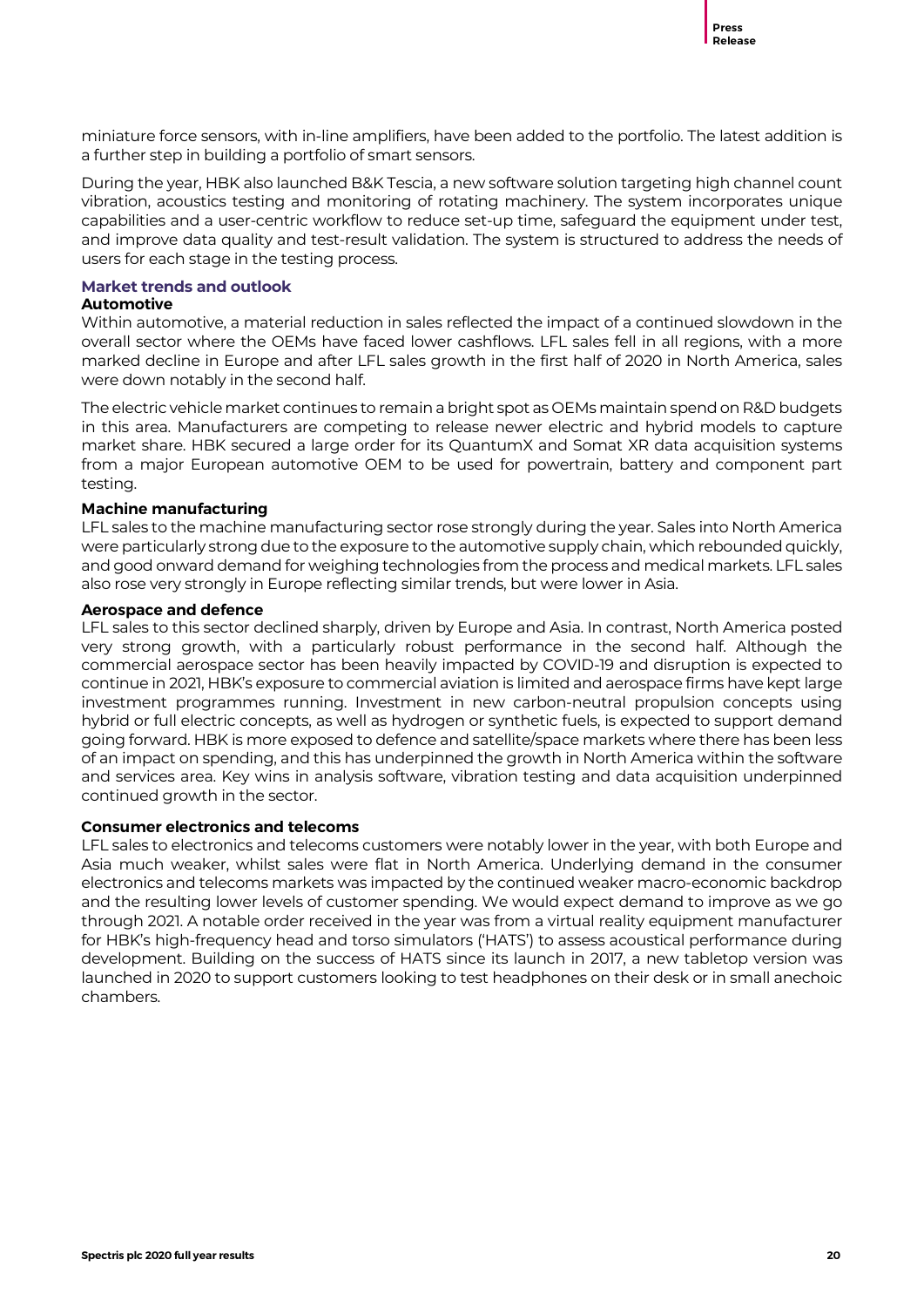# **Omega**

|                                             | 2020    | 2019  | Change   | LFL<br>change |
|---------------------------------------------|---------|-------|----------|---------------|
| Sales (£m)                                  | 119.2   | 138.3 | (14%)    | (13%)         |
| Adjusted operating profit <sup>1</sup> (£m) | 8.7     | 16.9  | (49%)    | (49%)         |
| Adjusted operating margin <sup>1</sup> (%)  | 7.3%    | 12.2% | (490bps) | (500bps)      |
| Statutory operating profit (£m)             | 1.2     | 12.0  | $(90\%)$ |               |
| Statutory operating margin (%)              | $1.0\%$ | 8.7%  | (770bps) |               |

1. This is an alternative performance measure ('APM'). APMs are defined in full and reconciled to the reported statutory measures in Note 2 to the Financial Statements.

# **Financial performance**

LFL sales decreased 13%. There was a 1% negative impact from foreign currency exchange movements, resulting in reported sales being 14% lower year-on-year. Omega has a high exposure to North America (69%), where it recorded a notable decline in LFL sales, the majority of which was driven by the temporary closure of many US businesses during COVID-19 lockdowns. Similarly, LFL sales growth was notably lower in Europe. In contrast, Asia experienced growth, driven by a very strong performance in South Korea reflecting high electronics and semiconductor demand and market share gains.

LFL adjusted operating profit declined 49% and LFL operating margins fell 500bps. This resulted from the lower LFL sales and headwinds in overheads, due to higher licence and depreciation costs in relation to the new digital platform, partially offset by other cost reductions.

# **Strategic initiatives and product launches**

The performance of Omega remains unsatisfactory. In October, Amit Agarwal was appointed as the new President. Amit has spent over 20 years with Thermo Fisher Scientific, including a three-year period leading Cole-Parmer Instrument Company; the scientific, laboratory, industrial equipment and supplies distribution business. He started his career in finance, before spending the last 14 years managing global businesses based in the USA, Australia and India, where he led several turnarounds and delivered growth. He brings significant and relevant experience to lead the required turnaround in performance.

Achieving greater scale through organic sales growth is a key requirement for the recovery in performance at Omega. Four focused initiatives have been enacted to drive above market growth and in turn, recover lost margin: enhancing the digital experience; expanding the sales channels; accelerating product development and improving operational performance.

Omega made progress in all four focus areas last year, despite the COVID-19-related disruption. Further refinements to the digital platform were implemented through 2020, completing in November, to simplify the user experience and improve search functionality. Additional enhancements are planned for 2021 to improve functionality and enhance product content.

Efforts to increase sales growth through focusing on key accounts and under-penetrated channels started to bear fruit. Omega has been expanding its distribution channels both in North America, and globally, by developing new partnerships to complement its omni-channel go-to-market strategy. For example, in 2020, it notably increased the revenue through its partnership with Newark (part of Avnet group) in the USA and is now looking to expand this partnership into Europe and Asia. Its efforts to develop strategic accounts also made progress, with a key win in 2020 to supply temperature sensors, pressure sensors and load cells to a major space exploration customer.

Investment was maintained in R&D and Omega launched 94 new products in key growth areas. The temperature offering was broadened in response to greater demand. To enable customers to achieve excellent repeatability or eliminate point measurement errors in high-speed processes, Omega launched several new infra-red sensors. These are used to measure objects in motion across a wide range of applications from food processing, automotive and asphalt. Omega also introduced a new range of resistance temperature detectors ('RTD's). The new PR RTD Series now offers higher accuracy, extreme temperature measurements for semiconductor, food and beverage and R&D applications.

As a result of COVID-19, Omega significantly increased the supply of its hand-held temperature products, such as the OS820-series digital display forehead thermometer, used as a non-contact screening device to measure body temperature. This is suitable for initial screening in areas such as large gatherings, buildings, factories, schools and universities.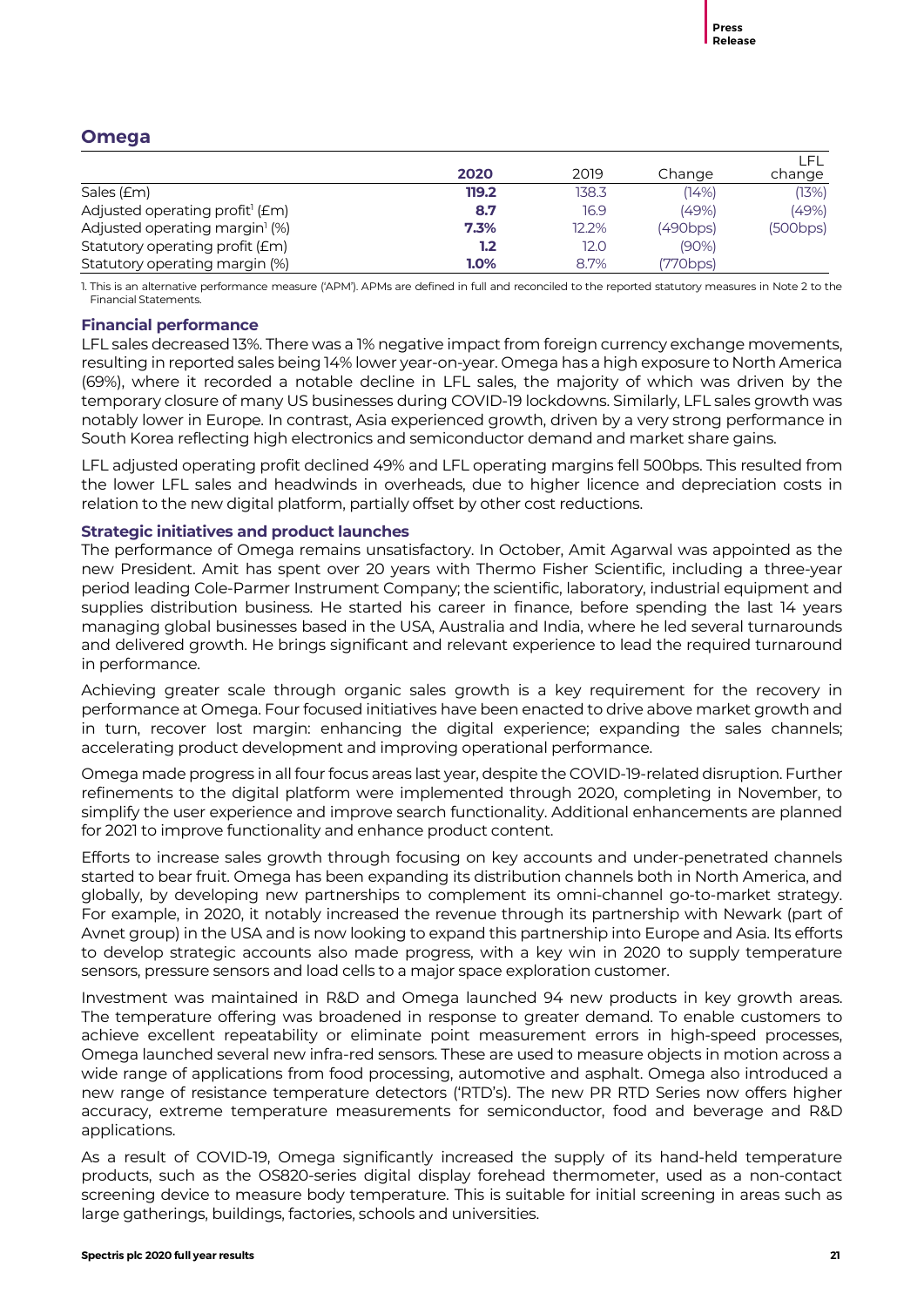In pressure, Omega released the first wave of the DPG509 series, a digital pressure gauge designed to offer a broad range of configurations with its modular design. A new, user-friendly interface has been incorporated alongside an engineered thermoplastic housing to provide greater durability in harsh environments and a longer-lasting power supply.

In flow, Omega added a compact, Bluetooth-compatible, electromagnetic flow meter to its portfolio. This product is compatible with most established industrial networking systems and captures the growing demand for lower-cost electromagnetic flow meters for non-hazardous location use, providing reliable monitoring of industrial, cooling, heating or rinsing water.

We expect the trend towards greater connectivity and wireless sensing to continue to grow. Through the course of 2020, Omega expanded its IIoT solution range to provide customers with an eco-system of smart devices that provides more insight and control, allowing access to process data remotely and on demand. This helps Omega's customers accurately measure environmental conditions for a wide range of applications and connect and display the information in one place via Omega's cloud-based solution.

Significant progress was also made in improving operational performance and customer satisfaction, with 35 kaizen events undertaken in 2020. The kaizen events focused on material flow, production cell layout optimisation and the creation of more flexible assembly capabilities to support Omega's configurable product offering.

# **Market trends and outlook**

Industrial production was negatively impacted globally by COVID-19. Consequently, LFL sales growth was down in North America, with the main driver being the temporary closure of many US businesses during the various lockdowns. Growth is expected to be modest in the first six months of 2021, with the recovery gaining pace in the second half. US industrial production is expected to grow, rising through 2023.

In Europe, LFL sales decreased, also impacted by nationwide lockdowns and customers not being able to access premises. In contrast, LFL sales in Asia increased, led by strong performance in South Korea, due to high demand from customers in the semiconductor market and continued share gains. The global semiconductor market is on track for further growth in 2021 with global wafer shipments expected to reach a record high in 2022, despite geopolitical tensions and the COVID-19 pandemic.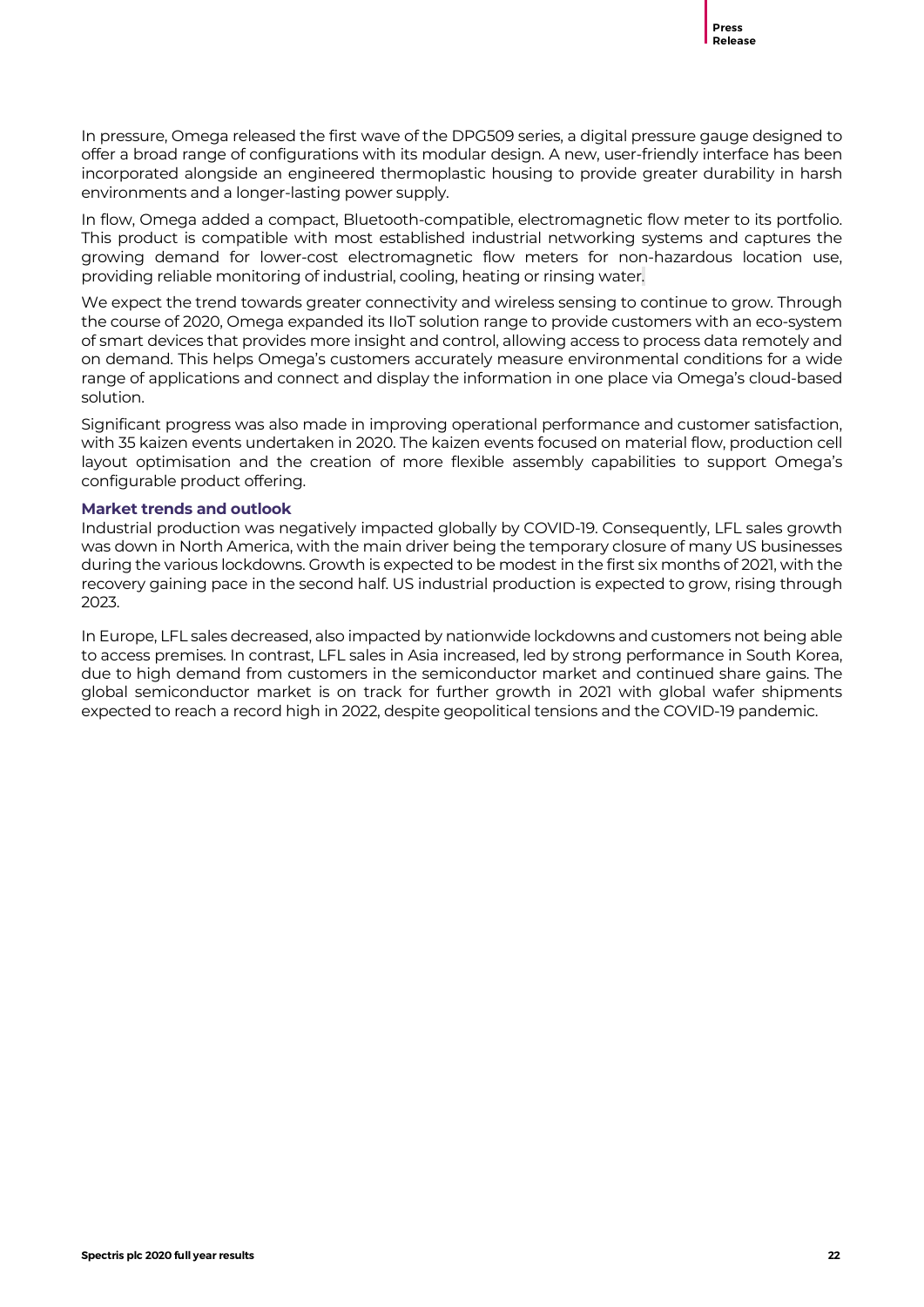# **Industrial Solutions**

|                                             | 2020    | 2019     | Change    | LET.<br>change |
|---------------------------------------------|---------|----------|-----------|----------------|
| Sales (£m)                                  | 451.9   | 616.5    | (27%)     | (9%)           |
| Adjusted operating profit <sup>1</sup> (£m) | 60.9    | 104.6    | (42%)     | (25%)          |
| Adjusted operating margin <sup>1</sup> (%)  | 13.5%   | 17.0%    | (350bps)  | (290bps)       |
| Statutory operating (loss)/profit (£m)      | (83.3)  | 71.9     | n/a       |                |
| Statutory operating margin (%)              | (18.4%) | $11.7\%$ | (3010bps) |                |

1. This is an alternative performance measure ('APM'). APMs are defined in full and reconciled to the reported statutory measures in Note 2 to the Financial Statements.

# **Financial performance**

In 2020, LFL sales only decreased 9%. There was a minimal impact from foreign currency exchange movements and an 19% negative impact from the disposal of BTG, resulting in reported sales falling 27% to £451.9 million. On a regional basis, LFL sales fell in all regions, more so in Asia although orders in this region grew. For the division overall, orders only declined 3% for the year, setting up a stronger 2021. Key order highlights included significant growth to key electronics and semiconductor customers at Particle Measuring Systems ('PMS'), food and drink customers at NDC Technologies and healthcare at Servomex. LFL adjusted operating profit decreased 25% and LFL adjusted operating margins decreased 290bps. This primarily resulted from the decrease in LFL sales. Notably, Servomex and PMS, which are higher margin, were particularly resilient, with only a 6% and 4% sales decline, respectively. Overheads were lower from the successful implementation of the profit improvement programme and temporary costs measures across the operating companies.

# **Divisional strategy**

In February 2021, Mary Beth Siddons joined Spectris as the Business Group Director, ISD, replacing Andy Cowan who returned to his role as Finance Director, ISD. Mary Beth brings extensive experience in leading and successfully developing global industrial businesses, optimising operations and driving profitability. She was previously Sector President at Marmon Group, a Berkshire Hathaway Company, responsible for the strategic direction of 15 global businesses and prior to that, was CEO of Spatz Laboratories and spent more than seven years at Illinois Tool Works.

Good progress has been made in executing the strategy in 2020, improving the performance of the businesses, as well as executing on the divestment strategy. In December, the divestments of B&K Vibro and Millbrook were announced for headline values of £163 million (23x EBITDA) and £133 million (23x EBITDA), respectively. Both businesses were dilutive to the Division's and Group's profitability, and the sale of Millbrook significantly reduces the future capital expenditure profile for the Group. The Millbrook divestment completed in February with that of B&K Vibro expected in March 2021. The divestment of these businesses enhances the margin for the Industrial Solutions Divisions. On a pro-forma basis, the adjusted operating margin in 2020, excluding B&K Vibro and Millbrook, would have been 18.1%, with only a 51bps reduction compared with 2019.

# **Market trends and outlook**

# **Semiconductor and electronics**

Sales to the semiconductor industry declined notably due to a strong comparator in 2019, with much lower sales in Asia, in particular South Korea and China. In contrast, orders have grown very well, including expansion in North America and China. PMS continue to benefit from the growth drivers in the semiconductor industry, with rising demand for chips expected to drive an increase in global fabricated equipment spending in 2021. In particular, it has seen strong order growth in particle measuring counters and cleanroom monitors coming from chip manufacturers.

Sales in electronics recovered in 2020, recording strong growth, driven by a recovery in North America and Asia. The pipeline for sales into the electronics industry continues to strengthen supported by LED demand in consumer products, cloud computing and 5G infrastructure roll-out, as well as the development of new consumer 'smart' electronic products.

# **Pharmaceutical and life sciences**

The pharmaceutical and life sciences industries saw strong LFL sales growth in 2020, particularly so in North America, and good growth in Asia. Demand from pharmaceutical customers is increasing due to the large investment in vaccine production taking place across many countries, including nearshoring of production, which should benefit PMS. In 2020, PMS released the next generation IsoAir® Pro-E Remote Particle Counter to streamline cleanroom monitoring while meeting good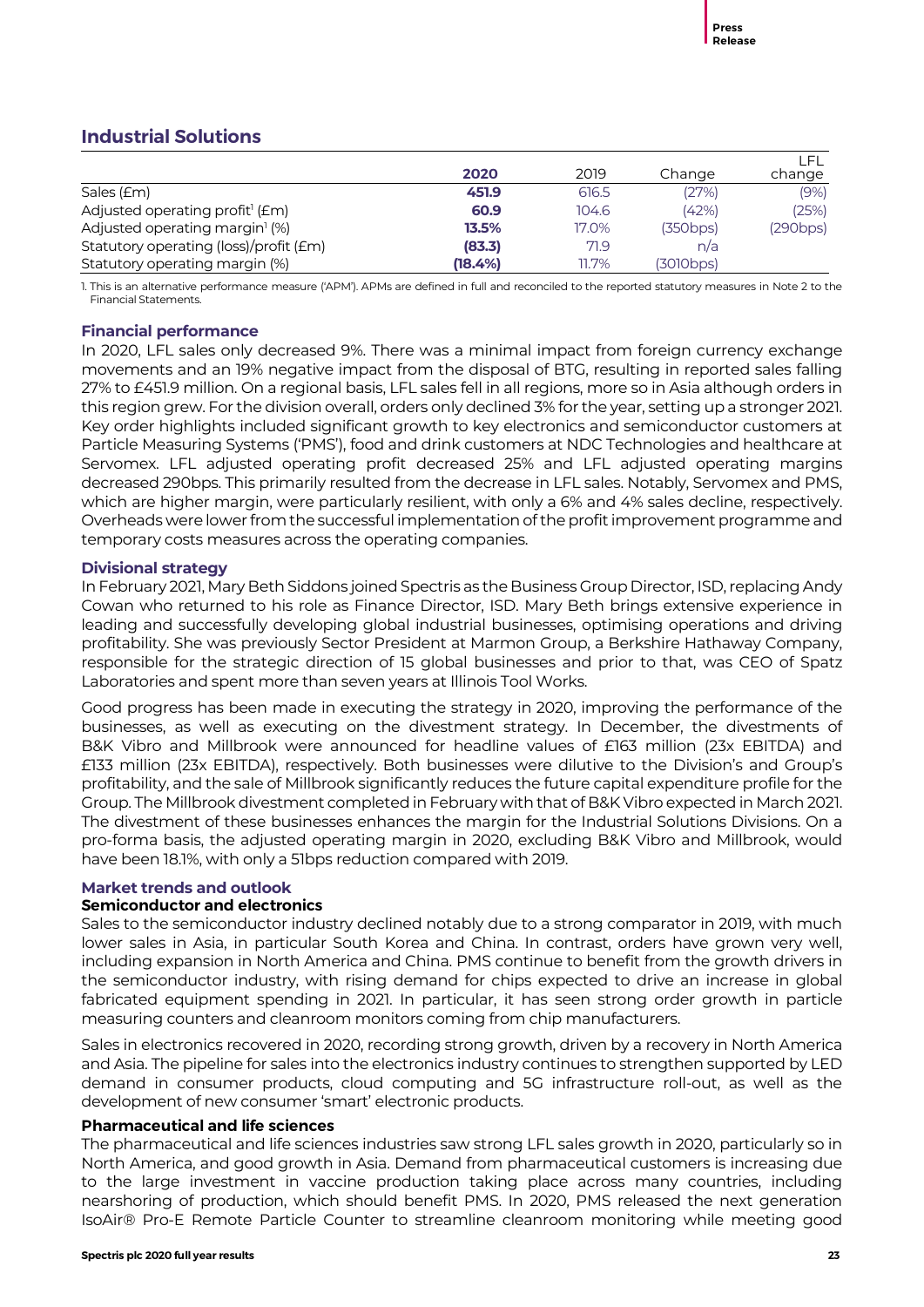manufacturing practice regulations. Additionally, PMS helped Walwax Biotechnology build a worldclass environmental monitoring data management system, through the customer deploying its PharmaIntegrity contamination monitoring solution. This integrated solution helps identify contamination in production processes before it occurs. With the ability to pre-emptively correct a problem it is easier to achieve and maintain a state of control. This helps maintain consistent product quality, improving yield and reducing the costly risk associated with product recalls.

In response to COVID-19, we have supported manufacturers in increasing the production of ventilators. The Paracube oxygen sensors, manufactured by Servomex's sensor technology brand Hummingbird, are used in ventilators to monitor the amount of oxygen administered. Servomex swiftly expanded its production to meet the new increase in demand. It also launched a new variant of the Paracube that meets the specific requirements of its customers, yet is much faster to manufacture, at much greater volumes. This rapid development project saw 18 months of development work being done in under three months. NDC Technologies is also aiding in the effort, supplying a manufacturer of medical hose for oxygen supply and ventilators with its AccuScan and BenchMike gauges, providing high-accuracy, off-line diameter and ovality measurement of the hose products.

# **Energy and utilities**

In energy, the COVID-19 demand shock and supply-side actions have led to lower sales at Servomex year-on-year. However, the drive to reduce emissions, driven by climate change concerns, is expected to create demand for Servomex's products which deliver effective solutions for process control, safety and quality in a wide range of midstream and downstream applications.

B&K Vibro saw LFL sales to this end market fall in in all regions. This was largely driven by declines in sales to industrial customers only partially offset by a strong performance in wind. There were a number of large project orders in 2020 which helped grow the backlog compared to the prior year.

At ESG, LFL sales were lower to both energy and mining customers, with induced-seismic monitoring and hydraulic fracture monitoring sales both lower. Activity is expected to increase as the recent rise in energy prices will potentially improve capex demand.

# **Automotive**

LFL sales into automotive fell notably, reflecting a wider slowdown in the automotive industry and reduced capex spending by Millbrook's customers. To counter this, Millbrook continues to push into the EVtesting market. In October, Millbrook opened a battery turnover facility to simulate rollover crash scenarios, continually improving the safety of EVs. The new facility will particularly help customers looking to test battery coolants and is a result of the growing demand for safer batteries as well as longer battery life and higher power output. In August, Millbrook secured funding for an additional electrical feed to its proving ground, allowing it to continue to expand its test facilities.

# **Industrial and other markets**

In our other end markets, Red Lion saw notably lower LFL sales with industrial production slowdown in its main market, North America, and the weaker oil and gas market impacting demand. Orders fared slightly better, with Ethernet product orders showing growth year-on-year. A key achievement in 2020 was the launch of its FlexEdge™ Intelligent Edge Automation Platform which allows industrial customers to effortlessly connect systems and process data, and is available with advanced automation features. Its ease of use helps customers make productivity gains as they digitise their factories.

NDC Technologies experienced a decline in sales in the converting and film extrusion industries and in cable and tubing However, LFL sales into food and beverage increased, with a strong order performance in Europe and Asia, with the snack products market showing good demand.

# **Derek Harding**

Chief Financial Officer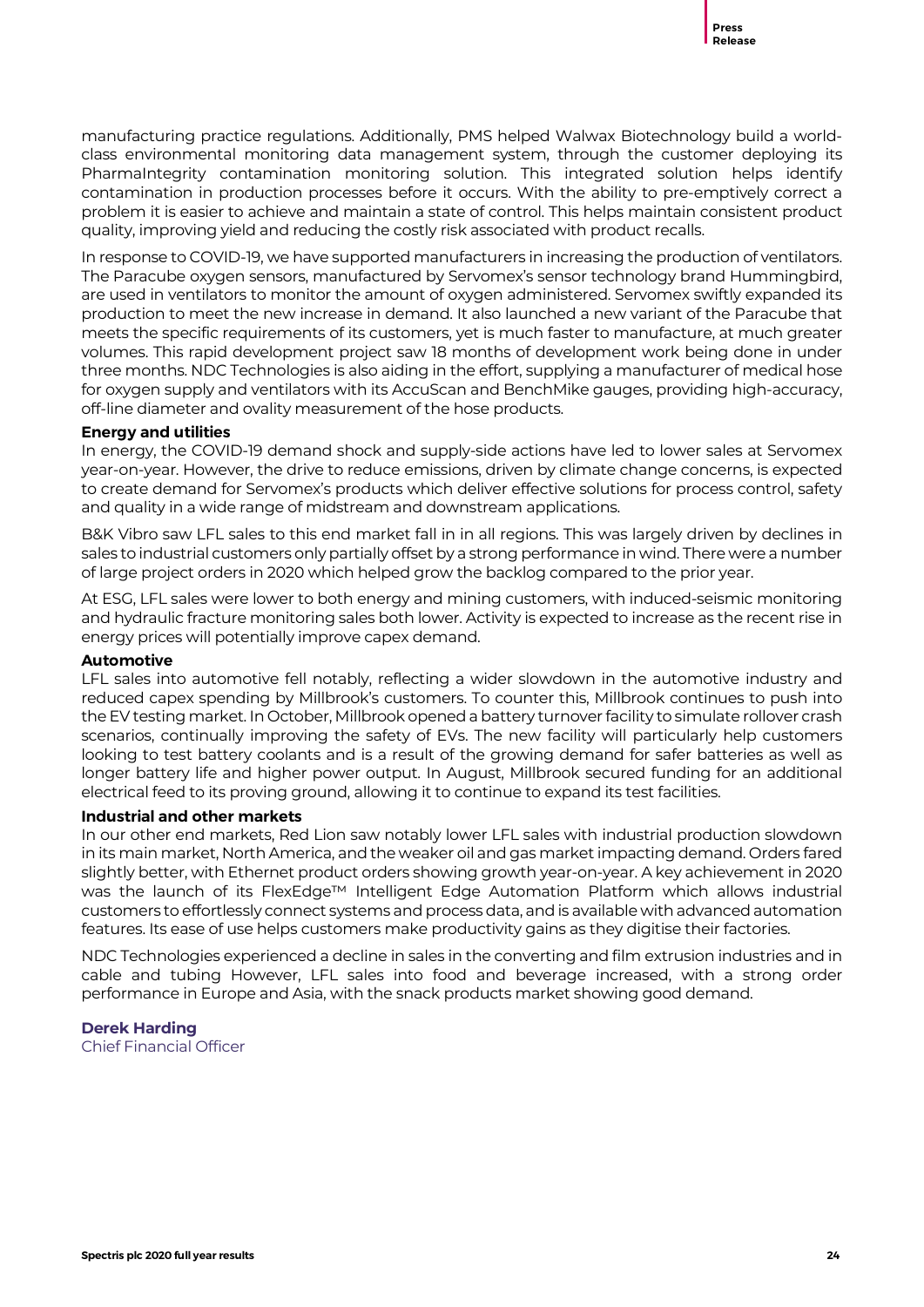# **Consolidated Income Statement**

|                                                                                                                           |                                  | 2020               | 2019               |
|---------------------------------------------------------------------------------------------------------------------------|----------------------------------|--------------------|--------------------|
| <b>Continuing operations</b>                                                                                              | Note                             | £m                 | Em                 |
| Revenue                                                                                                                   | 3                                | 1,336.2            | 1,632.0            |
| Cost of sales                                                                                                             |                                  | (599.8)            | (717.8)            |
| <b>Gross profit</b>                                                                                                       |                                  | 736.4              | 914.2              |
|                                                                                                                           |                                  |                    |                    |
| Indirect production and engineering expenses                                                                              |                                  | (96.7)             | (108.2)            |
| Sales and marketing expenses<br>Administrative expenses                                                                   |                                  | (268.3)<br>(394.7) | (345.7)<br>(376.0) |
|                                                                                                                           | $\overline{2}$                   | 173.6              | 258.1              |
| <b>Adjusted operating profit</b>                                                                                          |                                  |                    |                    |
| Restructuring costs                                                                                                       | $\overline{2}$<br>$\overline{2}$ | (19.5)             | (52.2)             |
| Net transaction-related costs and fair value adjustments<br>Depreciation of acquisition-related fair value adjustments to |                                  | (19.4)             | (6.1)              |
| property, plant and equipment                                                                                             | $\overline{2}$                   | (0.7)              | (1.0)              |
| Profit on disposal of property                                                                                            | $\overline{2}$                   |                    | 5.2                |
| Impairment of goodwill                                                                                                    | 2,8                              | (58.4)             | (35.1)             |
| Amortisation and impairment of acquisition-related                                                                        |                                  |                    |                    |
| intangible assets and other property, plant and equipment                                                                 | 2,8                              | (98.9)             | (84.6)             |
| <b>Operating (loss)/profit</b>                                                                                            | 2,3                              | (23.3)             | 84.3               |
|                                                                                                                           |                                  |                    |                    |
| Fair value through profit and loss movements on equity                                                                    |                                  |                    |                    |
| investments                                                                                                               |                                  | 23.2               |                    |
| Share of post-tax results of joint venture                                                                                | $\overline{2}$                   |                    | (4.9)              |
| Impairment of non-current receivable from joint venture                                                                   | $\overline{2}$                   |                    | (21.3)             |
| Profit on disposal of businesses                                                                                          | 13                               | 4.4                | 204.7              |
| Financial income                                                                                                          | 4                                | 1.8                | 7.9                |
| Finance costs                                                                                                             | 4                                | (10.2)             | (11.4)             |
| (Loss)/profit before tax                                                                                                  |                                  | (4.1)              | 259.3              |
| Taxation charge                                                                                                           | 5                                | (12.9)             | (25.2)             |
| (Loss)/profit for the year from continuing operations                                                                     |                                  |                    |                    |
| attributable to owners of the Company                                                                                     |                                  | (17.0)             | 234.1              |
| Basic (loss)/earnings per share                                                                                           | 7                                | (14.6p)            | 202.2p             |
| Diluted (loss)/earnings per share                                                                                         | 7                                | (14.6p)            | 201.6 <sub>p</sub> |
|                                                                                                                           |                                  |                    |                    |
| 2020: interim and additional interim dividends paid and final                                                             |                                  |                    |                    |
| dividend proposed for the year (2019: interim dividend paid                                                               | 6                                |                    |                    |
| for the year) (per share)                                                                                                 |                                  | 111.6 <sub>p</sub> | 21.9p              |
| Dividends paid during the year (per share)                                                                                | 6                                | 65.1 <sub>p</sub>  | 62.4p              |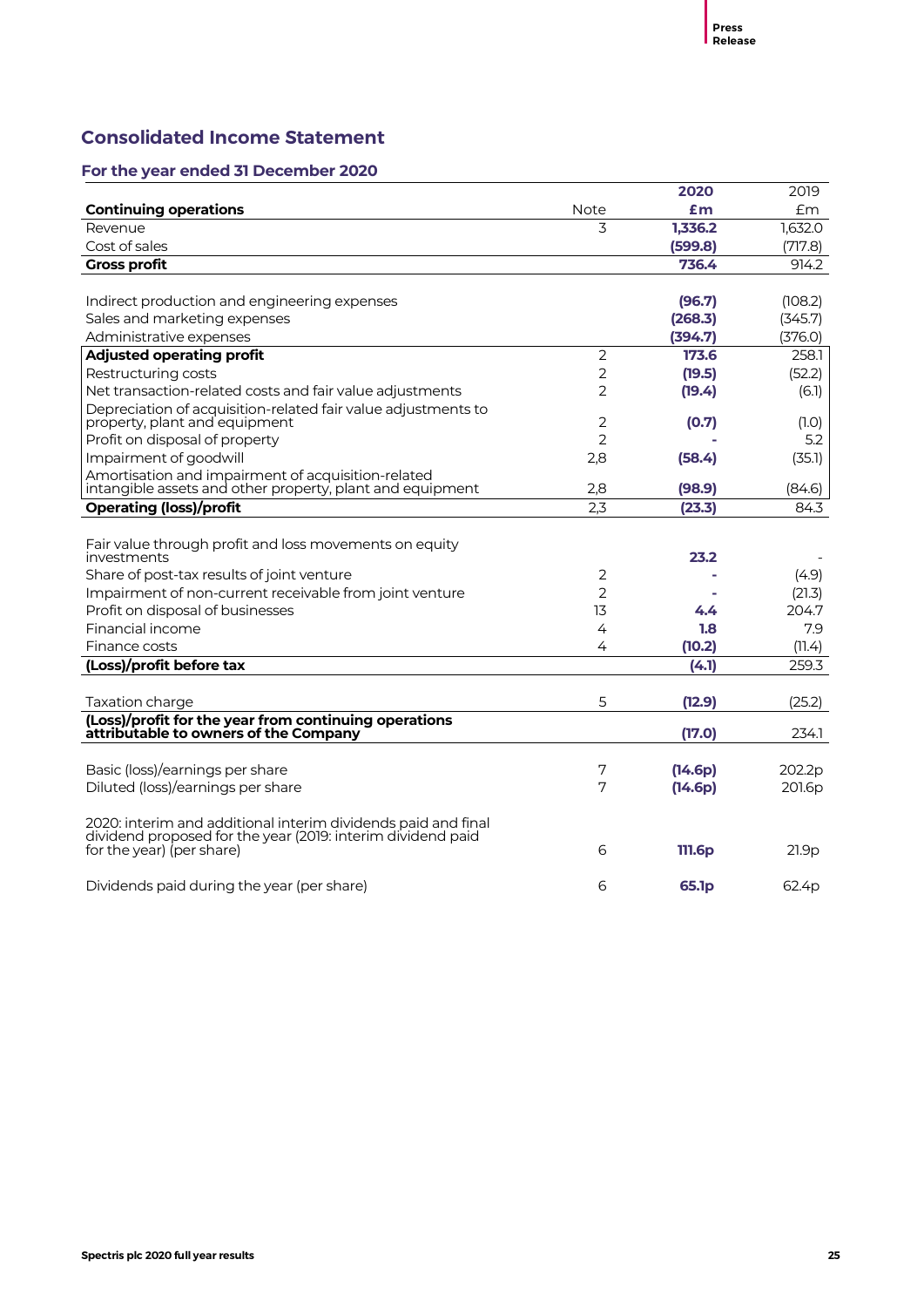# **Consolidated Statement of Comprehensive Income**

|                                                                                                                       | 2020   | 2019   |
|-----------------------------------------------------------------------------------------------------------------------|--------|--------|
|                                                                                                                       | £m     | £m     |
| (Loss)/profit for the year attributable to owners of the Company                                                      | (17.0) | 234.1  |
| Other comprehensive income:                                                                                           |        |        |
| Items that will not be reclassified to the Consolidated Income<br>Statement:                                          |        |        |
| Re-measurement of net defined benefit obligation                                                                      | 8.5    | (10.6) |
| Fair value gain on investment in equity instruments designated as<br>at fair value through other comprehensive income | 0.1    |        |
| Tax (charge)/credit on items above                                                                                    | (1.3)  | 1.7    |
|                                                                                                                       | 7.3    | (8.9)  |
| Items that are or may be reclassified subsequently to the<br><b>Consolidated Income Statement:</b>                    |        |        |
| Net (loss)/gain on effective portion of changes in fair value of<br>forward exchange contracts on cash flow hedges    | (0.6)  | 3.1    |
| Foreign exchange movements on translation of overseas<br>operations                                                   | (0.6)  | (32.7) |
| Currency translation differences transferred to profit on disposal of<br><b>business</b>                              |        | (35.8) |
| Tax credit/(charge) on items above                                                                                    | 0.1    | (0.6)  |
|                                                                                                                       | (1.1)  | (66.0) |
| Total other comprehensive income/(loss)                                                                               | 6.2    | (74.9) |
| Total comprehensive (loss)/income for the year attributable to<br>owners of the Company                               | (10.8) | 159.2  |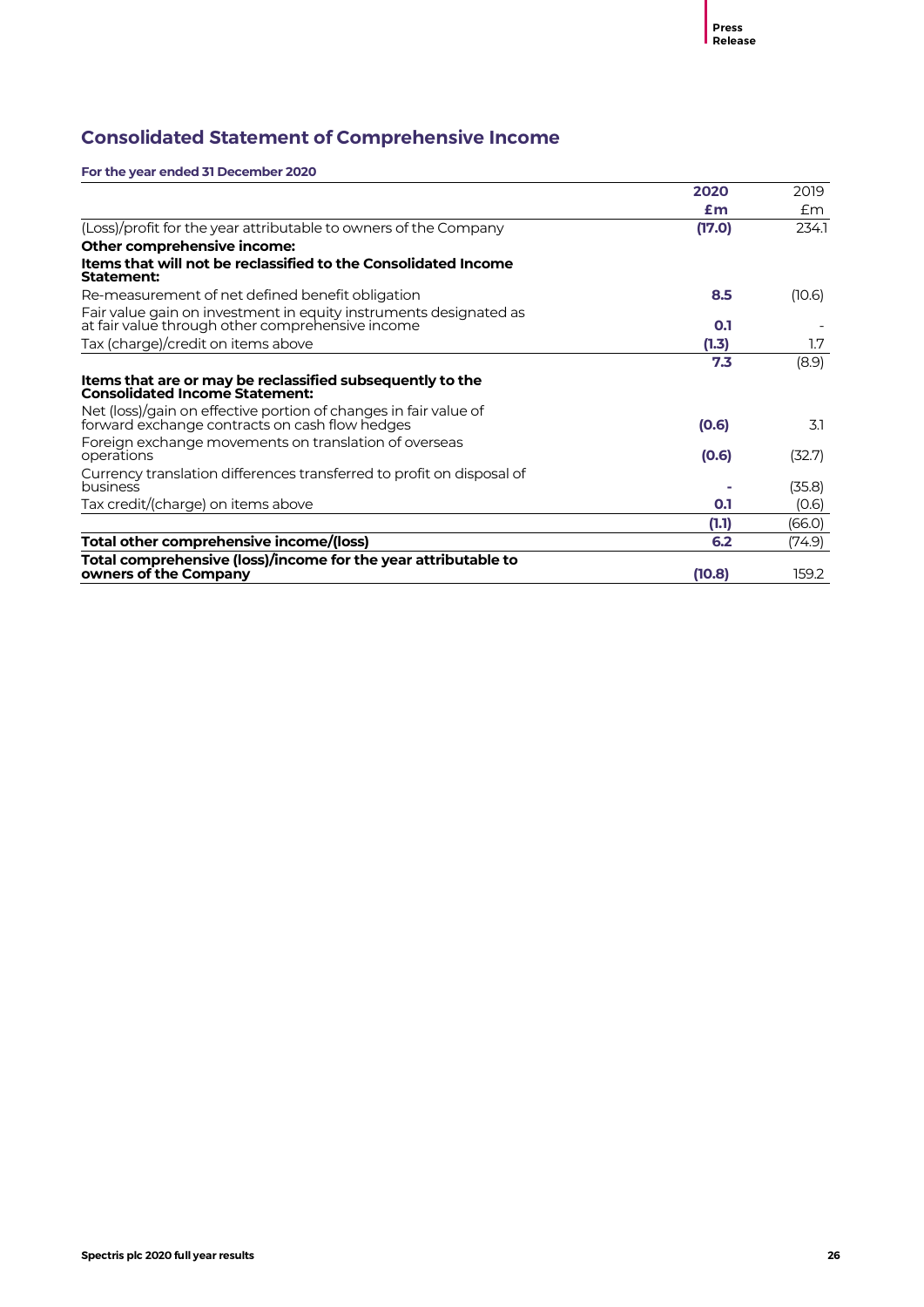# **Consolidated Statement of Changes in Equity**

|                                                              | <b>Share</b> |       |                          | <b>Share Retained Translation Hedging</b> |         |         | <b>Capital</b><br><b>Merger</b> redemption | Total   |
|--------------------------------------------------------------|--------------|-------|--------------------------|-------------------------------------------|---------|---------|--------------------------------------------|---------|
|                                                              |              |       | capital premium earnings | reserve                                   | reserve | reserve | reserve                                    | equity  |
|                                                              | £m           | Em    | £m                       | £m                                        | £m      | £m      | £m                                         | £m      |
| At 1 January 2020                                            | 6.0          | 231.4 | 983.3                    | 98.6                                      | (1.4)   | 3.1     | 0.5                                        | 1,321.5 |
| Loss for the year                                            |              |       | (17.0)                   |                                           |         |         |                                            | (17.0)  |
| Other comprehensive<br>income/(loss)                         |              |       | 7.3                      | (0.6)                                     | (0.5)   |         |                                            | 6.2     |
| <b>Total comprehensive</b><br>loss<br>for the year           |              |       | (9.7)                    | (0.6)                                     | (0.5)   |         |                                            | (10.8)  |
| Transactions with owners<br>recorded directly in<br>equity:  |              |       |                          |                                           |         |         |                                            |         |
| Equity dividends paid by<br>the Company                      |              |       | (75.7)                   |                                           |         |         |                                            | (75.7)  |
| Share-based payments,<br>net of tax                          |              |       | 3.3                      |                                           |         |         |                                            | 3.3     |
| Proceeds from exercise of<br>equity-settled share<br>options |              |       | 0.3                      |                                           |         |         |                                            | 0.3     |
| At 31 December 2020                                          | 6.0          | 231.4 | 901.5                    | 98.0                                      | (1.9)   | 3.1     | 0.5                                        | 1,238.6 |

|                                                              | <b>Share</b> |       | capital premium earnings | <b>Share Retained Translation Hedging</b><br>reserve | reserve | reserve | Capital<br>Merger redemption<br>reserve | Total<br>equity |
|--------------------------------------------------------------|--------------|-------|--------------------------|------------------------------------------------------|---------|---------|-----------------------------------------|-----------------|
|                                                              | £m           | £m    | £m                       | £m                                                   | £m      | £m      | £m                                      | £m              |
| At 1 January 2019                                            | 6.0          | 231.4 | 828.7                    | 167.1                                                | (3.9)   | 3.1     | 0.5                                     | 1,232.9         |
| Adoption of IFRS 16 and<br>IFRIC <sub>23</sub>               |              |       | (2.9)                    |                                                      |         |         |                                         | (2.9)           |
| At 1 January 2019<br>(restated)                              | 6.0          | 231.4 | 825.8                    | 167.1                                                | (3.9)   | 3.1     | 0.5                                     | 1,230.0         |
| Profit for the year                                          |              |       | 234.1                    |                                                      |         |         |                                         | 234.1           |
| Other comprehensive<br>income                                |              |       | (8.9)                    | (68.5)                                               | 2.5     |         |                                         | (74.9)          |
| <b>Total comprehensive</b><br>income for the year            |              |       | 225.2                    | (68.5)                                               | 2.5     |         |                                         | 159.2           |
| Transactions with owners<br>recorded directly in<br>equity:  |              |       |                          |                                                      |         |         |                                         |                 |
| Equity dividends paid by<br>the Company                      |              |       | (72.3)                   |                                                      |         |         |                                         | (72.3)          |
| Share-based payments,<br>net of tax                          |              |       | 3.6                      |                                                      |         |         |                                         | 3.6             |
| Proceeds from exercise of<br>equity-settled share<br>options |              |       | 1.0                      |                                                      |         |         |                                         | 1.0             |
| At 31 December 2019                                          | 6.0          | 231.4 | 983.3                    | 98.6                                                 | (1.4)   | 3.1     | 0.5                                     | 1,321.5         |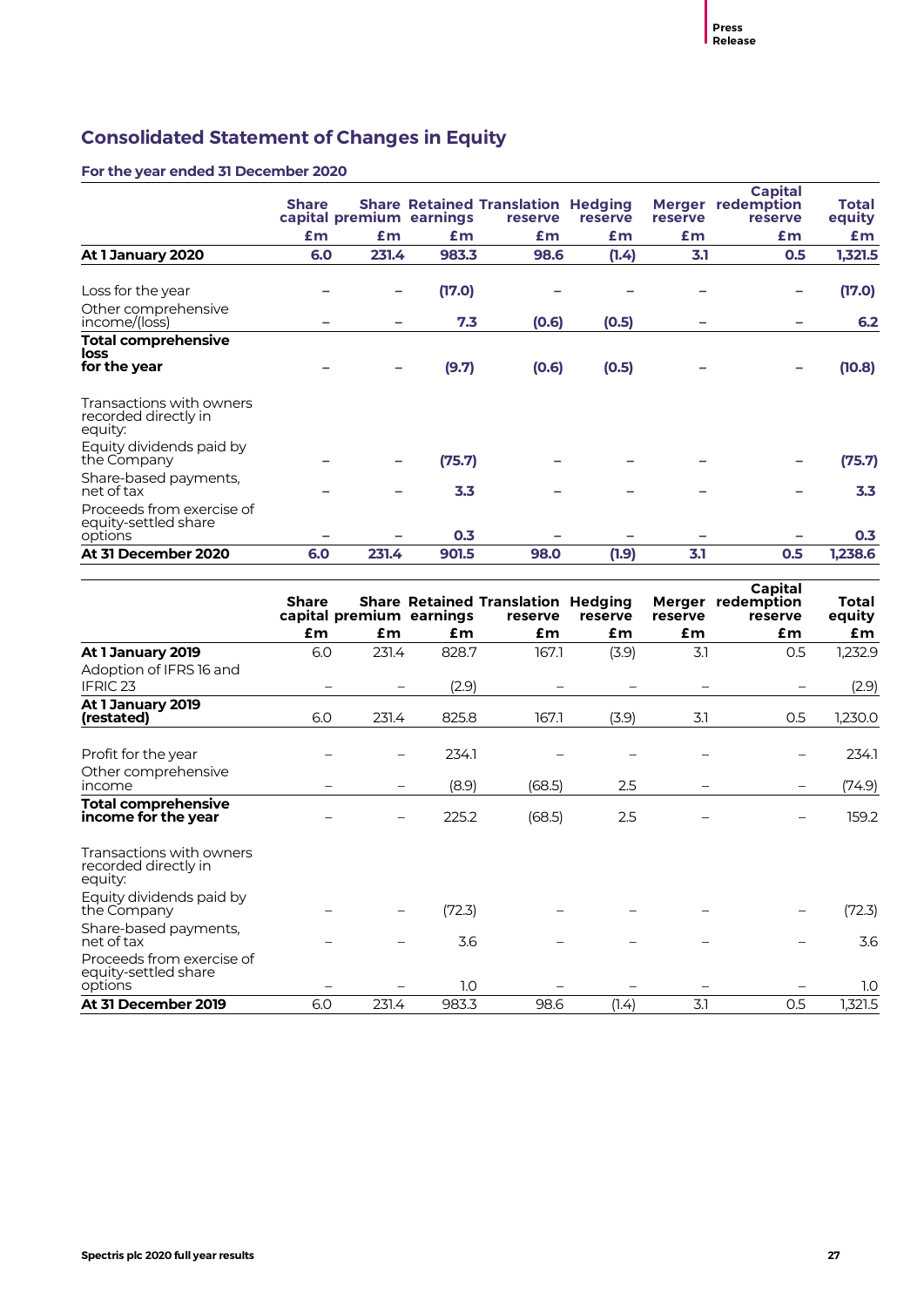# **Consolidated Statement of Financial Position**

### **As at 31 December 2020**

|                                                    |      | 2020    | 2019    |
|----------------------------------------------------|------|---------|---------|
|                                                    | Note | £m      | £m      |
| <b>ASSETS</b>                                      |      |         |         |
| <b>Non-current assets</b>                          |      |         |         |
| Intangible assets:                                 |      |         |         |
| Goodwill                                           | 8    | 577.0   | 646.8   |
| Other intangible assets                            | 8    | 133.5   | 178.5   |
|                                                    |      | 710.5   | 825.3   |
| Property, plant and equipment                      |      | 187.1   | 369.0   |
| Investment in equity instruments                   |      | 39.4    |         |
| Deferred tax assets                                |      | 14.6    | 9.0     |
|                                                    |      | 951.6   | 1,203.3 |
| <b>Current assets</b>                              |      |         |         |
| Inventories                                        |      | 168.5   | 197.2   |
| Current tax assets                                 |      | 4.1     | 4.1     |
| Trade and other receivables                        |      | 291.8   | 335.7   |
| Derivative financial instruments                   |      | 1.9     | 1.5     |
| Cash and cash equivalents                          |      | 222.2   | 213.1   |
| Assets held for sale                               | 13   | 178.7   | 18.9    |
|                                                    |      | 867.2   | 770.5   |
|                                                    |      |         |         |
| <b>Total assets</b>                                |      | 1,818.8 | 1,973.8 |
| <b>LIABILITIES</b>                                 |      |         |         |
| <b>Current liabilities</b>                         |      |         |         |
| Borrowings                                         |      | (13.1)  | (80.7)  |
| Derivative financial instruments                   |      | (0.1)   | (O.1)   |
| Trade and other payables                           |      | (288.3) | (296.8) |
| Lease liabilities                                  |      | (12.9)  | (15.1)  |
| Current tax liabilities                            |      | (16.7)  | (20.8)  |
| Provisions                                         |      | (24.7)  | (27.3)  |
| Liabilities held for sale                          | 13   | (37.3)  |         |
|                                                    |      | (393.1) | (440.8) |
| <b>Net current assets</b>                          |      | 474.1   | 329.7   |
| <b>Non-current liabilities</b>                     |      |         |         |
| Borrowings                                         |      | (104.5) | (98.9)  |
| Other payables                                     |      | (24.7)  | (21.3)  |
| Lease liabilities                                  |      | (26.0)  | (45.4)  |
| Provisions                                         |      | (3.8)   | (5.6)   |
| Retirement benefit obligations                     |      | (20.4)  | (27.5)  |
| Deferred tax liabilities                           |      | (7.7)   | (12.8)  |
|                                                    |      | (187.1) | (211.5) |
| <b>Total liabilities</b>                           |      | (580.2) | (652.3) |
| <b>Net assets</b>                                  |      | 1,238.6 | 1,321.5 |
| <b>EQUITY</b>                                      |      |         |         |
| Share capital                                      |      | 6.0     | 6.0     |
| Share premium                                      |      | 231.4   | 231.4   |
| Retained earnings                                  |      | 901.5   | 983.3   |
| Translation reserve                                |      | 98.0    | 98.6    |
| Hedging reserve                                    |      | (1.9)   | (1.4)   |
| Merger reserve                                     |      | 3.1     | 3.1     |
| Capital redemption reserve                         |      | 0.5     | 0.5     |
| Total equity attributable to owners of the Company |      | 1,238.6 | 1,321.5 |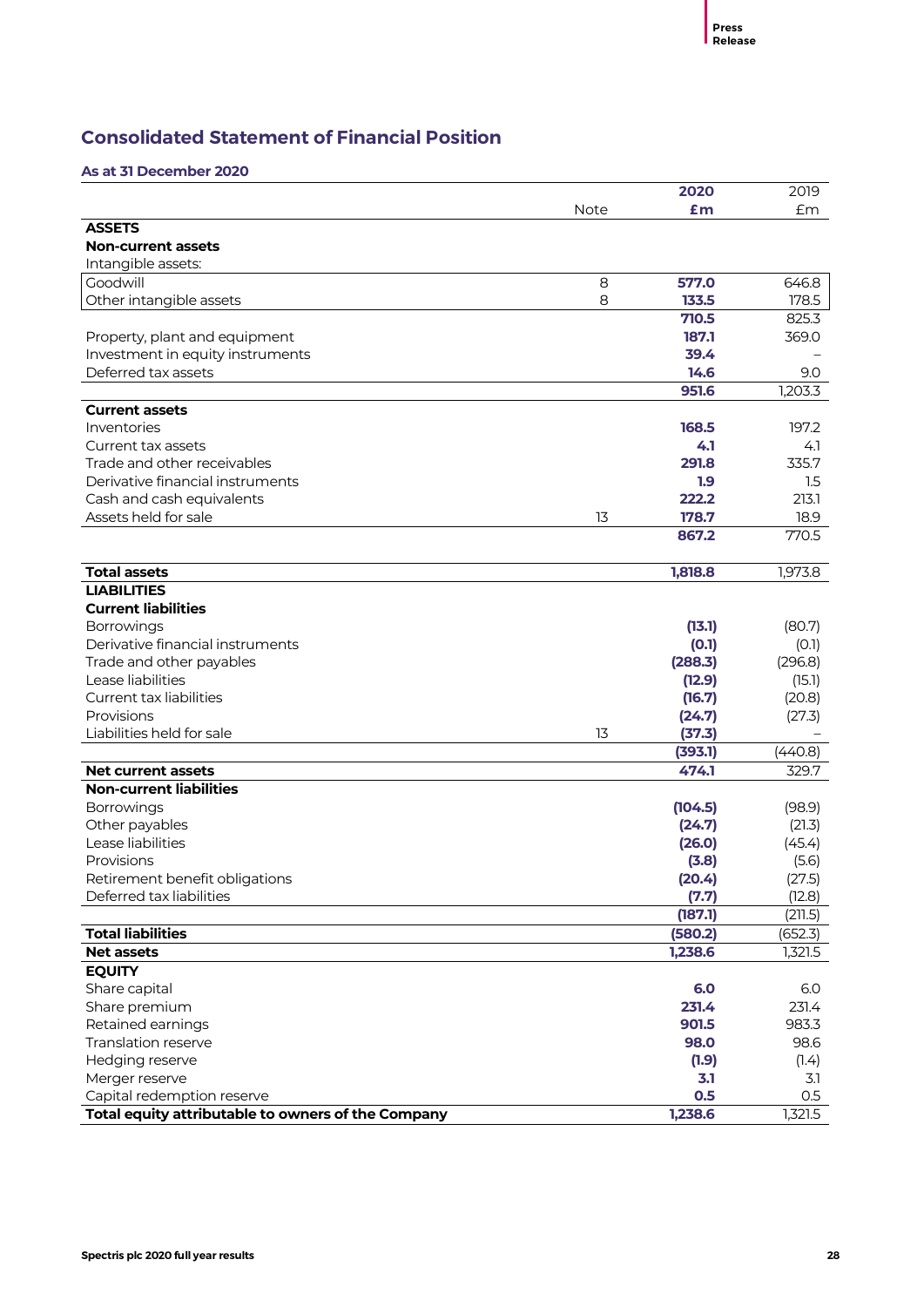# **Consolidated Statement of Cash Flows**

|                                                                                                     |                | 2020           | 2019    |
|-----------------------------------------------------------------------------------------------------|----------------|----------------|---------|
|                                                                                                     | Note           | £m             | £m      |
| <b>Cash generated from operations</b>                                                               | 10             | 254.6          | 277.8   |
| Net income taxes paid                                                                               |                | (28.6)         | (37.0)  |
| Net cash inflow from operating activities                                                           |                | 226.0          | 240.8   |
| Cash flows (used in)/from investing activities                                                      |                |                |         |
| Purchase of property, plant and equipment and                                                       |                |                |         |
| intangible assets                                                                                   |                | (43.1)         | (86.6)  |
| Proceeds from disposal of property, plant and<br>equipment and software                             |                | 4.1            | 11.2    |
| Acquisition of businesses, net of cash acquired                                                     | 12             | (10.9)         | (9.7)   |
| Purchase of equity investments                                                                      |                | (15.2)         |         |
| Proceeds from disposal of businesses, net of tax paid of                                            |                |                |         |
| £2.3m (2019: £1.2m)                                                                                 |                | 20.6           | 260.1   |
| Proceeds from government grants related to purchase                                                 |                |                |         |
| of property, plant and equipment and intangible<br>assets                                           |                | 0.2            | 5.0     |
| Interest received                                                                                   |                | 2.4            | 0.7     |
| Net cash flows (used in)/from investing activities                                                  |                | (41.9)         | 180.7   |
|                                                                                                     |                |                |         |
| Cash flows used in financing activities                                                             |                |                |         |
| Interest paid on borrowings                                                                         |                | (6.9)          | (7.0)   |
| Interest paid on lease liabilities                                                                  |                | (2.3)          | (2.9)   |
| Dividends paid                                                                                      | 6              | (75.7)         | (72.3)  |
| Net proceeds from exercise of share options                                                         |                | 0.3            | 1.0     |
| Payments on principal portion of lease liabilities                                                  |                | (19.3)         | (17.6)  |
| Loan repaid/(made) by/(to) joint venture                                                            |                | 3.0            | (2.2)   |
| Proceeds from borrowings                                                                            |                | 0.3            | 193.2   |
| Repayment of borrowings                                                                             |                | (86.4)         | (363.5) |
| Net cash flows used in financing activities                                                         |                | (187.0)        | (271.3) |
|                                                                                                     |                |                |         |
| Net (decrease)/increase in cash and cash<br>equivalents                                             |                | (2.9)          | 150.2   |
| Cash and cash equivalents at beginning of year                                                      |                | 213.1          | 67.3    |
| Effect of foreign exchange rate changes                                                             |                | 0.7            | (4.4)   |
| Cash and cash equivalents at end of year                                                            |                | 210.9          | 213.1   |
|                                                                                                     |                | 2020           | 2019    |
|                                                                                                     | Note           | £m             | Em      |
| Reconciliation of changes in cash and cash                                                          |                |                |         |
| equivalents to movements in net cash/(debt)<br>Net (decrease)/increase in cash and cash equivalents |                |                | 150.2   |
| Proceeds from borrowings                                                                            |                | (2.9)<br>(0.3) | (193.2) |
| Repayment of borrowings                                                                             |                | 86.4           | 363.5   |
| Effect of foreign exchange rate changes                                                             |                | (10.6)         | 10.1    |
| Movement in net cash                                                                                |                | 72.6           | 330.6   |
| Net cash/(debt) at beginning of year                                                                |                | 33.5           | (297.1) |
| Net cash at end of year                                                                             | $\overline{2}$ | 106.1          | 33.5    |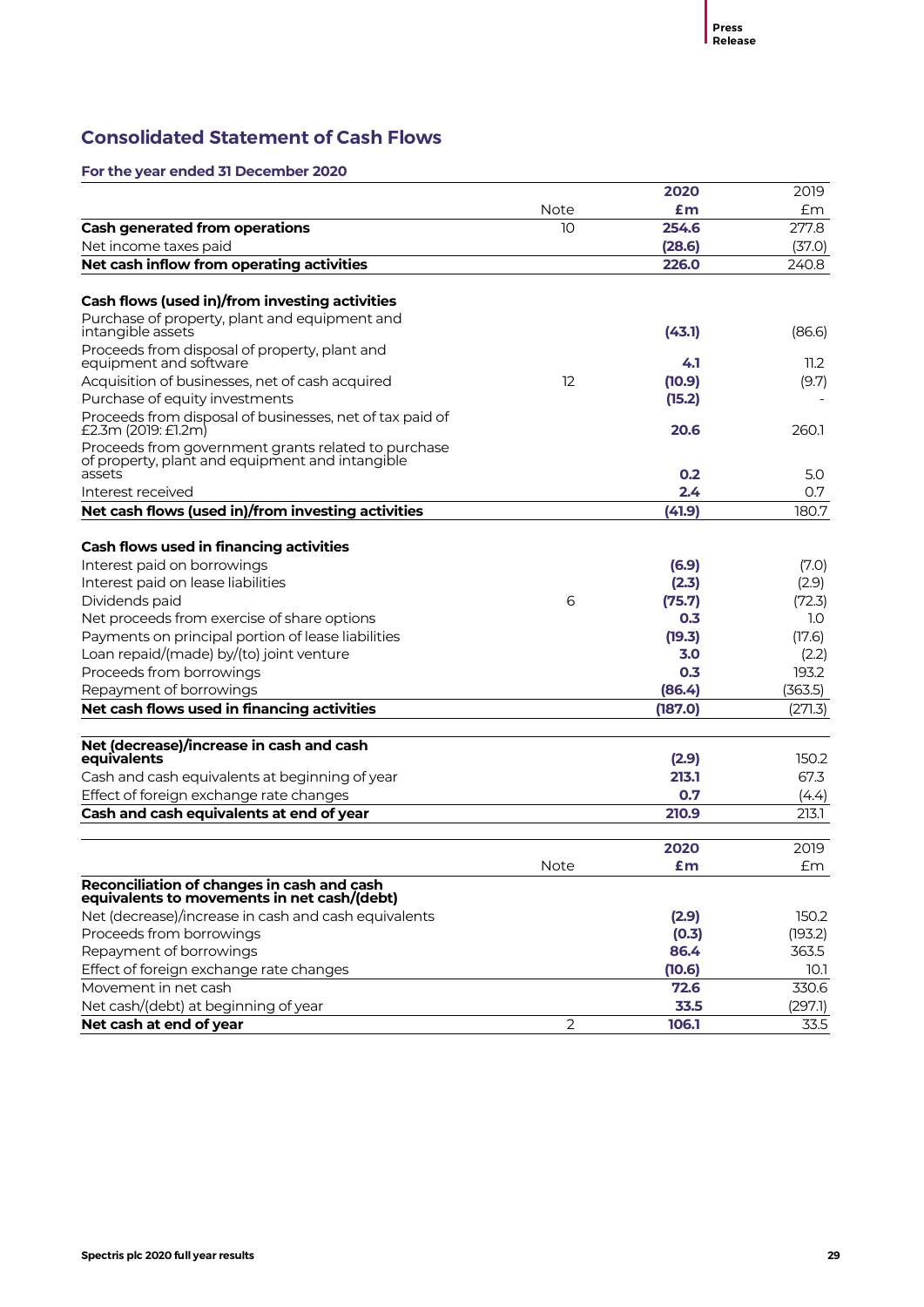# **Notes to the accounts**

# **1. Basis of preparation and accounting policies**

# **a) Basis of accounting**

The Consolidated Financial Statements have been prepared on a historical cost basis except for items that are required by IFRS to be measured at fair value, principally certain financial instruments. The Consolidated Financial Statements have been prepared in accordance with international accounting standards in conformity with the requirements of the Companies Act 2006 and IFRS adopted pursuant to Regulation (EC) No. 1606/2002, as it applies in the European Union. The Consolidated Financial Statements have been prepared on a going concern basis. The full year results announcement is presented in millions of pounds Sterling rounded to the nearest one decimal place, which is the Group's presentational currency.

The Consolidated Financial Statements have been prepared using consistent accounting policies with those of the previous financial year.

The financial information included in the full year results announcement does not constitute statutory accounts of the Company for the years ended 31 December 2020 and 2019. Statutory accounts for the year ended 31 December 2019 have been reported on by the Company's auditor and delivered to the Registrar of Companies. Statutory accounts for the year ended 31 December 2020 have been audited and will be delivered to the Registrar of Companies following the Company's Annual General Meeting. The report of the auditors for both years was (i) unqualified, (ii) did not include a reference to any matters to which the auditors drew attention by way of emphasis without qualifying their report, and (iii) did not contain a statement under Section 498 (2) or (3) of the Companies Act 2006.

These results were approved by the Board of Directors on 24 February 2021.

# **b) Going concern**

In determining the basis of preparation for the Consolidated Financial Statements the Directors have considered the Group's available resources, current business activities and factors likely to impact on its future development and performance, including the impact of COVID-19 on the Group, which are described in the Chief Executive's review, financial review and operating review.

As at 31 December 2020, the Group had £690.5 million of committed facilities denominated in different currencies, consisting of an \$800.0 million (£586.0 million) revolving credit facility maturing in July 2025 and a seven-year €116.2 million (£104.5 million) term loan maturing in September 2022. From these facilities, the Group had total gross borrowings of £104.5 million at 31 December 2020. The revolving credit facility ('RCF') was undrawn at 31 December 2020. During the year the Group requested a further one-year extension of its \$800 million RCF, as permitted under the agreement. The extension was approved by all ten banks in the syndicate, ensuring the Group continues to have access to the full amount under the facility until July 2025.

These facilities have a leverage (net debt/EBITDA) covenant of up to 3x for the term loan and up to 3.5x for the RCF. The Group regularly monitors its financial position to ensure that it remains within the terms of its banking covenants. At 31 December 2020, interest cover (defined as adjusted earnings before interest, tax and amortisation divided by net finance charges) was more than 40 times, against a minimum requirement of 3.75 times, and leverage (defined as adjusted earnings before interest, tax, depreciation and amortisation divided by net cash/(debt)) was less than zero due to the Group's net cash position, against a maximum permitted leverage of 3 times.

In addition to the above, after adjusting for £3.7 million of cash and cash equivalents reported under Assets held for sale, at 31 December 2020, the Group had a cash and cash equivalents balance of £225.9 million and various uncommitted facilities and bank overdraft facilities available, resulting in a net cash position of £106.1 million, an increase of £72.6 million from £33.5 million at 31 December 2019.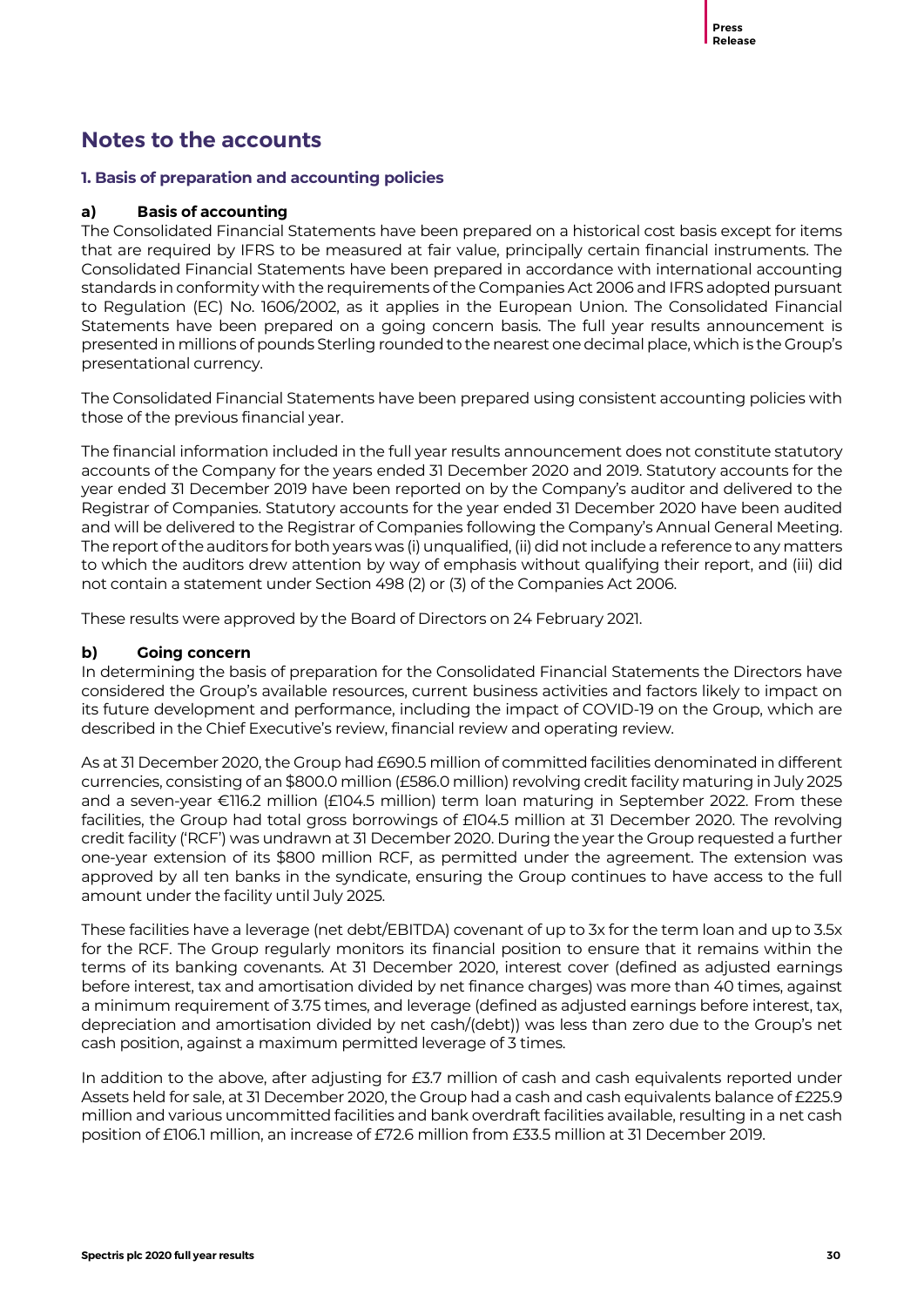# **1. Basis of preparation and accounting policies** (continued)

In April 2020, Spectris successfully applied for access to the Bank of England's Covid Corporate Financing Facility ('CCFF'), resulting in the ability to raise up to £600 million of additional short-term funding, if required, before 23 March 2021 by issuing commercial paper for purchase by the Bank under the programme. The Group is under no obligation to utilise the facility and, in view of the Group's other undrawn facilities and current financial position, we do not anticipate accessing the programme before its expiry.

The Group has prepared and reviewed cash flow forecasts, which reflect forecasted changes in revenue across its business as set out and compared these to a reverse stress test of the forecasts to determine the extent of downturn which would result in a breach of covenants. Assuming similar levels of cash conversion as experienced in recent months since the outbreak occurred, a monthly decline of revenue well in excess of that experienced in any month during 2020 would need to persist throughout the going concern period for a covenant breach to occur, which is considered very unlikely. In addition, the reverse stress test does not take in account any mitigating actions which the Group would implement in the event of a severe and extended revenue decline, which would increase the headroom further. This assessment indicates that the Group can operate within the level of its current facilities, as set out above, without the need to obtain any new facilities for a period of not less than 12 months from the date of this report.

Following this assessment, the Board of Directors are satisfied that the Group has sufficient resources to continue in operation for the foreseeable future, a period of not less than 12 months from the date of this report. Accordingly, they continue to adopt the going concern basis in relation to this conclusion and preparing the Condensed Consolidated Financial Statements.

### **2. Alternative performance measures**

### **Policy**

Spectris uses adjusted figures as key performance measures in addition to those reported under IFRS, as management believe these measures enable management and stakeholders to assess the underlying trading performance of the businesses as they exclude certain items that are considered to be significant in nature and/or quantum, foreign exchange movements and the impact of acquisitions and disposals.

The alternative performance measures ('APMs') are consistent with how the businesses' performance is planned and reported within the internal management reporting to the Board and Operating Committees. Some of these measures are used for the purpose of setting remuneration targets. The key APMs that the Group uses include like-for-like ('LFL') organic performance measures and adjusted measures for the income statement together with adjusted financial position and cash flow measures. Explanations of how they are calculated and how they are reconciled to an IFRS statutory measure are set out below.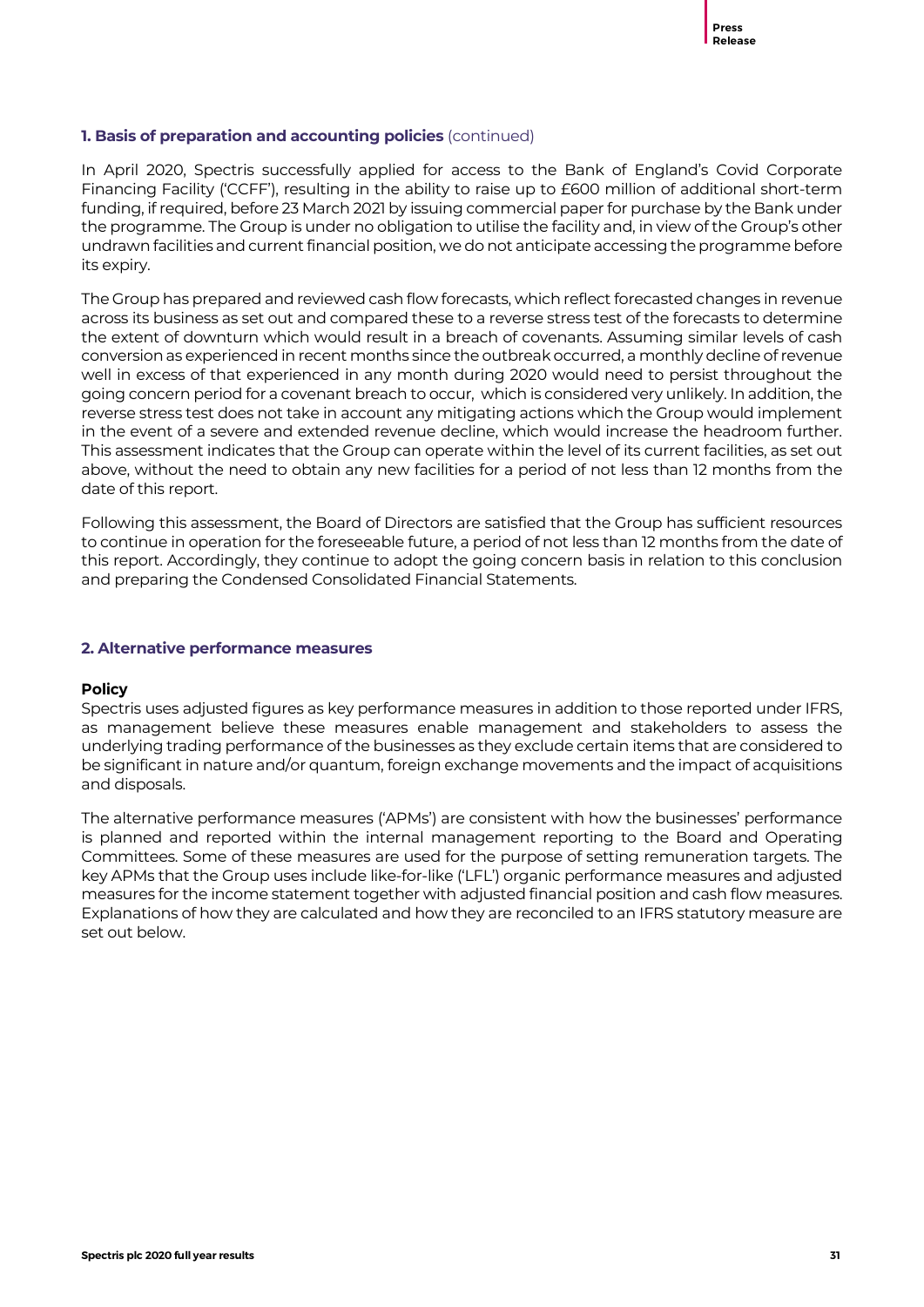### **Adjusted measures**

The Group's policy is to exclude items that are considered to be significant in nature and/or quantum and where treatment as an adjusted item provides stakeholders with additional useful information to assess the period-on-period trading performance of the Group. The Group excludes such items which management have defined as:

- restructuring costs from significant programmes;
- amortisation and impairment of acquisition-related goodwill and other intangible assets;
- impairment of property, plant and equipment;
- bargain purchase on acquisition;
- depreciation of acquisition-related fair value adjustments to property, plant and equipment;
- transaction-related costs, deferred and contingent consideration fair value adjustments;
- profits or losses on termination or disposal of businesses;
- impairment of non-current receivable from joint venture and share of impairment of investment in joint venture;
- unwinding of the discount factor on deferred and contingent consideration;
- unrealised changes in the fair value of financial instruments;
- fair value through profit and loss movements on equity investments;
- gains or losses on retranslation of short-term inter-company loan balances; and
- related tax effects on the above and other tax items which do not form part of the underlying tax rate (see Note 5).

During 2019, a profit on disposal of property of £5.2m in Omega was treated as an adjusting item since it was significant in quantum and would distort the underlying trading performance if included.

In November 2018, the Group announced the implementation of a Group-wide profit improvement programme. The total cost of implementation of this programme is considered to be significant in both nature and amount. On this basis the costs of the implementation of this programme is excluded from adjusted operating profit. Adjusted operating profit (including on a LFL basis) is therefore presented before the impact of the Group profit improvement programme. The ongoing benefits arising from this programme is considered to be part of underlying trading.

# **LFL measures**

The Board reviews and compares current and prior year segmental sales and adjusted operating profit at constant exchange rates and excludes the impact of acquisitions and disposals during the year.

The constant exchange rate comparison uses the current year segmental information, stated in each entity's functional currency, and translates the results into its presentation currency using the prior year's monthly exchange rates, irrespective of the underlying transactional currency.

The incremental impact of business acquisitions is excluded for the first 12 months of ownership from the month of purchase. For business disposals, comparative figures for segmental sales and adjusted operating profit are adjusted to reflect the comparable periods of ownership.

On 10 October 2019, Malvern Panalytical's environment consultancy and testing business was disposed of and, as a result, the segmental LFL adjusted sales and adjusted operating profit for Malvern Panalytical for 2019 exclude the trading results of the environment consultancy and testing business.

On 1 December 2019, the Group completed the disposal of BTG and, as a result, the segmental LFL adjusted sales and adjusted operating profit for Industrial Solutions for 2019 exclude the trading results of BTG.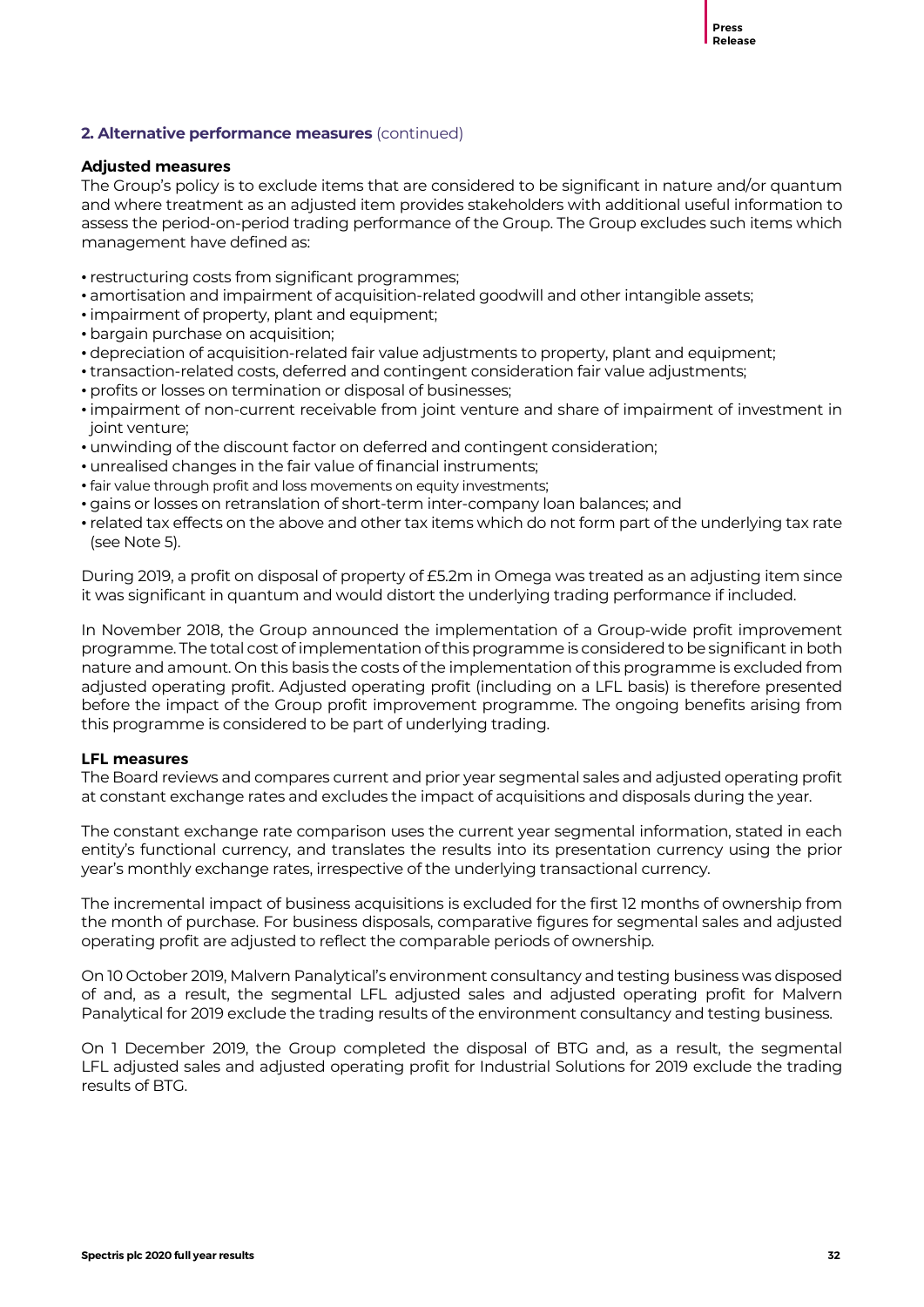On 31 January 2020, Malvern Panalytical's rheology business was disposed of and, as a result, the segmental LFL adjusted sales and adjusted operating profit for Malvern Panalytical for 2019 exclude the trading results of the rheology business for the 11-month period from February 2019 to December 2019.

The LFL measure is presented as a means of eliminating the effects of exchange rate fluctuations on the period-on-period statutory results as well as allowing the Board to assess the underlying trading performance of the businesses on a LFL basis for both sales and operating profit.

Based on the above policy, the adjusted performance measures are derived from the statutory figures as follows:

# **Income statement measures**

a) LFL adjusted sales by segment

|                                   | <b>Malvern</b><br><b>Panalytical</b> | <b>HBK</b> | <b>Omega</b> | <b>Industrial</b><br><b>Solutions</b> | 2020<br><b>Total</b> |
|-----------------------------------|--------------------------------------|------------|--------------|---------------------------------------|----------------------|
| 2020 sales by segment             | £m                                   | £m         | £m           | £m                                    | £m                   |
| <b>Sales</b>                      | 372.5                                | 392.6      | 119.2        | 451.9                                 | 1.336.2              |
| Constant exchange rate adjustment | 1.4                                  | (2.4)      | 0.9          | 0.2                                   | 0.1                  |
| <b>Acquisitions</b>               | ×                                    | (0.4)      | -            | $\mathbf{r}$                          | (0.4)                |
| LFL adjusted sales                | 373.9                                | 389.8      | 120.1        | 452.1                                 | 1,335.9              |

|                        | Malvern<br>Panalytical | <b>HBK</b>               | Omega | Industrial<br><b>Solutions</b> | 2019<br>Total |
|------------------------|------------------------|--------------------------|-------|--------------------------------|---------------|
| 2019 sales by segment  | £m                     | £m                       | £m    | £m                             | £m            |
| <b>Sales</b>           | 448.2                  | 429.0                    | 138.3 | 616.5                          | 1.632.0       |
| Disposal of businesses | (18.0)                 | $\overline{\phantom{m}}$ | -     | (118.9)                        | (136.9)       |
| LFL adjusted sales     | 430.2                  | 429.0                    | 138.3 | 497.6                          | 1.495.1       |

b) Adjusted operating profit, operating margin and adjusted EBITDA

|                                                                                                                                     | <b>Malvern</b><br><b>Panalytical</b> | <b>HBK</b> | <b>Omega</b>   | <b>Industrial</b><br><b>Solutions</b> | 2020<br>Total |
|-------------------------------------------------------------------------------------------------------------------------------------|--------------------------------------|------------|----------------|---------------------------------------|---------------|
| 2020 adjusted operating profit                                                                                                      | £m                                   | £m         | £m             | £m                                    | £m            |
| Statutory operating profit/(loss)                                                                                                   | 44.6                                 | 14.2       | 1.2            | (83.3)                                | (23.3)        |
| Restructuring costs                                                                                                                 | 3.0                                  | 16.1       |                | 0.4                                   | 19.5          |
| Net transaction-related costs and fair<br>value adjustments                                                                         | 0.6                                  | 11.3       |                | 7.5                                   | 19.4          |
| Depreciation of acquisition-related fair<br>value adjustments to property, plant<br>and equipment                                   | 0.2                                  |            |                | 0.5                                   | 0.7           |
| Profit on disposal of property                                                                                                      |                                      |            |                |                                       |               |
| Impairment of goodwill                                                                                                              |                                      |            |                | 58.4                                  | 58.4          |
| Amortisation and impairment of<br>acquisition-related intangible assets<br>and impairment of other property.<br>plant and equipment | 6.5                                  | 7.5        | 7.5            | 77.4                                  | 98.9          |
| Adjusted operating profit                                                                                                           | 54.9                                 | 49.1       | 8.7            | 60.9                                  | 173.6         |
| Constant exchange rate adjustment                                                                                                   | (0.3)                                | (1.1)      | $\blacksquare$ | 0.6                                   | (0.8)         |
| Acquisitions                                                                                                                        |                                      | 0.4        |                |                                       | $0.4^{\circ}$ |
| LFL adjusted operating profit                                                                                                       | 54.6                                 | 48.4       | 8.7            | 61.5                                  | 173.2         |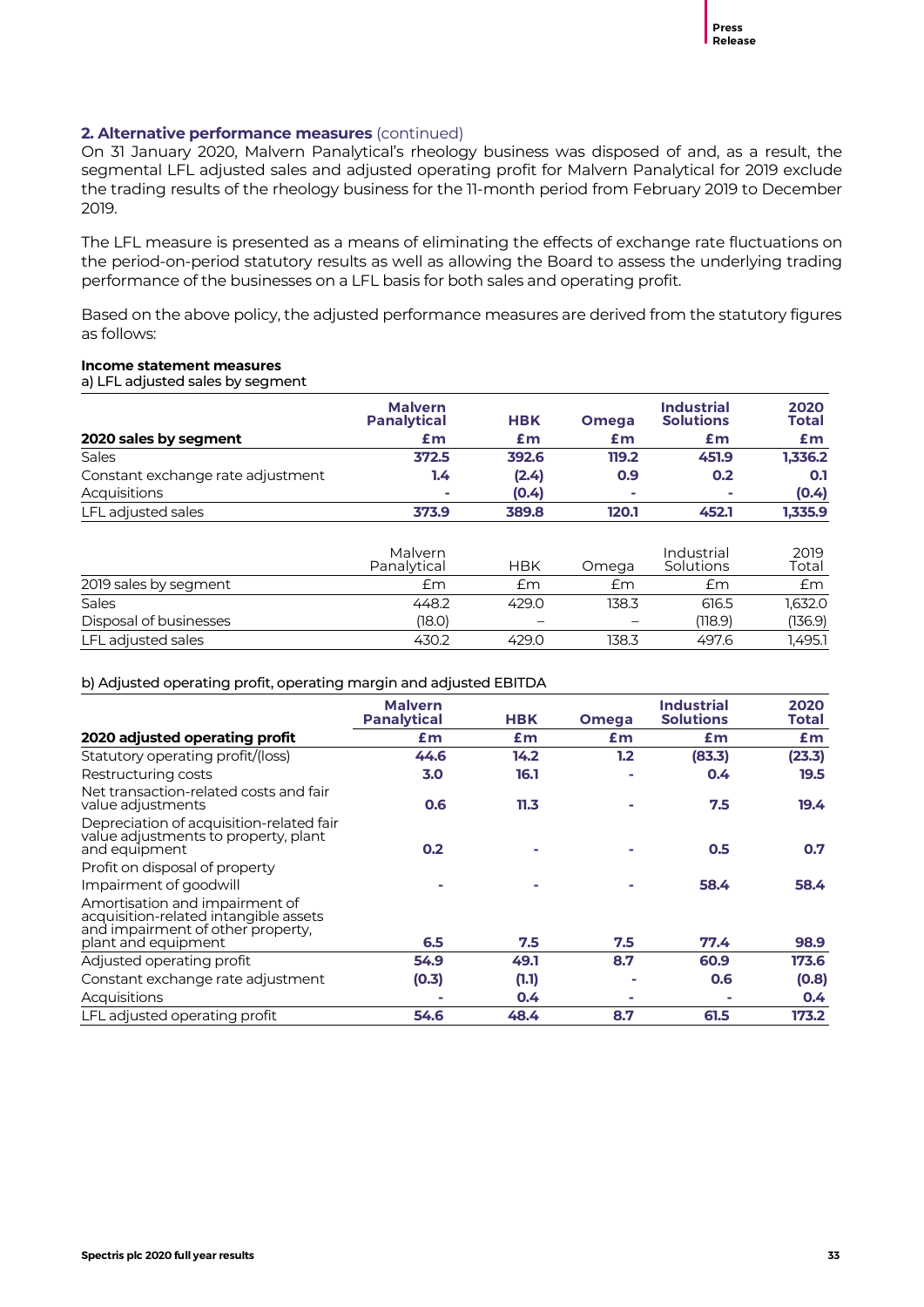|                                                                                                              | <b>Malvern</b><br>Panalytical | HBK  | Omega | Industrial<br><b>Solutions</b> | 2019<br>Total |
|--------------------------------------------------------------------------------------------------------------|-------------------------------|------|-------|--------------------------------|---------------|
| 2019 adjusted operating profit                                                                               | £m                            | £m   | £m    | £m                             | £m            |
| Statutory operating (loss)/profit                                                                            | (17.7)                        | 18.1 | 12.0  | 71.9                           | 84.3          |
| Restructuring costs                                                                                          | 16.4                          | 17.7 | 2.2   | 15.9                           | 52.2          |
| Net transaction-related costs and fair<br>value adjustments                                                  | (O.3)                         | 3.1  |       | 3.3                            | 6.1           |
| Depreciation of acquisition-related fair<br>value adjustments to property, plant<br>and equipment            | 0.4                           |      |       | 0.6                            | 1.0           |
| Profit on disposal of property                                                                               |                               |      | (5.2) |                                | (5.2)         |
| Impairment of goodwill                                                                                       | 35.1                          |      |       |                                | 35.1          |
| Amortisation and impairment of<br>acquisition-related intangible assets<br>and impairment of other property, |                               |      |       |                                |               |
| plant and equipment                                                                                          | 42.3                          | 21.5 | 7.9   | 12.9                           | 84.6          |
| Adjusted operating profit                                                                                    | 76.2                          | 60.4 | 16.9  | 104.6                          | 258.1         |
| Disposal of businesses                                                                                       | (1.3)                         |      |       | (22.6)                         | (23.9)        |
| LFL adjusted operating profit                                                                                | 74.9                          | 60.4 | 16.9  | 82.0                           | 234.2         |

|                                            | <b>Malvern</b><br><b>Panalytical</b> | <b>HBK</b> | <b>Omega</b>  | <b>Industrial</b><br><b>Solutions</b> | 2020<br><b>Total</b> |
|--------------------------------------------|--------------------------------------|------------|---------------|---------------------------------------|----------------------|
| 2020 operating margin                      | $\%$                                 | $\%$       | $\frac{9}{6}$ | %                                     | $\%$                 |
| Statutory operating margin <sup>1</sup>    | 12.0                                 | 3.6        | 1.0           | (18.4)                                | (1.7)                |
| Adjusted operating margin <sup>2</sup>     | 14.7                                 | 12.5       | 7.3           | 13.5                                  | 13.0                 |
| LFL adjusted operating margin <sup>5</sup> | 14.6                                 | 12.4       | 7.2           | 13.6                                  | 13.0                 |

|                                            | Malvern<br>Panalytical | <b>HBK</b> | Omega | Industrial<br>Solutions | 2019<br>Total |
|--------------------------------------------|------------------------|------------|-------|-------------------------|---------------|
| 2019 operating margin                      | %                      | %          | %     | %                       | %             |
| Statutory operating margin <sup>1</sup>    | 3.9)                   | 4.2        | 8.7   |                         |               |
| Adjusted operating margin <sup>2</sup>     | 17.0                   | 14.1       | 12.2  | 17.O                    | 15.8          |
| LFL adjusted operating margin <sup>3</sup> | 17.4                   | 14.1       | 12.2  | 16.5                    | 15.7          |

1. Statutory operating margin is calculated as statutory operating profit/(loss) dividend by sales

2. Adjusted operating margin is calculated as adjusted operating profit divided by sales

3. LFL adjusted operating margin is calculated as LFL adjusted operating profit divided by LFL adjusted sales. Refer to the tables above for a reconciliation of the nearest GAAP measure (sales/operating profit respectively) to LFL adjusted sales/LFL adjusted operating profit.

|                                                                                                                          | 2020   | 2019  |
|--------------------------------------------------------------------------------------------------------------------------|--------|-------|
| <b>Adjusted EBITDA</b>                                                                                                   | Em     | £m    |
| Statutory operating (loss)/profit                                                                                        | (23.3) | 84.3  |
| Depreciation and impairment of owned assets                                                                              | 86.7   | 35.5  |
| Depreciation and impairment of right-of-use assets                                                                       | 22.2   | 22.1  |
| Amortisation and impairment of intangible assets                                                                         | 57.9   | 95.2  |
| Impairment of goodwill                                                                                                   | 58.4   | 35.1  |
| <b>EBITDA</b>                                                                                                            | 201.9  | 272.2 |
| Profit on disposal property classified as a separate adjusting<br>item                                                   |        | (5.2) |
| Restructuring costs excluding £6.5m impairment of owned<br>and right-of-use property, plant and equipment and intangible |        |       |
| assets (2019: £8.8m)                                                                                                     | 13.0   | 43.4  |
| Net transaction-related costs and fair value adjustments                                                                 | 19.4   | 6.1   |
| <b>Adjusted EBITDA</b>                                                                                                   | 234.3  | 316.5 |

EBITDA is calculated as statutory operating (loss)/profit before depreciation, amortisation and impairment of property, plant and equipment, intangible assets and goodwill. Adjusted EBITDA is calculated as EBITDA excluding other adjusting items as defined previously. This measure is used for the purpose of assessing capital management and covenant compliance and is reported to the Group Executive Committee.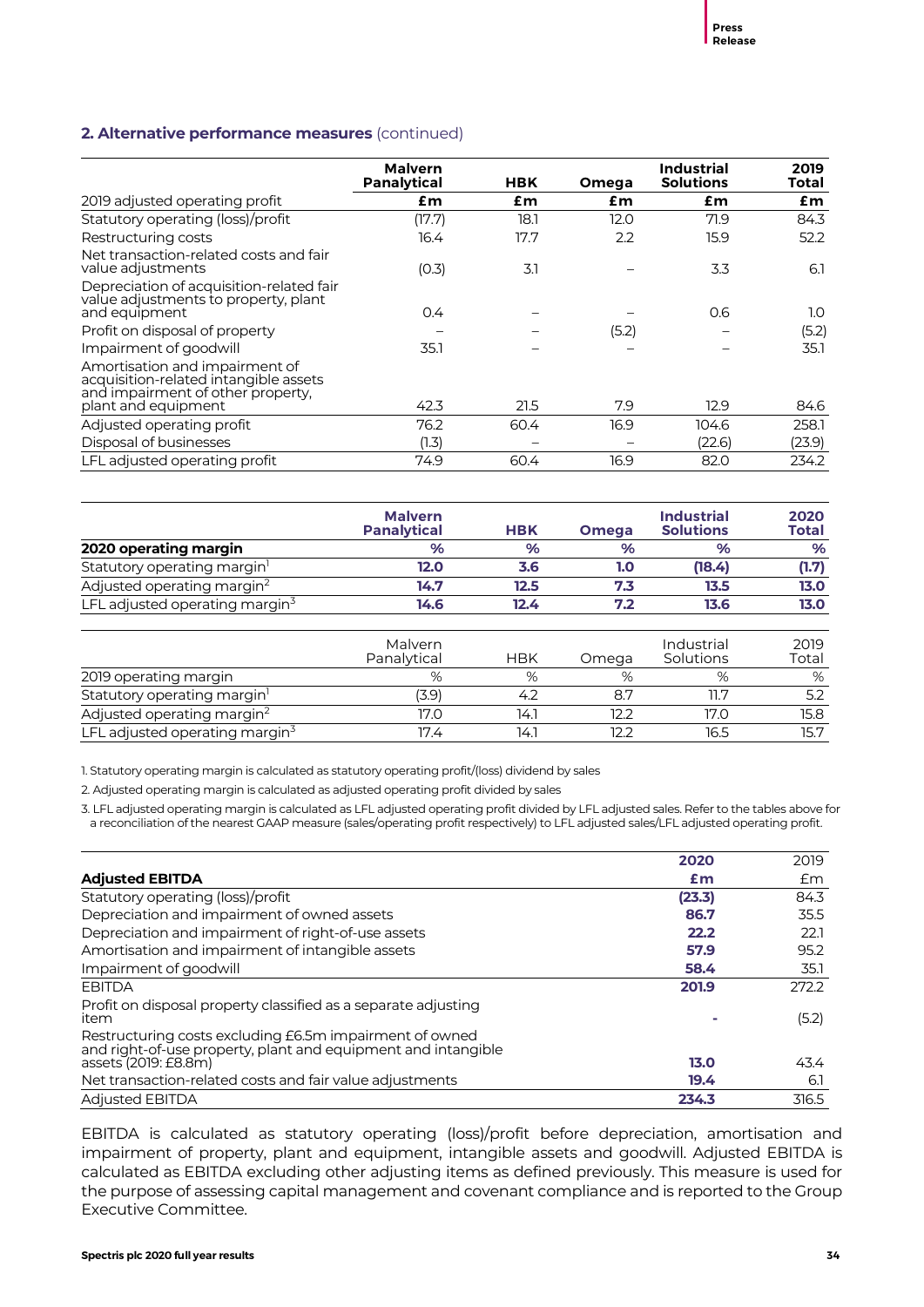### c) Adjusted net finance costs

| 2020  | 2019  |
|-------|-------|
| £m    | £m    |
| (8.4) | (3.5) |
|       |       |
| 0.8   | (4.0) |
|       |       |
|       | 0.7   |
| (7.2) | (6.8) |
|       | 0.4   |

# d) Adjusted profit before taxation

|                                                     | 2020  | 2019  |
|-----------------------------------------------------|-------|-------|
|                                                     | £m    | £m    |
| Adjusted operating profit                           | 173.6 | 258.1 |
| Adjusted share of post-tax results of joint venture |       | (3.9) |
| Adjusted net finance costs                          | (7.2) | (6.8) |
| Adjusted profit before taxation                     | 166.4 | 247.4 |

In 2019, the share of post-tax results of the joint venture was adjusted to exclude £1.0m of impairment of acquisition-related intangible assets consistent with the Group's treatment of adjusted operating profit measures. Adjusted share of post-tax results of joint venture is an alternative performance measure and is defined as share of post-tax joint venture (2020: £nil, 2019: £4.9m) less impairment of acquisition-related intangible assets (2020: £nil; 2019: £1.0m).

### e) Adjusted earnings per share

|                                                                                                                 | 2020   | 2019    |
|-----------------------------------------------------------------------------------------------------------------|--------|---------|
| <b>Adjusted earnings</b>                                                                                        | Em     | £m      |
| Statutory (loss)/profit after tax                                                                               | (17.0) | 234.1   |
| Adjusted for:                                                                                                   |        |         |
| Restructuring costs                                                                                             | 19.5   | 52.2    |
| Net transaction-related costs and fair value adjustments                                                        | 19.4   | 6.1     |
| Depreciation of acquisition-related fair value adjustments to property, plant<br>and equipment                  | 0.7    | 1.0     |
| Profit on disposal of property                                                                                  |        | (5.2)   |
| Impairment of goodwill                                                                                          | 58.4   | 35.1    |
| Amortisation and impairment of acquisition-related intangible assets and<br>other property, plant and equipment | 98.9   | 84.6    |
| Fair value through profit and loss movements on equity investments                                              | (23.2) |         |
| Profit on disposal of businesses                                                                                | (4.4)  | (204.7) |
| Impairment of non-current receivable from joint venture                                                         |        | 21.3    |
| Share of impairment of acquisition-related intangible in joint venture                                          |        | 1.0     |
| Net loss/(gain) on retranslation of short-term inter-company loan balances                                      | 0.8    | (4.0)   |
| Unwinding of discount factor on deferred and contingent consideration                                           | 0.4    | O.7     |
| Tax effect of the above and other non-recurring items                                                           | (23.4) | (27.7)  |
| Adjusted earnings                                                                                               | 130.1  | 194.5   |
| Adjusted earnings per share                                                                                     | 2020   | 2019    |
| Weighted average number of shares outstanding (millions)                                                        | 116.1  | 115.8   |
| Adjusted earnings per share (pence)                                                                             | 112.1  | 168.0   |

Basic (loss)/earnings per share in accordance with IAS 33 'Earnings Per Share' are disclosed in Note 7.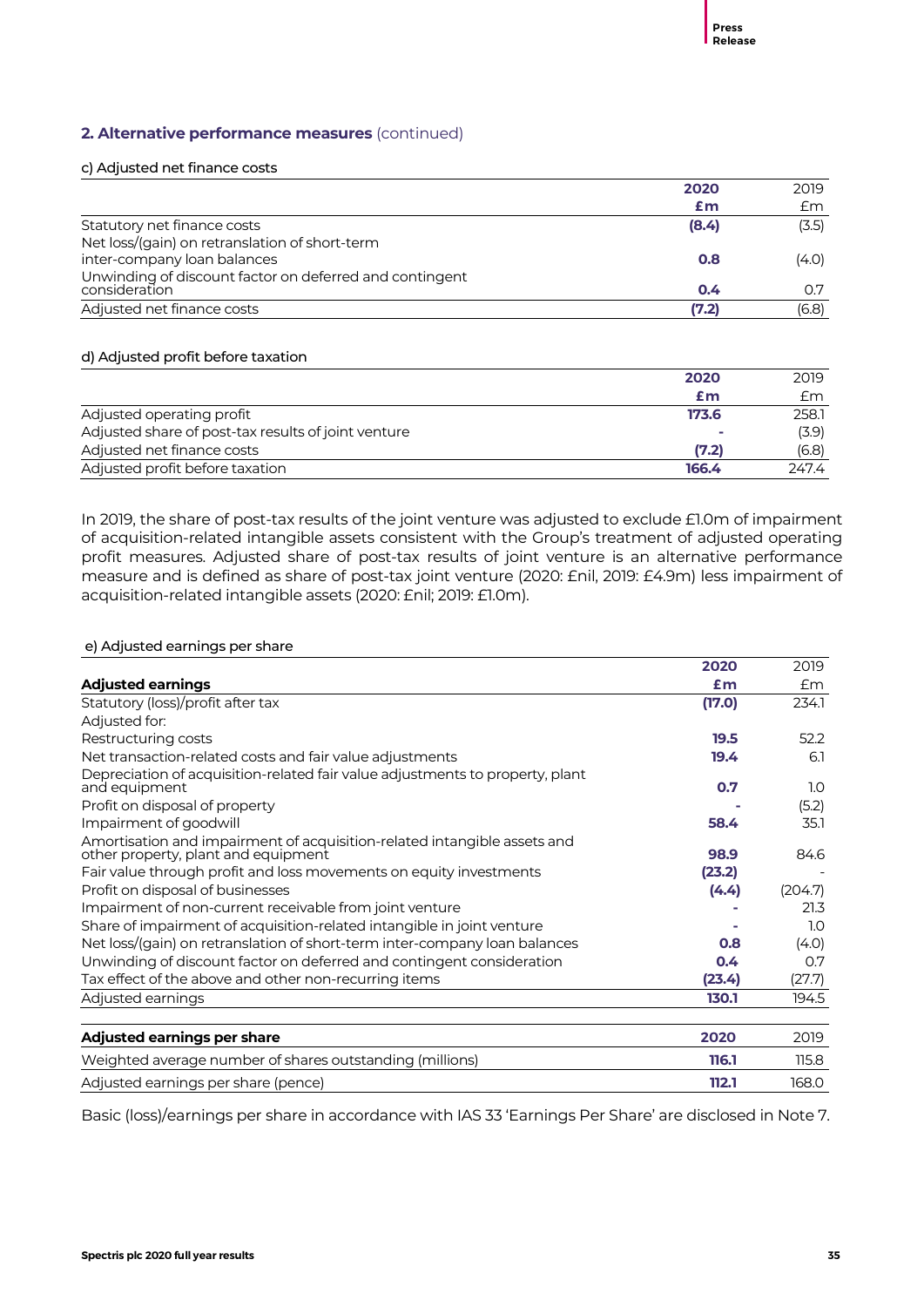### **Financial position measures**

f) Net cash

|                                                            | 2020    | 2019    |
|------------------------------------------------------------|---------|---------|
|                                                            | £m      | £m      |
| Bank overdrafts                                            | (13.1)  |         |
| Bank overdrafts included in liabilities held for sale      | (2.2)   |         |
| Bank loans unsecured                                       | (104.5) | (179.6) |
| Total borrowings                                           | (119.8) | (179.6) |
| Cash and cash equivalents included in current assets       | 222.2   | 213.1   |
| Cash and cash equivalents included in assets held for sale | 3.7     |         |
| Net cash                                                   | 106.1   | 33.5    |
|                                                            |         |         |

Net cash excludes lease liabilities arising under IFRS 16 as this aligns with the definition of net cash under the Group's bank covenants.

### **Cash flow measures** g) Adjusted cash flow

| ້                                                                                                             |        |        |
|---------------------------------------------------------------------------------------------------------------|--------|--------|
|                                                                                                               | 2020   | 2019   |
|                                                                                                               | £m     | £m     |
| Net cash inflow from operating activities                                                                     | 226.0  | 240.8  |
| Transaction-related costs paid                                                                                | 13.6   | 1.6    |
| Restructuring cash outflow                                                                                    | 15.1   | 34.3   |
| Net income taxes paid                                                                                         | 28.6   | 37.0   |
| Purchase of property, plant and equipment and intangible assets                                               | (43.1) | (86.6) |
| Proceeds from government grants related to purchase of property,<br>plant and equipment and intangible assets | 0.2    | 5.0    |
| Proceeds from disposal of property, plant and equipment and<br>software <sup>2</sup>                          | 4.1    | 2.1    |
| Adjusted cash flow                                                                                            | 244.5  | 234.2  |
| Adjusted cash flow conversion <sup>1</sup>                                                                    | 141%   | 91%    |
|                                                                                                               |        |        |

1. Adjusted cash flow conversion is calculated as adjusted cash flow as a proportion of adjusted operating profit.

2. Excludes the proceeds from disposal of property of £9.1m in 2019 classified as an adjusting item. This item was treated as an adjusting item since it was significant in quantum and would distort the underlying trading performance if included.

# **Other measures**

# h) Return on gross capital employed ('ROGCE')

The return on gross capital employed is calculated as adjusted operating profit for the last 12 months divided by the average of opening and closing gross capital employed. Gross capital employed is calculated as net assets excluding net (cash)/debt and excluding accumulated amortisation and impairment of acquisition-related intangible assets including goodwill.

|                                                                |         |                                | .31      |
|----------------------------------------------------------------|---------|--------------------------------|----------|
|                                                                |         | <b>31 December</b> 31 December | December |
|                                                                | 2020    | 2019                           | 2018     |
|                                                                | £m      | £m                             | £m       |
| Net (cash)/debt                                                | (104.6) | (33.5)                         | 297.1    |
| Accumulated impairment losses on goodwill                      | 178.6   | 179.4                          | 148.8    |
| Accumulated amortisation and impairment of acquisition-related |         |                                |          |
| intangible assets                                              | 407.6   | 366.3                          | 306.1    |
| Shareholders' equity                                           | 1.238.6 | 1,321.5                        | 1,232.9  |
| Gross capital employed                                         | 1.720.2 | 1.833.7                        | 1.984.9  |
| Average gross capital employed (current and prior year)        | 1,777.0 | 1,909.4                        |          |
| Adjusted operating profit for year (see Note 2b)               | 173.6   | 258.1                          |          |
|                                                                |         |                                |          |
| Return on gross capital employed                               | 9.8%    | 13.5%                          |          |

1. Average gross capital employed is calculated as current period gross capital employed divided by comparative period gross capital employed.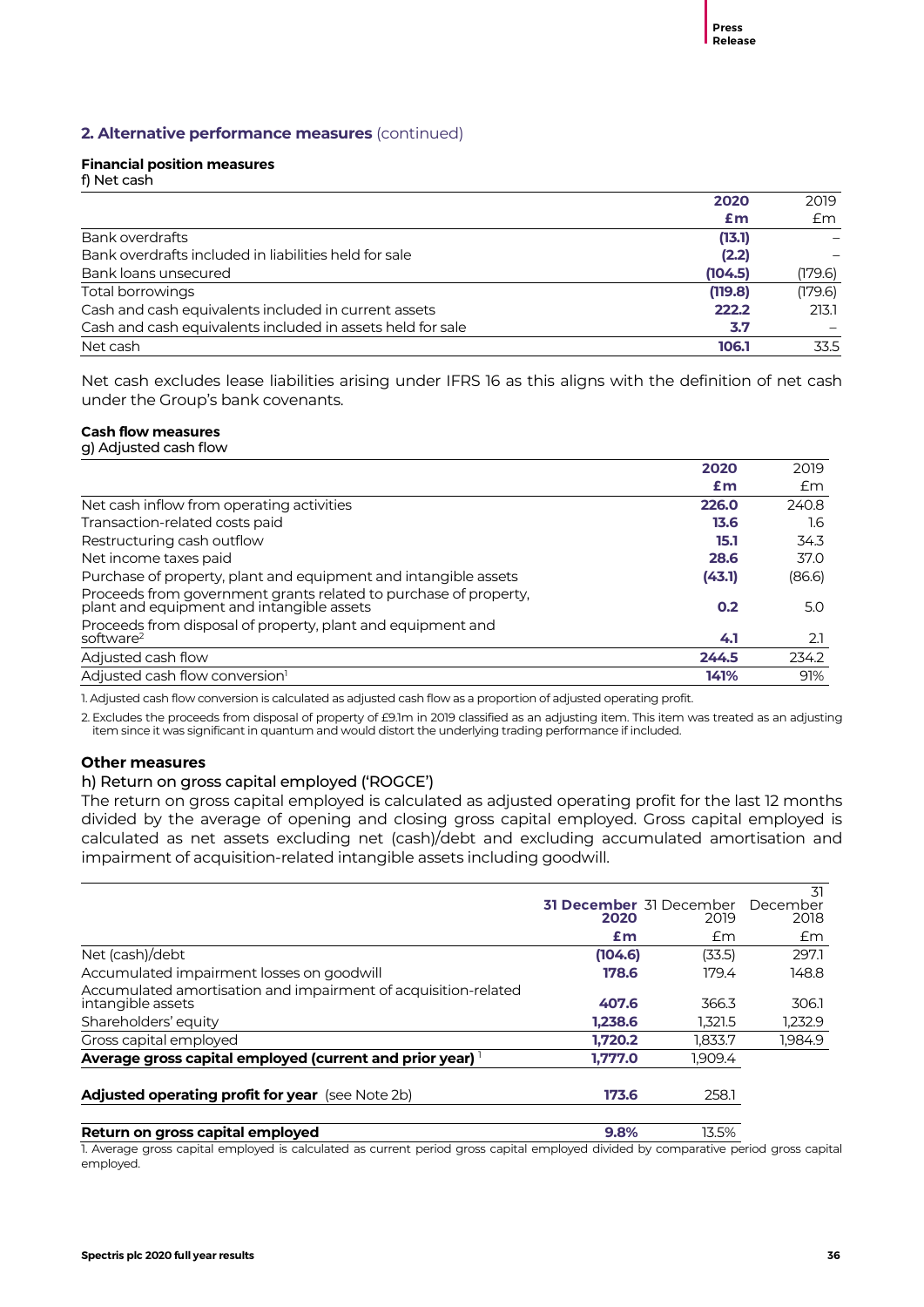# i) Net transaction-related costs and fair value adjustments

Net transaction-related costs and fair value adjustments comprise transaction costs of £21.6m (2019: £2.1m) that have been recognised in the Consolidated Income Statement under IFRS 3 (Revised) 'Business Combinations' and other fair value adjustments relating to deferred and contingent consideration comprising a credit of £2.2m (2019: £4.0m charge). Net transaction-related costs and fair value adjustments are included within administrative expenses. Transaction-related costs have been excluded from the adjusted operating profit and transaction costs paid of £13.6m (2019: £1.6m) have been excluded from the adjusted cash flow.

### **3. Operating segments**

The Group has four reportable segments, as described below. The segmental platform structure reflects the internal reporting provided to the Chief Operating Decision Maker (considered to be the Board) on a regular basis to assist in making decisions on capital allocated to each segment and to assess performance. The operating segment results include an allocation of head office costs. The following summarises the operations in each of the Group's reportable segments:

- the Malvern Panalytical platform provides products and services that enable customers to determine structure, composition, quantity and quality of particles and materials during their research and product development processes, when assessing materials before production, or during the manufacturing process. The operating companies in this segment are Malvern Panalytical and Concept Life Sciences;
- the HBK platform supplies test, measurement and analysis equipment, software and services for product design optimisation, and manufacturing control. The operating companies in this segment are Hottinger, Brüel & Kjær and VI-grade;
- the Omega platform is a global leader in the technical marketplace, offering products for measurement and control of temperature, humidity, pressure, strain, force, flow, level, pH and conductivity. Omega also provides a complete line of data acquisition, electric heating and custom-engineered products. The operating company in this segment is Omega Engineering;
- the Industrial Solutions division ('ISD') comprises a portfolio of high-value, niche businesses. A number of ISD companies have platform potential, with strong market positions, growth prospects and margins. The operating companies in this segment are Brüel & Kjær Vibro, ESG Solutions, Millbrook, NDC Technologies, Particle Measuring Systems, Red Lion Controls, Servomex and BTG (disposed on 1 December 2019).

|                                                                                                 | <b>Malvern</b><br><b>Panalytical</b> | <b>HBK</b> | <b>Omega</b> | <b>Industrial</b><br><b>Solutions</b> | 2020<br><b>Total</b> |
|-------------------------------------------------------------------------------------------------|--------------------------------------|------------|--------------|---------------------------------------|----------------------|
| Information about reportable segments                                                           | £m                                   | £m         | £m           | £m                                    | £m                   |
| Segment revenues                                                                                | 372.6                                | 393.3      | 119.3        | 452.2                                 | 1,337.4              |
| Inter-segment revenue                                                                           | (O.1)                                | (0.7)      | (O.1)        | (0.3)                                 | (1.2)                |
| External revenue                                                                                | 372.5                                | 392.6      | 119.2        | 451.9                                 | 1,336.2              |
| Operating profit/(loss)                                                                         | 44.6                                 | 14.2       | 1.2          | (83.3)                                | (23.3)               |
| Fair value through profit and loss<br>movements on equity investments<br>movements <sup>1</sup> |                                      |            |              |                                       | 23.2                 |
| Profit on disposal of businesses <sup>1</sup>                                                   |                                      |            |              |                                       | 4.4                  |
| Financial income <sup>1</sup>                                                                   |                                      |            |              |                                       | 1.8                  |
| Finance costs <sup>1</sup>                                                                      |                                      |            |              |                                       | (10.2)               |
| Loss before tax <sup>1</sup>                                                                    |                                      |            |              |                                       | (4.1)                |
| Taxation charge <sup>1</sup>                                                                    |                                      |            |              |                                       | (12.9)               |
| Loss after tax <sup>1</sup>                                                                     |                                      |            |              |                                       | (17.0)               |

1. Not allocated to reportable segments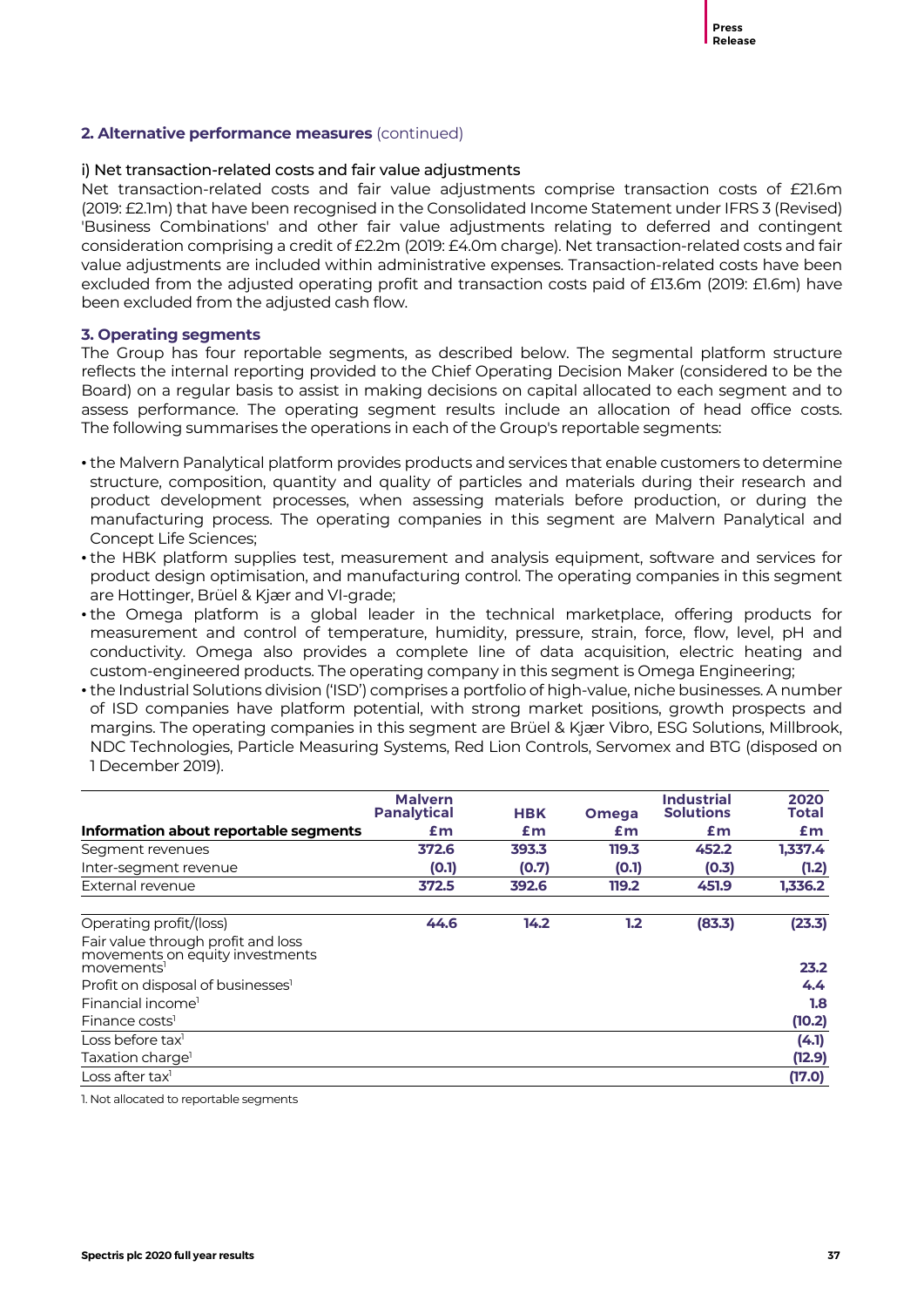# **3. Operating segments** (continued)

|                                                                         | Malvern<br>Panalytical | <b>HBK</b> | Omega | Industrial<br>Solutions | 2019<br>Total |
|-------------------------------------------------------------------------|------------------------|------------|-------|-------------------------|---------------|
| Information about reportable segments                                   | £m                     | £m         | £m    | £m                      | £m            |
| Segment revenues                                                        | 448.4                  | 430.7      | 138.5 | 616.7                   | 1,634.3       |
| Inter-segment revenue                                                   | (0.2)                  | (1.7)      | (0.2) | (0.2)                   | (2.3)         |
| External revenue                                                        | 448.2                  | 429.0      | 138.3 | 616.5                   | 1,632.0       |
| Operating (loss)/profit                                                 | (17.7)                 | 18.1       | 12.0  | 71.9                    | 84.3          |
| Share of post-tax results of joint venture <sup>1</sup>                 |                        |            |       |                         | (4.9)         |
| Impairment of non-current receivable<br>from joint venture <sup>1</sup> |                        |            |       |                         | (21.3)        |
| Profit on disposal of businesses <sup>1</sup>                           |                        |            |       |                         | 204.7         |
| Financial income <sup>1</sup>                                           |                        |            |       |                         | 7.9           |
| Finance costs <sup>1</sup>                                              |                        |            |       |                         | (11.4)        |
| Profit before tax <sup>1</sup>                                          |                        |            |       |                         | 259.3         |
| Taxation charge <sup>1</sup>                                            |                        |            |       |                         | (25.2)        |
| Profit after tax <sup>1</sup>                                           |                        |            |       |                         | 234.1         |

1. Not allocated to reportable segments

# **Geographical segments**

The Group's operating segments are each located in several geographical locations and sell to external customers in all parts of the world. No individual country amounts to more than 3% of revenue by location of customer, other than those noted below. The following is an analysis of revenue by geographical destination.

|                       | <b>Malvern</b><br><b>Panalytical</b> | <b>HBK</b> | <b>Omega</b> | <b>Industrial</b><br><b>Solutions</b> | 2020<br>Total |
|-----------------------|--------------------------------------|------------|--------------|---------------------------------------|---------------|
|                       | £m                                   | Em         | Em           | £m                                    | £m            |
| UK.                   | 28.2                                 | 11.9       | 3.4          | 57.9                                  | 101.4         |
| Germany               | 20.7                                 | 70.3       | 3.8          | 19.9                                  | 114.7         |
| France                | 12.8                                 | 20.6       | 0.8          | 7.7                                   | 41.9          |
| Rest of Europe        | 53.6                                 | 71.5       | 4.4          | 52.7                                  | 182.2         |
| <b>USA</b>            | 72.5                                 | 89.3       | 75.4         | 149.1                                 | 386.3         |
| Rest of North America | 13.9                                 | 4.5        | 6.8          | 12.7                                  | 37.9          |
| Japan                 | 25.2                                 | 29.6       | 2.6          | 15.6                                  | 73.0          |
| China                 | 66.4                                 | 57.5       | 9.8          | 56.7                                  | 190.4         |
| South Korea           | 10.4                                 | 9.1        | 4.7          | 17.4                                  | 41.6          |
| Rest of Asia          | 41.6                                 | 16.3       | 5.7          | 42.7                                  | 106.3         |
| Rest of the world     | 27.2                                 | 12.0       | 1.8          | 19.5                                  | 60.5          |
|                       | 372.5                                | 392.6      | 119.2        | 451.9                                 | 1.336.2       |

|                       | Malvern<br>Panalytical | <b>HBK</b> | Omega | Industrial<br>Solutions | 2019<br>Total |
|-----------------------|------------------------|------------|-------|-------------------------|---------------|
|                       | £m                     | Em         | £m    | £m                      | £m            |
| UK.                   | 42.7                   | 13.4       | 4.0   | 64.7                    | 124.8         |
| Germany               | 25.9                   | 80.4       | 5.4   | 30.8                    | 142.5         |
| France                | 16.0                   | 25.4       | 1.1   | 10.9                    | 53.4          |
| Rest of Europe        | 60.9                   | 79.1       | 5.3   | 76.2                    | 221.5         |
| <b>USA</b>            | 84.9                   | 88.3       | 89.9  | 195.3                   | 458.4         |
| Rest of North America | 14.7                   | 5.6        | 7.7   | 20.9                    | 48.9          |
| Japan                 | 31.2                   | 32.3       | 2.5   | 23.3                    | 89.3          |
| China                 | 70.9                   | 60.8       | 9.9   | 76.5                    | 218.1         |
| South Korea           | 12.4                   | 10.1       | 4.1   | 27.4                    | 54.0          |
| Rest of Asia          | 50.9                   | 20.1       | 6.0   | 60.6                    | 137.6         |
| Rest of the world     | 37.7                   | 13.5       | 2.4   | 29.9                    | 83.5          |
|                       | 448.2                  | 429.0      | 138.3 | 616.5                   | 1,632.0       |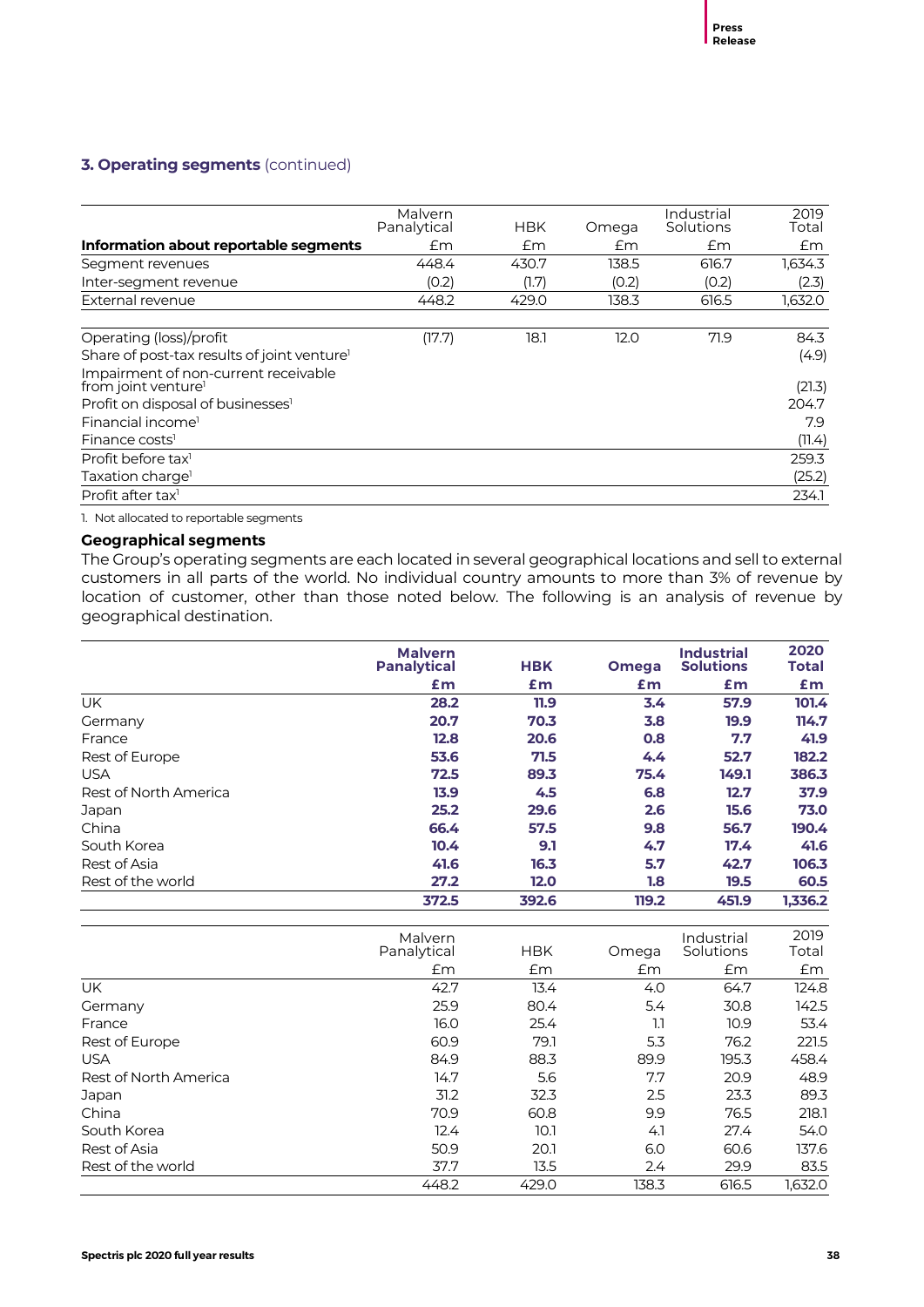# **4. Financial income and finance costs**

|                                                                          | 2020  | 2019  |
|--------------------------------------------------------------------------|-------|-------|
| <b>Financial income</b>                                                  | £m    | Em    |
| Interest receivable                                                      | (1.8) | (0.7) |
| Income on receivable from joint venture                                  |       | (3.2) |
| Net gain on retranslation of short-term<br>inter-company loan balances   |       | (4.0) |
|                                                                          | (1.8) | (7.9) |
|                                                                          |       |       |
|                                                                          | 2020  | 2019  |
| <b>Finance costs</b>                                                     | £m    | £m    |
| Interest payable on loans and overdrafts                                 | 6.0   | 7.1   |
| Net loss on retranslation of short-term<br>inter-company loan balances   | 0.8   |       |
| Unwinding of discount factor on lease liabilities                        | 2.3   | 2.9   |
| Unwinding of discount factor on deferred and<br>contingent consideration | 0.4   | 0.7   |
| Net interest cost on pension plan obligations                            | 0.4   | 0.6   |
| Other finance costs                                                      | 0.3   | O.1   |
|                                                                          | 10.2  | 11.4  |
|                                                                          |       |       |
| Net finance costs                                                        | 8.4   | 3.5   |

# **5. Taxation**

|                                                                     |       |                    | 2020   |                          |          | 2019   |
|---------------------------------------------------------------------|-------|--------------------|--------|--------------------------|----------|--------|
|                                                                     |       | <b>UK Overseas</b> | Total  | UK                       | Overseas | Total  |
|                                                                     | £m    | £m                 | £m     | £m                       | £m       | Em     |
| Current tax charge                                                  | 3.9   | 23.5               | 27.4   | 2.1                      | 36.7     | 38.8   |
| Adjustments in respect of current tax of prior years                | (0.3) | (1.1)              | (1.4)  | $\overline{\phantom{0}}$ | (1.7)    | (1.7)  |
| Deferred tax - origination and reversal of<br>temporary differences | (8.0) | (5.1)              | (13.1) | (7.4)                    | (4.5)    | (11.9) |
| Taxation charge                                                     | (4.4) | 17.3               | 12.9   | (5.3)                    | 30.5     | 25.2   |

The standard rate of corporation tax for the year, based on the weighted average of tax rates applied to the Group's profits, is -85.4% (2019: 18.6%). The tax charge for the year is higher (2019: lower) than the standard rate of corporation tax for the reasons set out in the following reconciliation.

|                                                                 | 2020  | 2019   |
|-----------------------------------------------------------------|-------|--------|
|                                                                 | £m    | £m     |
| (Loss)/profit before taxation                                   | (4.1) | 259.3  |
| Corporation tax charge at standard rate of -85.4% (2019: 18.6%) | 3.5   | 48.2   |
| Profit on disposal of business taxed at higher/(lower) rate     | 0.3   | (29.8) |
| Non-deductible impairments                                      | 11.1  | 99     |
| Other non-deductible expenditure                                | 5.6   | 3.3    |
| Movements on unrecognised deferred tax assets                   | (2.6) | 0.5    |
| Tax credits and incentives                                      | (4.5) | (5.1)  |
| Change in tax rates                                             | 1.1   |        |
| Adjustments to prior year current and deferred tax charges      | (1.6) | (1.8)  |
| Taxation charge                                                 | 12.9  | 25.2   |

The Group's standard rate of corporation tax of -85.4% is lower than the prior year rate (18.6%), principally due to impairments being made in countries with lower statutory rates.

'Change in tax rates' above, in the current year principally refers to the tax effect of revaluing deferred tax liabilities at a tax rate of 19% following the UK Government's decision to reverse the legislation reducing the corporation tax rate to 17%. 'Tax credits and incentives' above refers principally to research and development tax credits and other reliefs for innovation such as the UK Patent Box regime and Dutch Innovation Box regime, as well as tax reliefs available for Foreign Derived Intangible Income in the US.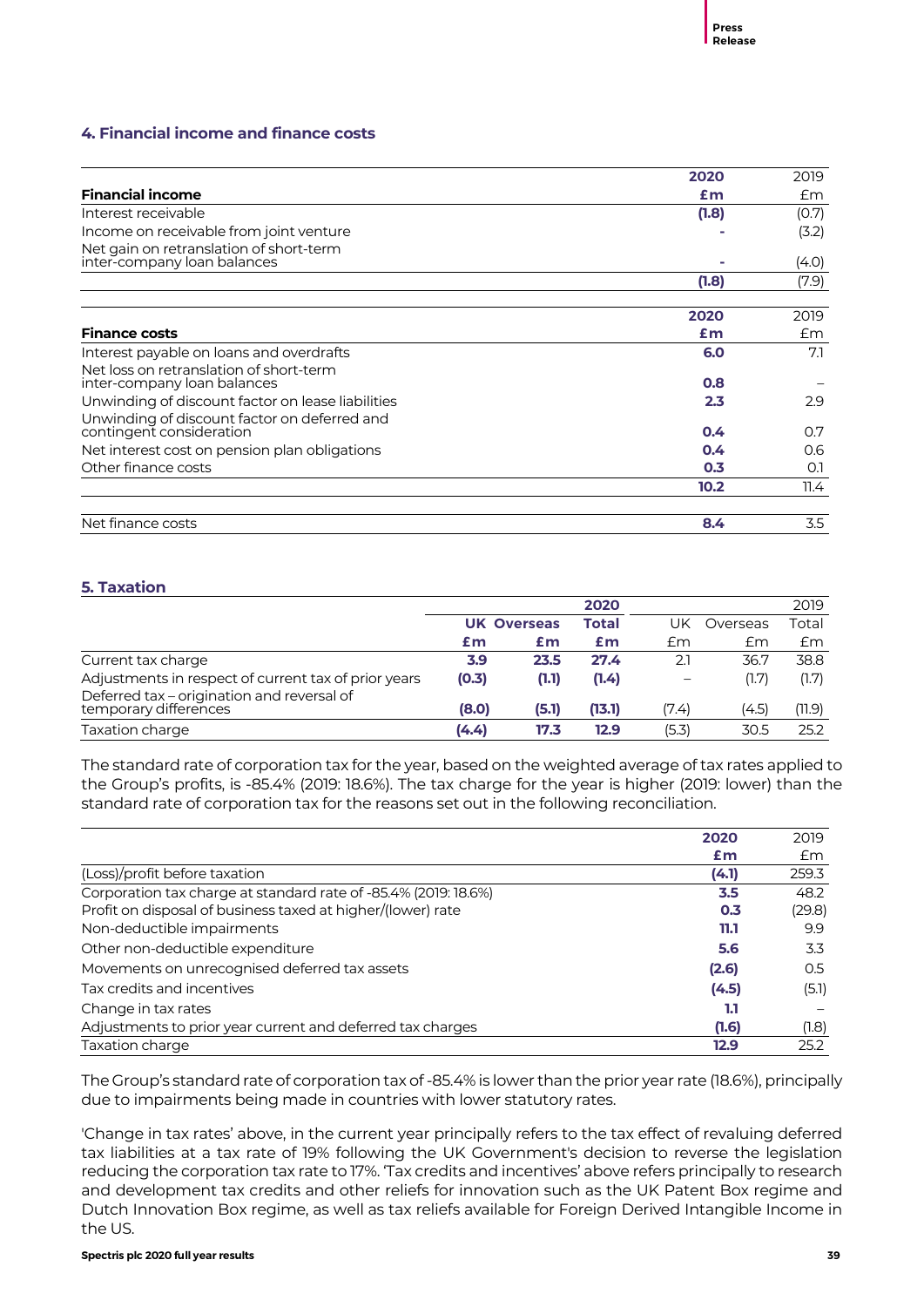# **5. Taxation** (continued)

The following tax (credits)/charges relate to items of income and expense that are excluded from the Group's adjusted performance measures.

|                                                                                                                               | 2020   | 2019   |
|-------------------------------------------------------------------------------------------------------------------------------|--------|--------|
|                                                                                                                               | £m     | £m     |
| Tax credit on amortisation and impairment of acquisition-related intangible assets<br>and other property, plant and equipment | (18.8) | (16.9) |
| Tax credit on depreciation of acquisition-related fair value adjustments to property,<br>plant and equipment                  | (0.1)  | (0.2)  |
| Tax credit on impairment of goodwill                                                                                          | (0.9)  |        |
| Tax credit on net transaction-related costs and fair value adjustments                                                        | (1.6)  | (0.8)  |
| Tax charge on profit on disposal of property                                                                                  |        | 1.2    |
| Tax credit on retranslation of short-term inter-company loan balances                                                         | (0.4)  | (O.1)  |
| Tax charge on profit on disposal of businesses                                                                                | 1.1    | 3.2    |
| Tax credit relating to prior year acquisitions                                                                                |        | (2.2)  |
| Tax charge on air value through profit and loss movements on equity investments                                               | 1.8    |        |
| Tax credit on restructuring costs                                                                                             | (4.5)  | (11.9) |
| <b>Total tax credit</b>                                                                                                       | (23.4) | (27.7) |

The effective adjusted tax rate for the year was 21.8% (2019: 21.4%) as set out in the reconciliation below:

|                                                                                                            | 2020 | 2019 |
|------------------------------------------------------------------------------------------------------------|------|------|
| Reconciliation of the statutory taxation charge to the adjusted taxation charge                            | £m   | £m   |
| Statutory taxation charge                                                                                  | 12.9 | 25.2 |
| Tax credit on items of income and expense that are excluded from the Group's<br>adjusted profit before tax | 23.4 | 27.7 |
| Adjusted taxation charge                                                                                   | 36.3 | 52.9 |

The UK's dividend taxation regime prior to July 2009 is the subject of long-running litigation between HMRC and other taxpayers in relation to the tax charge on dividends received from EU-based companies. The outcome of this dispute is likely to be relevant to the Group in respect of certain dividends received by UK Group companies before that date. The Group is currently engaged in active dialogue with HMRC with a view to reaching a settlement on this matter and during 2020 made a payment of £1.1m in respect of tax and accrued interest relating to the amounts in dispute. Pending resolution of this issue, an amount of £8.3m (2019: £8.8m) continues to be held as a tax creditor for the potential tax liabilities arising if the final conclusion is in HMRC's favour. An amount of £5.3m (2019: £5.5m) relating to accrued interest on the potential tax liabilities is also held as a tax-related provision and an amount of £1.0m (2019: £0.9m) has been booked as a deferred tax asset in respect of future tax relief on the accrued interest.

In October 2017, the EU Commission opened a formal State Aid investigation into an exemption within the UK's Controlled Foreign Company regime for certain finance income. A final decision was published by the Commission during 2019, concluding that certain aspects of the exemption (as it was implemented in UK law for the years 2013-2018) constituted State Aid and requiring the UK to recover such aid from affected parties. Spectris is impacted by this decision since we have claimed the benefit of the group finance exemption during the period in question.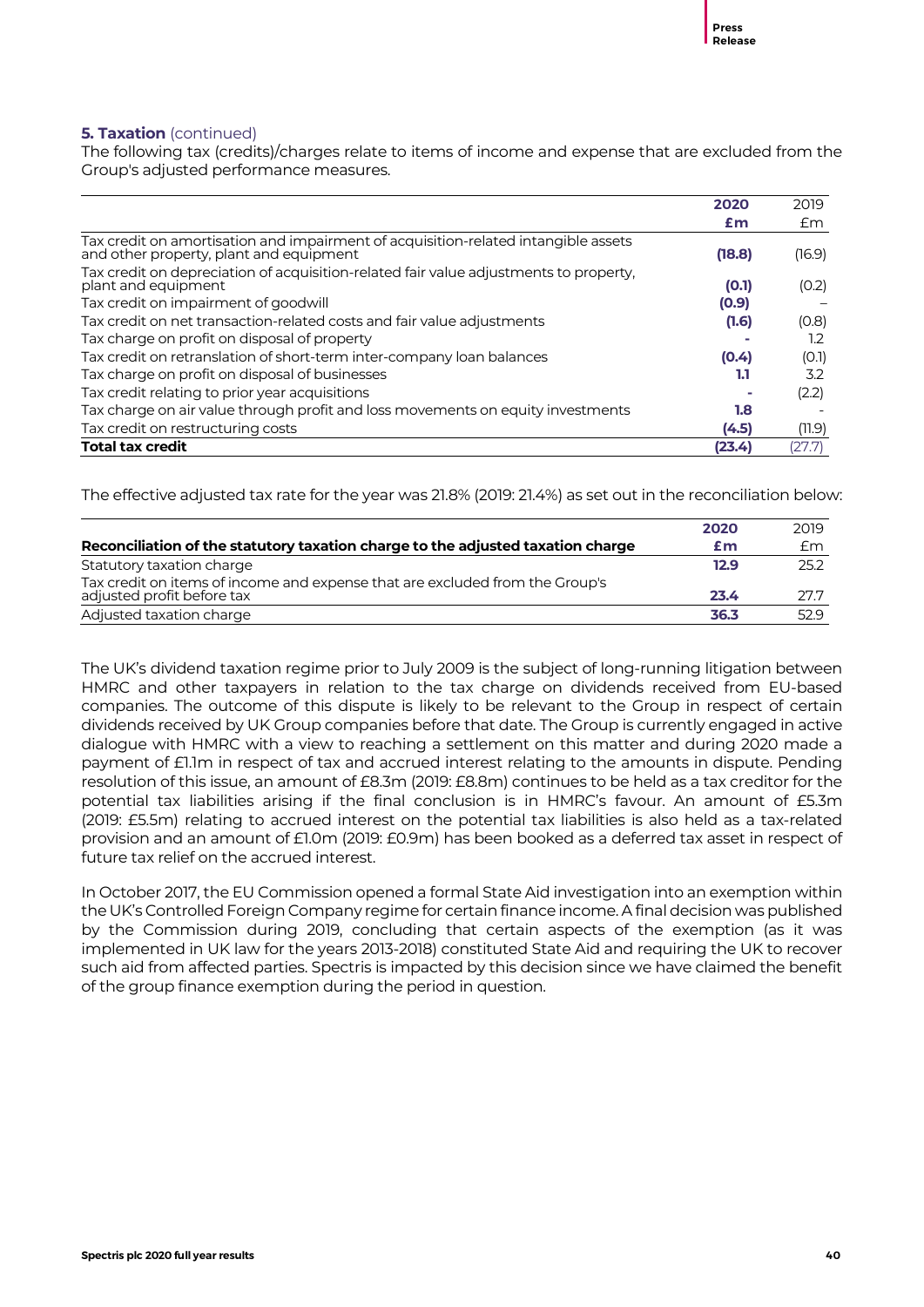# **5. Taxation** (continued)

The Group, along with the UK government and a number of other affected taxpayers, has sought annulment of the EU Commission's decision through the EU Courts. No provision has been made in respect of this matter since we believe that it is more likely than not that the decision will subsequently be annulled and no additional tax will be due. In the event that the Commission's decision is upheld then, as at 31 December 2020, the Group's maximum estimated exposure is £19.5m (2019: £19.0m) in respect of tax and £1.3m (2019: £1.0m) in respect of interest. However, quantification of the liability in accordance with the Commission's judgement is complex and depends on the facts of each individual case, and therefore the Group's liability may ultimately be determined to be less than this amount.

# **6. Dividends**

|                                                                                       | 2020  | 2019 |
|---------------------------------------------------------------------------------------|-------|------|
| Amounts recognised and paid as distributions to owners of the Company in the<br>year  | £m    | £m   |
| Final dividend for the year ended 31 December 2018 of 40.5p per share                 |       | 46.9 |
| Interim dividend for the year ended 31 December 2020 of 21.9p (2019: 21.9p) per share | 25.5  | 25.4 |
| Additional interim dividend of 43.2p per share                                        | 50.2  |      |
|                                                                                       | 75.7  | 72.3 |
|                                                                                       | 2020  | 2019 |
| Amounts arising in respect of the year                                                | Em    | £m   |
| Interim dividend for the year ended 31 December 2020 of 21.9p (2019: 21.9p) per share | 25.5  | 25.4 |
| Additional interim dividend of 43.2p per share                                        | 50.2  |      |
| Proposed final dividend for the year ended 31 December 2020 of 46.5p per share        | 54.1  |      |
|                                                                                       | 129.8 | 25.4 |

On 6 April 2020 the Group announced the withdrawal of the £50.1m proposed 2019 final dividend of 43.2 pence per share and the £175.0m proposed special dividend of 150.0p per share. On 4 August 2020, the Group declared an additional £50.2m interim dividend of 43.2 pence per share, which was paid on 2 October 2020.

The proposed final 2020 dividend is subject to approval by shareholders at the AGM on 14 May 2021 and have not been included as a liability in these Financial Statements.

# **7. (Loss)/earnings per share**

Basic (loss)/earnings per share amounts are calculated by dividing the net (loss)/profit for the year attributable to ordinary shareholders by the weighted average number of ordinary shares outstanding during the year (excluding treasury shares).

Diluted (loss)/earnings per share amounts are calculated by dividing the net (loss)/profit attributable to ordinary shareholders by the weighted average number of ordinary shares outstanding during the year but adjusted for the effects of dilutive options. This additional adjustment is not made when there is a net loss attributable to ordinary shareholders.

| <b>Basic (loss)/earnings per share</b>                                            | 2020   | 2019  |
|-----------------------------------------------------------------------------------|--------|-------|
| (Loss)/profit after tax (£m)                                                      | (17.0) | 234.1 |
| Weighted average number of shares outstanding (millions)                          | 116.1  | 115.8 |
| Basic (loss)/earnings per share (pence)                                           | (14.6) | 202.2 |
| Diluted (loss)/earnings per share                                                 | 2020   | 2019  |
| (Loss)/profit after tax (£m)                                                      | (17.0) | 234.1 |
| Basic weighted average number of shares<br>outstanding (millions)                 | 116.1  | 115.8 |
| Weighted average number of dilutive 5p ordinary shares<br>under option (millions) | N/a    | 0.4   |
| Weighted average number of 5p ordinary shares that would<br>have been issued      |        |       |
| at average market value from proceeds of dilutive share<br>options (millions)     | N/a    | (O.1) |
| Diluted weighted average number of shares outstanding<br>(millions)               | 116.1  | 116.1 |
| Diluted (loss)/earnings per share (pence)                                         | (14.6) | 201.6 |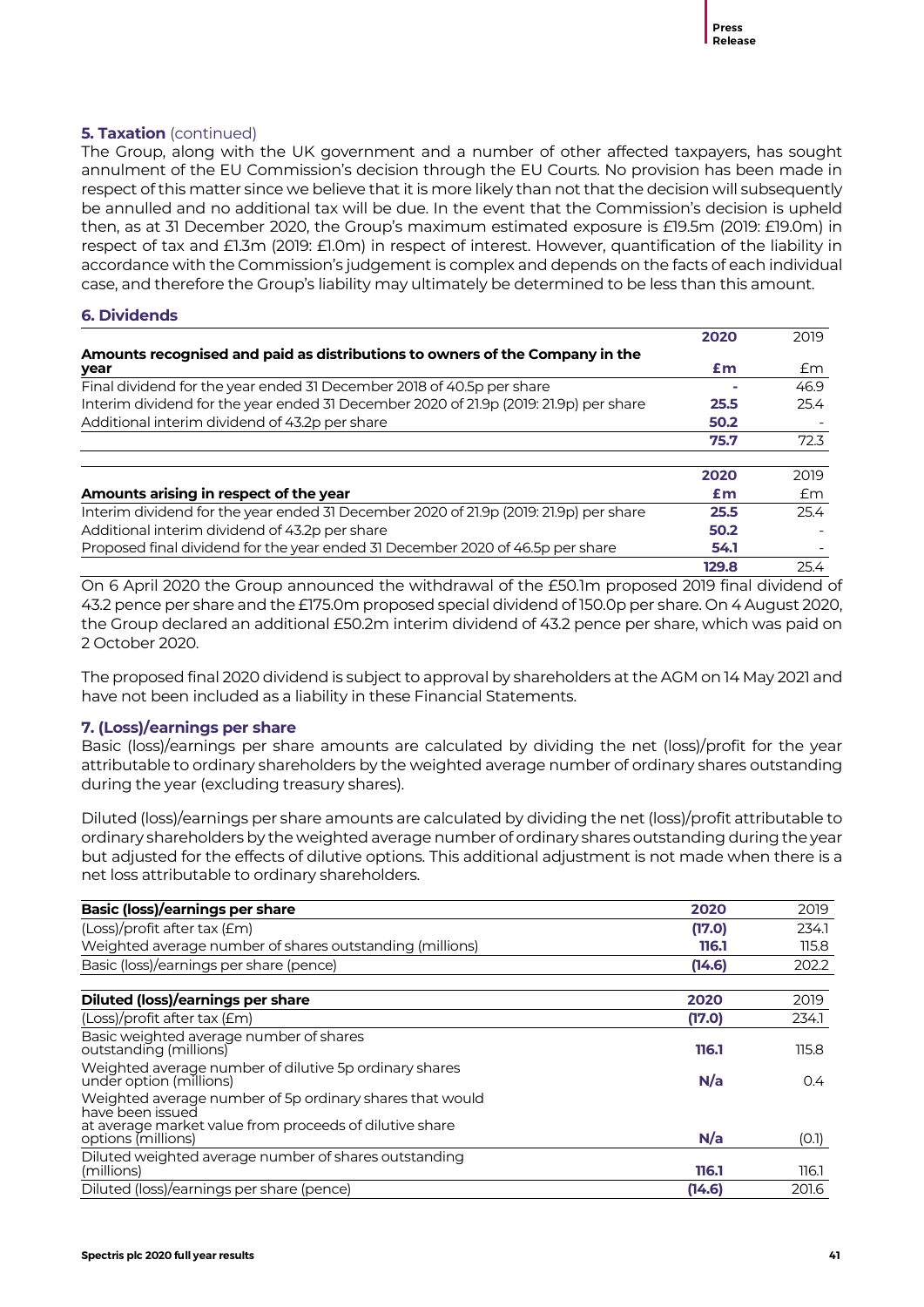# **8. Goodwill and other intangible assets**

|                                         |                 | <b>Other</b>         |              |
|-----------------------------------------|-----------------|----------------------|--------------|
|                                         | <b>Goodwill</b> | intangible<br>assets | <b>Total</b> |
|                                         |                 |                      |              |
| Cost                                    | £m              | £m                   | £m           |
| At 1 January 2020                       | 826.2           | 597.8                | 1,424.0      |
| <b>Additions</b>                        | 1.2             | 15.2                 | 16.4         |
| <b>Disposals</b>                        |                 | (1.6)                | (1.6)        |
| Disposal of business                    | (0.5)           |                      | (0.5)        |
| Transfer to held for sale assets        | (74.3)          | (31.2)               | (105.5)      |
| Foreign exchange difference             | 3.0             | (6.8)                | (3.8)        |
| At 31 December 2020                     | 755.6           | 573.4                | 1,329.0      |
| Accumulated amortisation and impairment |                 |                      |              |
| At 1 January 2020                       | 179.4           | 419.3                | 598.7        |
| Charge for the year                     |                 | 38.2                 | 38.2         |
| Impairment                              | 58.4            | 19.7                 | 78.1         |
| <b>Disposals</b>                        |                 | (1.5)                | (1.5)        |
| Transfer to held for sale assets        | (57.9)          | (29.7)               | (87.6)       |
| Foreign exchange difference             | (1.3)           | (6.1)                | (7.4)        |
| At 31 December 2020                     | 178.6           | 439.9                | 618.5        |
| <b>Carrying amount</b>                  |                 |                      |              |
| At 31 December 2020                     | 577.0           | 133.5                | 710.5        |
| At 1 January 2020                       | 646.8           | 178.5                | 825.3        |

# **Impairment of goodwill and other intangible assets**

During the year, £58.4 million was recognised as an impairment of goodwill (2019: £35.1 million) and £70.9 million impairment recognised in the 'amortisation and impairment of acquisition-related intangible assets and other property, plant and equipment' line of the Consolidated Income Statement (2019: £47.1 million). Of this, goodwill of £58.4 million, £16.3 million of the intangible asset impairment and £51.2 million of the property, plant and equipment impairment related to Millbrook.

During the first half of 2020, Millbrook's business was impacted by a number of factors:

- 1. There was reduced demand from automotive customers, who have delayed development projects (and therefore testing) in response to the impact of COVID-19 on their businesses.
- 2. On 31 March 2020, a large customer decided to in-house all outsourced engine testing services for the period from April 2020 through to April 2021.
- 3. Millbrook's events business was largely shut down as a result of COVID-19 restrictions.

These factors led to an impairment of the whole of Millbrook's goodwill balance of £58.4 million, £11.0million of other intangibles and £6.4million of other property, plant and equipment being charged to the Consolidated Income Statement during the first half of 2020, reflecting the recoverable amount at that time. This impairment reflects the loss of value from the acquired workforce and the loss of expected future customer relationships. The estimated recoverable amount of the Millbrook cash generating unit at 30 June 2020 was £157.6 million, which was determined on a value in use basis using a pre-tax discount rate of 12.1% (31 December 2019: 12.1%).

During the second half of 2020 a comprehensive sale process relating to Millbrook was concluded resulting in the announcement on 10 December 2020, that agreement had been reached for the sale of the Millbrook business, which forms part of the Industrial Solutions operating segment. The transaction was subject to customary completion conditions and regulatory approvals, and the sale completed on 1 February 2021. The disposal proceeds from the Millbrook business are expected to be £114.7 million, net of costs to sell. The structure of the transaction provided an immediate cash inflow plus the chance to participate in the future performance of the combined group, which will now be able to provide a more extensive and comprehensive range of services to its clients. The commercial valuation achieved resulted in a further impairment of £44.8 million of property, plant and equipment and £5.3 million of other intangible assets. The remaining £3.4 million impairment of intangible assets relates to other items within Industrial Solutions with short remaining useful economic lives.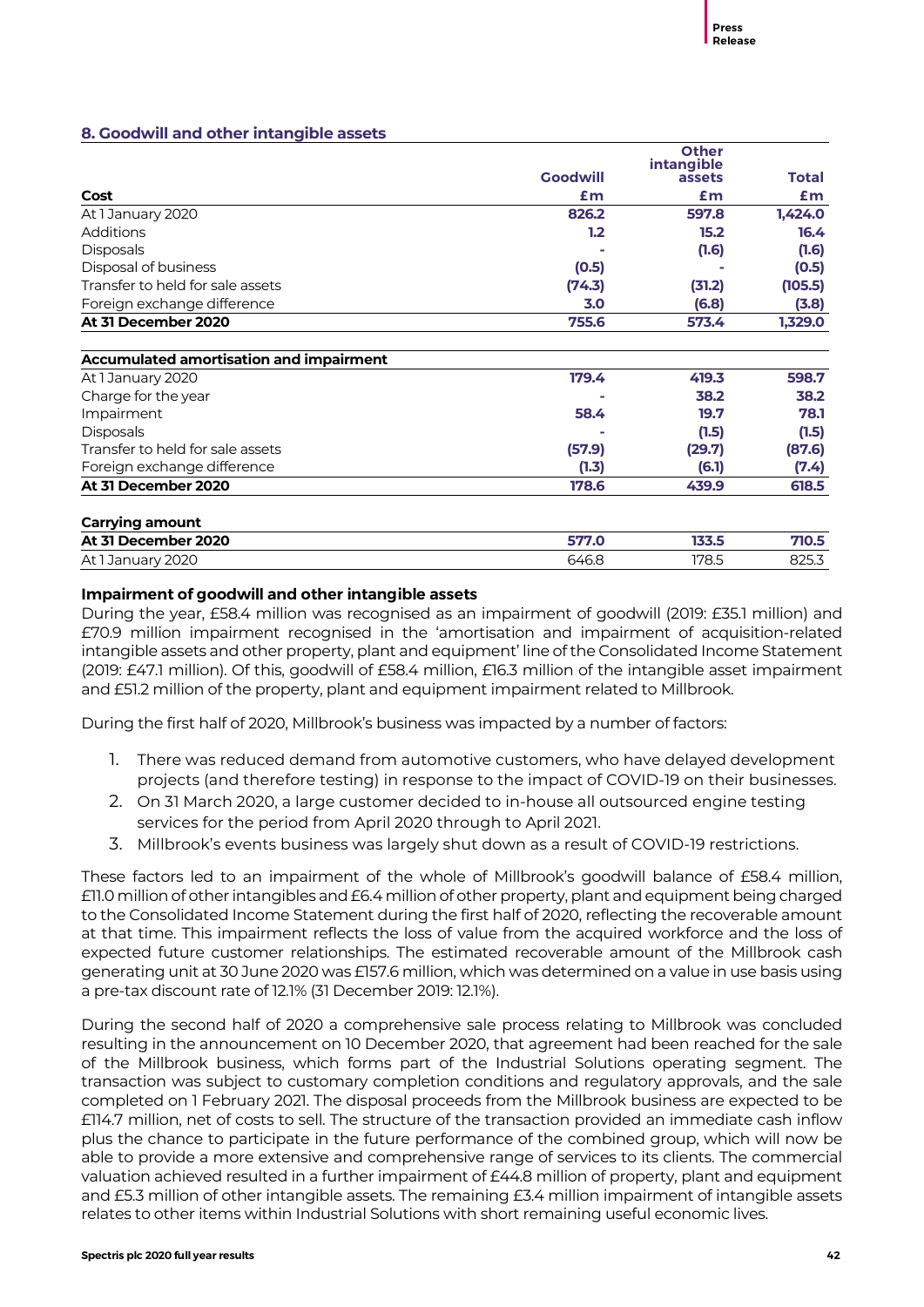# **9. Government Support**

### **Government grants**

Included in the Consolidated Income Statement is £10.0 million of grant income from various COVID-19-related government support packages (2019: nil). This amount relates to a number of different government support packages, the largest of which is £3.0 million from China schemes and £2.5 million from the Netherlands scheme (phase one). The China schemes provide support by reducing certain payroll-related social benefit payments which are ordinarily mandatory and covers the period from February 2020 to December 2020. The Netherlands phase one scheme provided support based on the revenue decrease in March 2020 to May 2020. There are no material unfulfilled conditions associated with grants recognised in the year.

The Group has presented this amount as a credit in administrative expenses in the Consolidated Income Statement. Government support grants are recognised in the Consolidated Income Statement on a systematic basis over the periods in which the related revenue or expense for which the grants are intended to compensate.

During the year, the Group also received government grants totalling £0.2 million in respect of purchases of property, plant and equipment and intangible assets (2019: £5.0 million).

### **Other assistance**

In April 2020, Spectris successfully applied for access to the Bank of England's Covid Corporate Financing Facility ('CCFF'), resulting in the ability to raise up to £600 million of additional short-term funding, if required, before 23 March 2021 by issuing commercial paper for purchase by the Bank under the programme. The Group is under no obligation to utilise the facility and, in view of the Group's other undrawn facilities and current financial position, we do not anticipate accessing the programme before its expiry.

# **10. Cash generated from operations**

|                                                                            | 2020   | 2019    |
|----------------------------------------------------------------------------|--------|---------|
|                                                                            | £m     | £m      |
| <b>Cash flows from operating activities</b>                                |        |         |
| (Loss)/profit after tax                                                    | (17.0) | 234.1   |
| Adjustments for:                                                           |        |         |
| Taxation charge                                                            | 12.9   | 25.2    |
| Profit on disposal of businesses                                           | (4.4)  | (204.7) |
| Share of post-tax results of joint venture                                 |        | 4.9     |
| Finance costs                                                              | 10.2   | 11.4    |
| Financial income                                                           | (1.8)  | (7.9)   |
| Depreciation and impairment and of property, plant and equipment           | 108.9  | 57.6    |
| Amortisation and impairment of intangible assets                           | 57.9   | 95.2    |
| Impairment of non-current receivable from joint venture                    |        | 21.3    |
| Impairment of goodwill                                                     | 58.4   | 35.1    |
| Transaction-related fair value adjustments                                 | (2.2)  | 4.0     |
| Fair value through profit and loss movements on equity investments         | (23.2) |         |
| Profit on disposal and remeasurements of property, plant and equipment and |        |         |
| associated lease liabilities                                               | (0.1)  | (4.9)   |
| Equity-settled share-based payment expense                                 | 2.9    | 3.0     |
| Operating cash flow before changes in working capital and provisions       | 202.5  | 274.3   |
| Decrease in trade and other receivables                                    | 8.0    | 13.9    |
| Decrease/(increase) in inventories                                         | 24.4   | (3.3)   |
| Increase/(decrease) in trade and other payables                            | 24.5   | (10.0)  |
| (Decrease)/increase in provisions and retirement benefits                  | (4.8)  | 2.9     |
| <b>Cash generated from operations</b>                                      | 254.6  | 277.8   |

# **11. Share capital, treasury shares and employee benefit trust shares**

At 31 December 2020, the Group held 4,934,567 treasury shares (2019: 5,182,366). During the year, 247,799 (2019: 453,787) of these shares were issued to satisfy options exercised by, and SIP Matching Shares awarded to, employees which were granted under the Group's share schemes.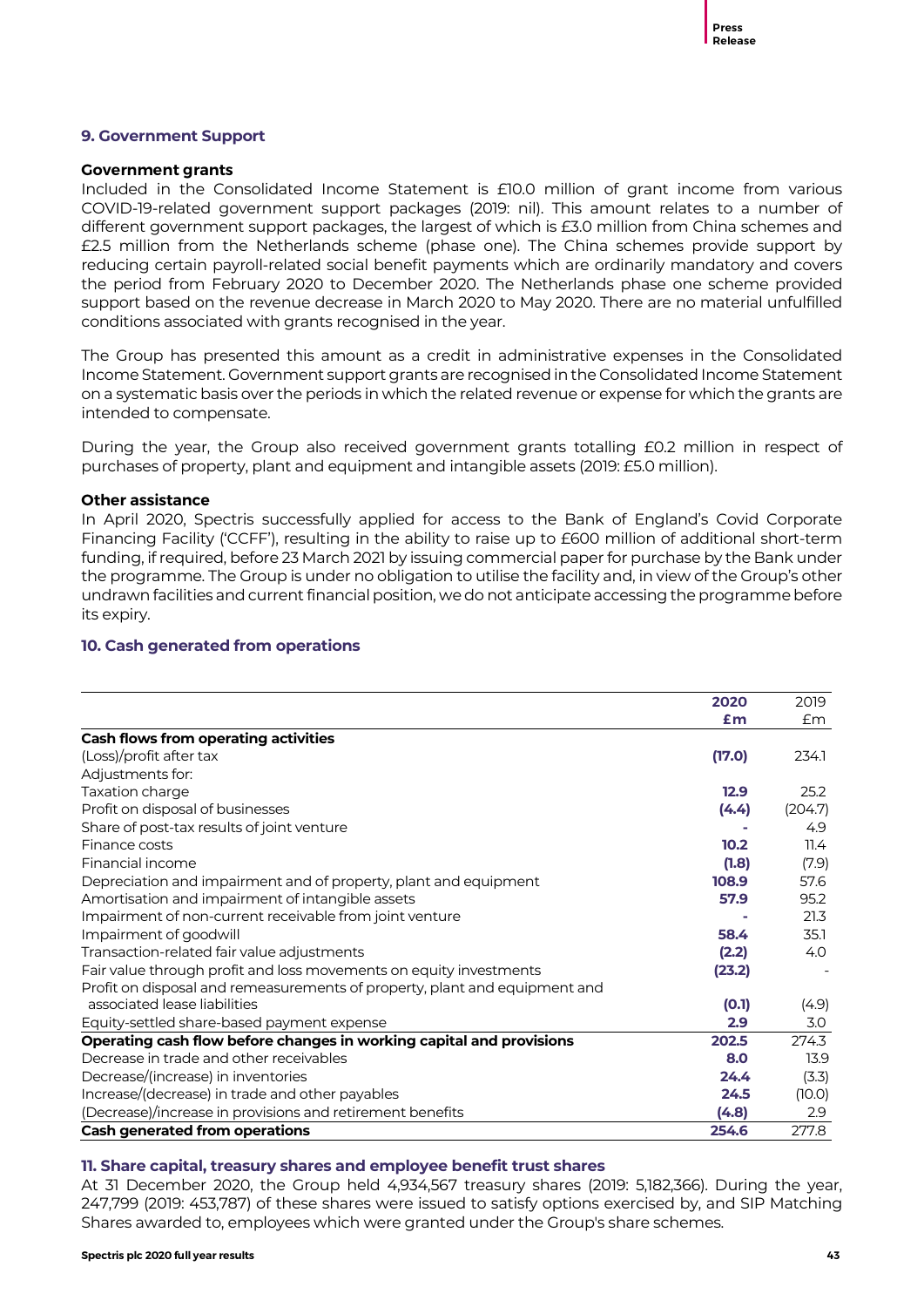# **12. Acquisitions**

The Group completed the acquisition of 100% of IMTEC Gmbh ('IMTEC') on 26 October 2020 for a gross consideration of £3.7m, including £0.6m of deferred consideration. IMTEC is a mechatronic hardware specialist, the acquisition of which will allow HBK's VI-grade business to position itself to more rapidly scale its global simulator business. The provisional fair value of net assets acquired was £2.5m, including £1.0m of intangible assets, £0.5m of net cash and £0.1m of deferred tax liabilities. As a result £1.2m of goodwill was generated. There are no material contingent liabilities recognised in accordance with IFRS 3 (Revised). The fair value of the net assets is provisional, reflecting the timing of the acquisition, and is expected to be finalised within 12 months of the acquisition date. The acquisition is included in the HBK segment and cash generating unit.

|                                                                                                     | 2020  | 2019 |
|-----------------------------------------------------------------------------------------------------|-------|------|
| Analysis of cash outflow in Consolidated Statement of Cash Flows                                    | £m    | Em   |
| Gross consideration in respect of acquisitions during the year                                      | 3.7   | 3.8  |
| Adjustment for net cash acquired                                                                    | (0.5) |      |
| Net consideration in respect of acquisitions during the year                                        | 3.2   | 3.8  |
| Deferred and contingent consideration on acquisitions during the year to be paid<br>in future years | (0.6) |      |
| Cash paid during the year in respect of acquisitions during the year                                | 2.6   | 3.8  |
| Cash paid in respect of prior years' acquisitions                                                   | 8.3   | 5.9  |
| Net cash outflow relating to acquisitions                                                           | 10.9  | 9.7  |

# **13. Business disposals**

On 31 January 2020, the Group sold its interest in the rheology range of products to Netzsch Group for consideration of £8.8m in cash, generating a profit on disposal of £5.9m. The net assets disposed were £2.1m, and transaction costs were £0.8m. The Consolidated Statement of Cash Flows includes £6.9m of net proceeds from this disposal, which consists of £8.8m of sales proceeds, offset by £1.1m of tax payments on the disposal and £0.8m of transaction cost related payments.

On 28 February 2020, the Group sold its interest in the EMS B&K joint venture for total consideration of £17.7m, consisting of £16.8m in cash received in 2020 and £0.9m in shares in Envirosuite Limited. The net assets disposed were £18.1m and transaction costs in 2020 were £0.1m, resulting in a loss on disposal of £0.5m. The Consolidated Statement of Cash Flows includes £14.0m of net proceeds related to the EMS B&K joint venture, consisting of £16.8m in cash proceeds from the sale of the interest offset by £2.6m payment of deferred consideration relating to the 2018 disposal and £0.2m of transaction cost related payments (including £0.1m of costs accrued in 2019).

Also included in profit on disposal of business is £1.0m of transactions costs on the sale of BTG. The Consolidated Statement of Cash Flows includes £0.3m of net payments from the sale of BTG. This consists of £1.2m of tax payments on the disposals and £0.9m of transaction fees, offset by £1.8m of deferred consideration received in cash.

On 10 December 2020, the Group announced that agreement had been reached for the sale of the Group's Brüel & Kjaer Vibro and Millbrook businesses, which form part of the Industrial Solutions operating segment. The transactions were subject to customary completion conditions and regulatory approvals. The Millbrook sale completed on 1 February 2021. Completion on the sale of Brüel & Kjær Vibro is expected to take place on 1 March 2021.

During 2020, the Group entered into preliminary discussions for the disposal of its Concept Life Sciences' legacy food testing business based in Cambridge, and the sale was completed on 5 January 2021 for sales proceeds of approximately £6m. This business forms part of the Malvern Panalytical Platform operating segment.

The above operations have been classified as disposal groups held for sale and presented separately in the Consolidated Statement of Financial Position.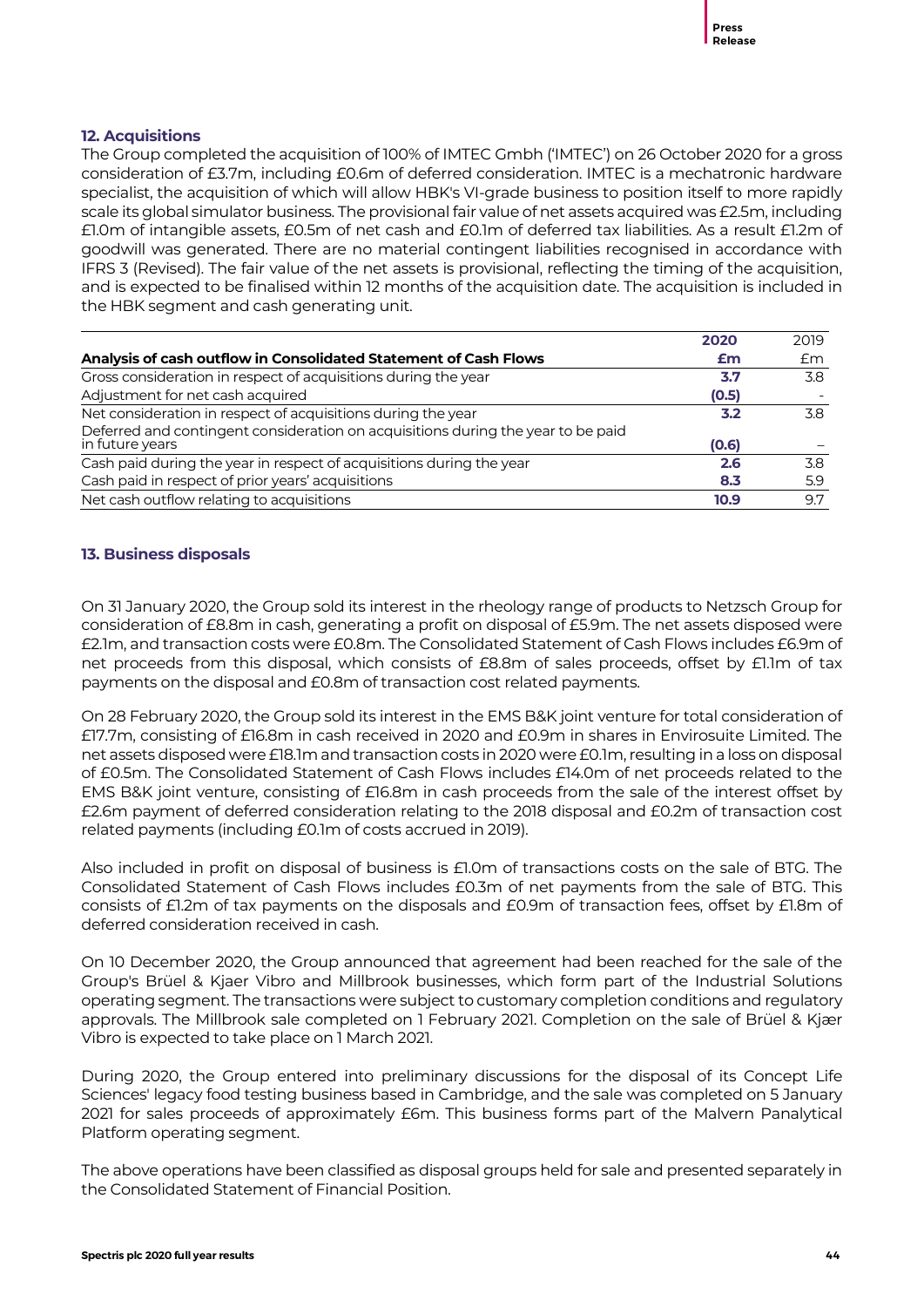# **13. Business disposals** (continued)

The proceeds from the Brüel & Kjaer Vibro and the Concept Life Sciences' food testing businesses are expected to exceed the book value of the related net assets and accordingly no impairment losses have been recognised on the classification of these operations as held for sale.

Details of the impairment recognised on classification of the Millbrook business as held for sale are provided in note 9.

These transactions did not meet the definition of discontinued operations given in IFRS 5 'Non-Current Assets Held for Sale and Discontinued Operations' and, therefore, no disclosures in relation to discontinued operations have been made.

The major classes of assets and liabilities comprising the operations classified as held for sale at 31 December 2020 are as follows:

|                                               | 2020    |
|-----------------------------------------------|---------|
|                                               | £m      |
| Goodwill                                      | 16.4    |
| Other intangible assets                       | $1.5\,$ |
| Property, plant and equipment                 | 114.0   |
| Current and deferred tax assets               | 3.2     |
| Inventories                                   | 6.5     |
| Trade and other receivables                   | 33.4    |
| Cash and cash equivalents                     | 3.7     |
| Total assets classified as held for sale      | 178.7   |
| Bank overdrafts                               | (2.2)   |
| Trade and other payables                      | (21.0)  |
| Lease liabilities                             | (11.9)  |
| Current and deferred tax liabilities          | (0.7)   |
| Provisions                                    | (1.0)   |
| Retirement benefit obligations                | (0.5)   |
| Total liabilities classified as held for sale | (37.3)  |
| Net assets of disposal groups                 | 141.4   |

# **14. Subsequent events**

The sale of Concept Life Science's legacy food testing business completed on 5 January 2021. The sale of the Millbrook business completed on 1 February 2021. See Note 13 for further details on these transactions.

In February 2021, the Group proposed the commencement of a £200 million share buyback programme.